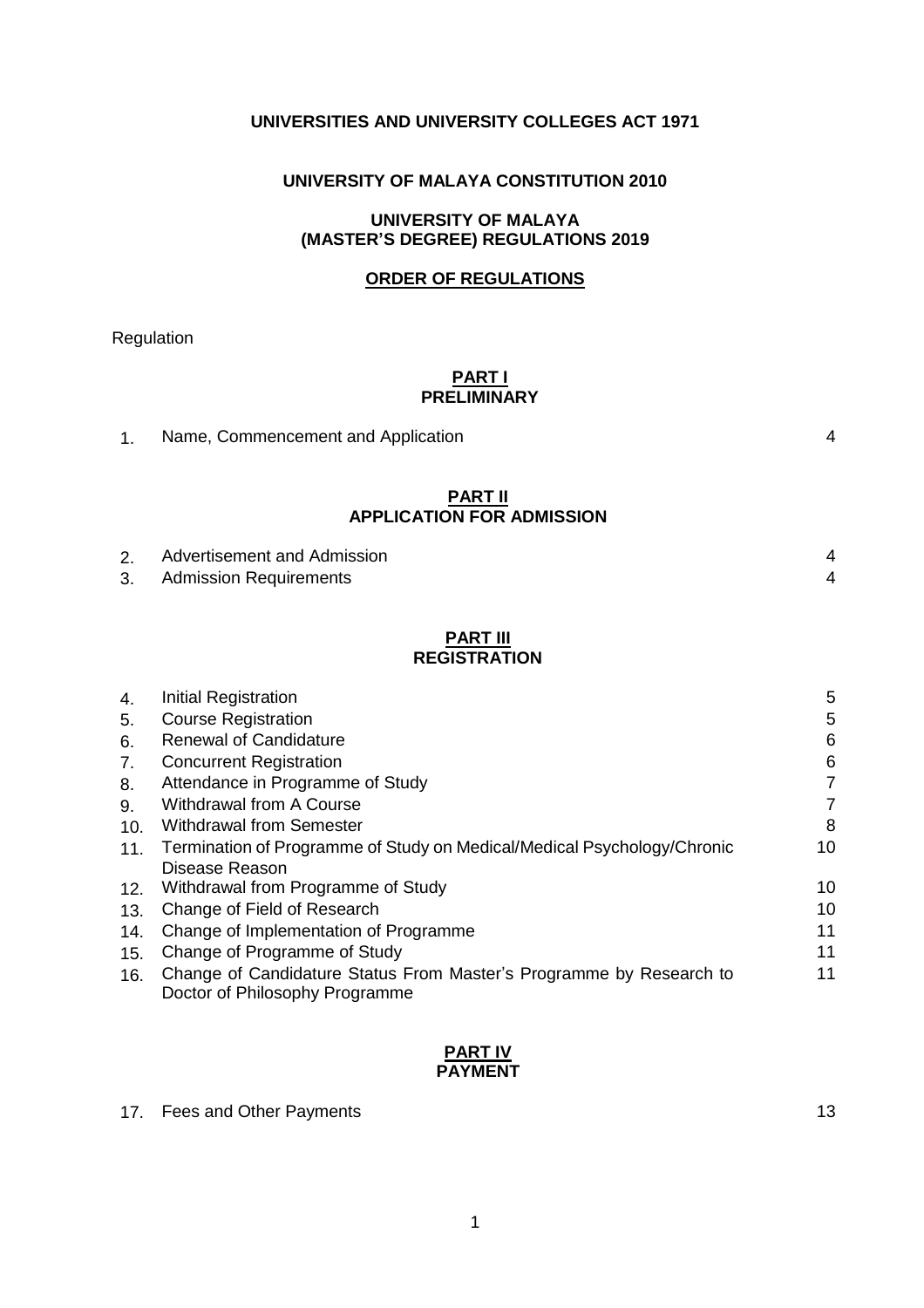# **PART V MATTERS CONCERNING STRUCTURE OF PROGRAMME OF STUDY**

|     | 18. Structure of Programme of Study          | 13 |
|-----|----------------------------------------------|----|
| 19. | Duration of Completion of Programme of Study | 13 |
|     | 20. Offer and Completion of Course           | 14 |
|     | 21. Transfer of Credit                       | 14 |
|     | 22. Course Exemption                         | 17 |
| 23. | <b>Programme External Assessor</b>           | 17 |
| 24. | <b>Programme External Examiner</b>           | 18 |

#### **PART VI SUPERVISION**

| 25. Supervision and Progress of Candidature |  |
|---------------------------------------------|--|
|                                             |  |

#### **PART VII DISSERTATION OR RESEARCH REPORT**

| 26. | Determination of Field of Research and Title | 20 |
|-----|----------------------------------------------|----|
|     | 27. Language                                 | 20 |
|     | 28. Submission                               | 21 |

# **PART VIII**

# **EXAMINATION**

| 29. | Admission as a Candidate for Examination                                             | 24 |
|-----|--------------------------------------------------------------------------------------|----|
| 30. | Permission to Sit for Examination                                                    | 24 |
| 31. | Assessment Method                                                                    | 24 |
| 32. | Number and Scope of Examination                                                      | 25 |
| 33. | <b>Committee of Examiners</b>                                                        | 25 |
| 34. | <b>External Examiner</b>                                                             | 28 |
| 35. | <b>Internal Examiner</b>                                                             | 28 |
| 36. | Consultant                                                                           | 29 |
| 37. | Assessment for Programme of Study by Research                                        | 29 |
| 38. | Assessment for Programme of Study by Coursework                                      | 32 |
| 39. | Assessment for Programme of Study by Mixed Mode                                      | 36 |
| 40. | Assessment for Programme of Study by Clinical                                        | 36 |
| 41. | Management of Marks and Grades                                                       | 37 |
| 42. | Determination of Academic Performance (except for Programme of Study by<br>Clinical) | 37 |
| 43. | <b>Academic Probation Period</b>                                                     | 39 |
| 44. | Failed and Terminated from Programme of Study                                        | 39 |
| 45. | Requirement for Academic Performance for Coursework<br>Minimum                       | 40 |
|     | Component (except for Programme of Study by Clinical)                                |    |
| 46. | Repeating a Failed Course                                                            | 40 |
| 47. | <b>Special Examination</b>                                                           | 41 |
| 48. | <b>Other Matters Related to Examination</b>                                          | 41 |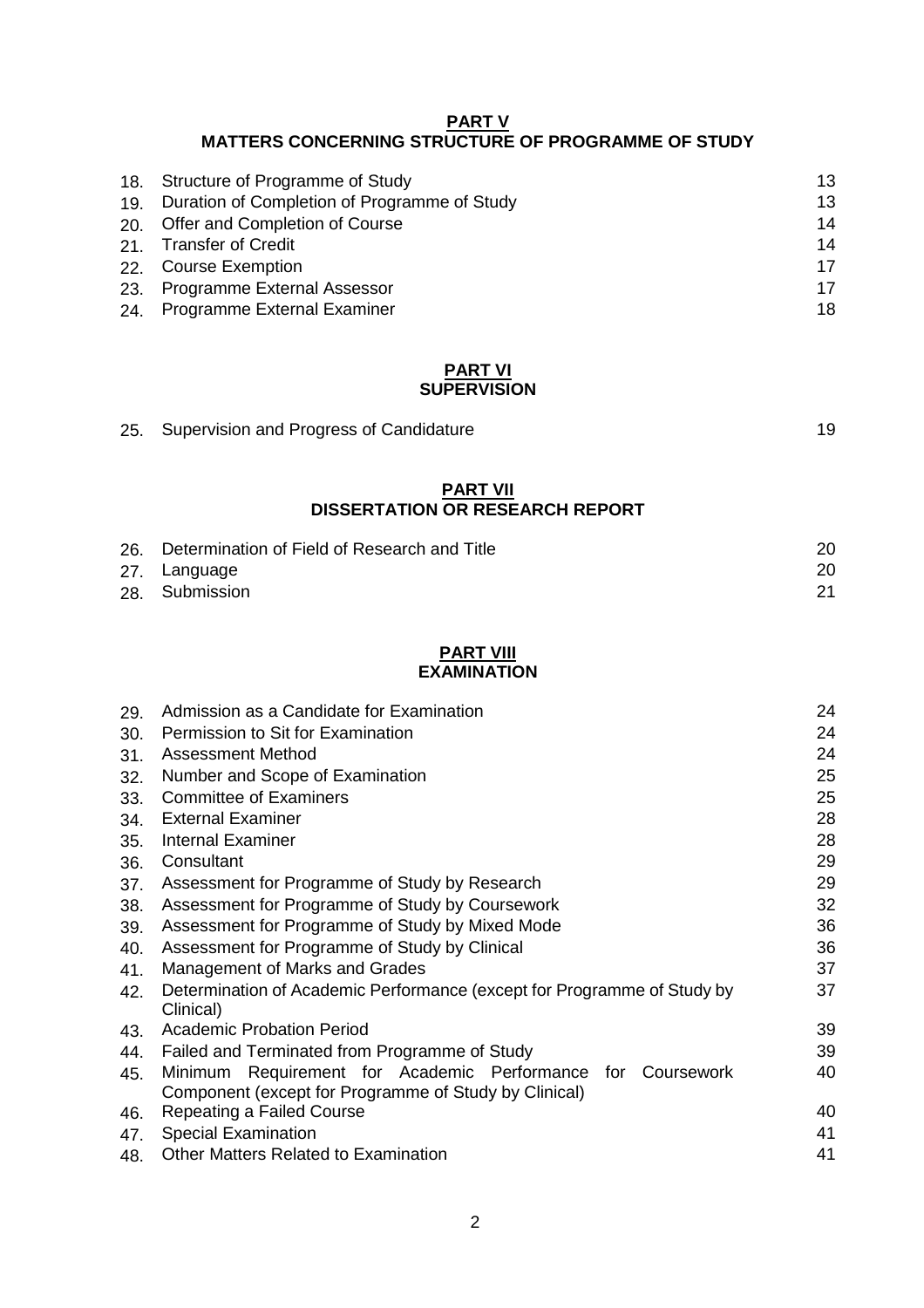### **PART IX APPEAL**

|     | 49. Appeal Against Examination Results               | 42 |
|-----|------------------------------------------------------|----|
| 50. | Appeal to Review Examination Results of Dissertation | 43 |
| 51. | <b>Appeal to Continue with Studies</b>               | 43 |
|     | 52. Appeal to Activate Candidature                   | 43 |
| 53. | Appeal to Extend Maximum Duration of Candidature     | 44 |
| 54. | Membership of the Faculty Appeals Committee          | 44 |
|     | 55. Powers of the Faculty Appeals Committee          | 44 |
|     |                                                      |    |

#### **PART X READMISSION TO THE DEGREE PROGRAMME OF STUDY**

| 56. Readmission to the Degree Programme of Study |  |
|--------------------------------------------------|--|
|                                                  |  |

#### **PART XI GRADUATION**

| 57. Programme of Study by Research                   | 45 |
|------------------------------------------------------|----|
| 58. Programme of Study by Coursework and Mixed Mode  | 46 |
| 59. Programme of Study by Clinical                   | 46 |
| 60. Conferment of Master's Degree (With Distinction) | 46 |
| 61. Aegrotat Award                                   | 48 |

#### **PART XII GENERAL**

| 62. | Non-graduating Candidate                                                     | 48 |
|-----|------------------------------------------------------------------------------|----|
| 63. | Mobility Programme Candidate                                                 | 48 |
| 64. | <b>Auditing Courses</b>                                                      | 48 |
| 65. | <b>Authority of the Senate</b>                                               | 49 |
| 66. | <b>Exemption from Application</b>                                            | 49 |
| 67. | Compliance to the Universities and University Colleges Act 1971, the         | 49 |
|     | Constitution of University of Malaya, Statutes, Rules and Regulations of the |    |
|     | <b>University</b>                                                            |    |
| 68. | Repeal                                                                       | 49 |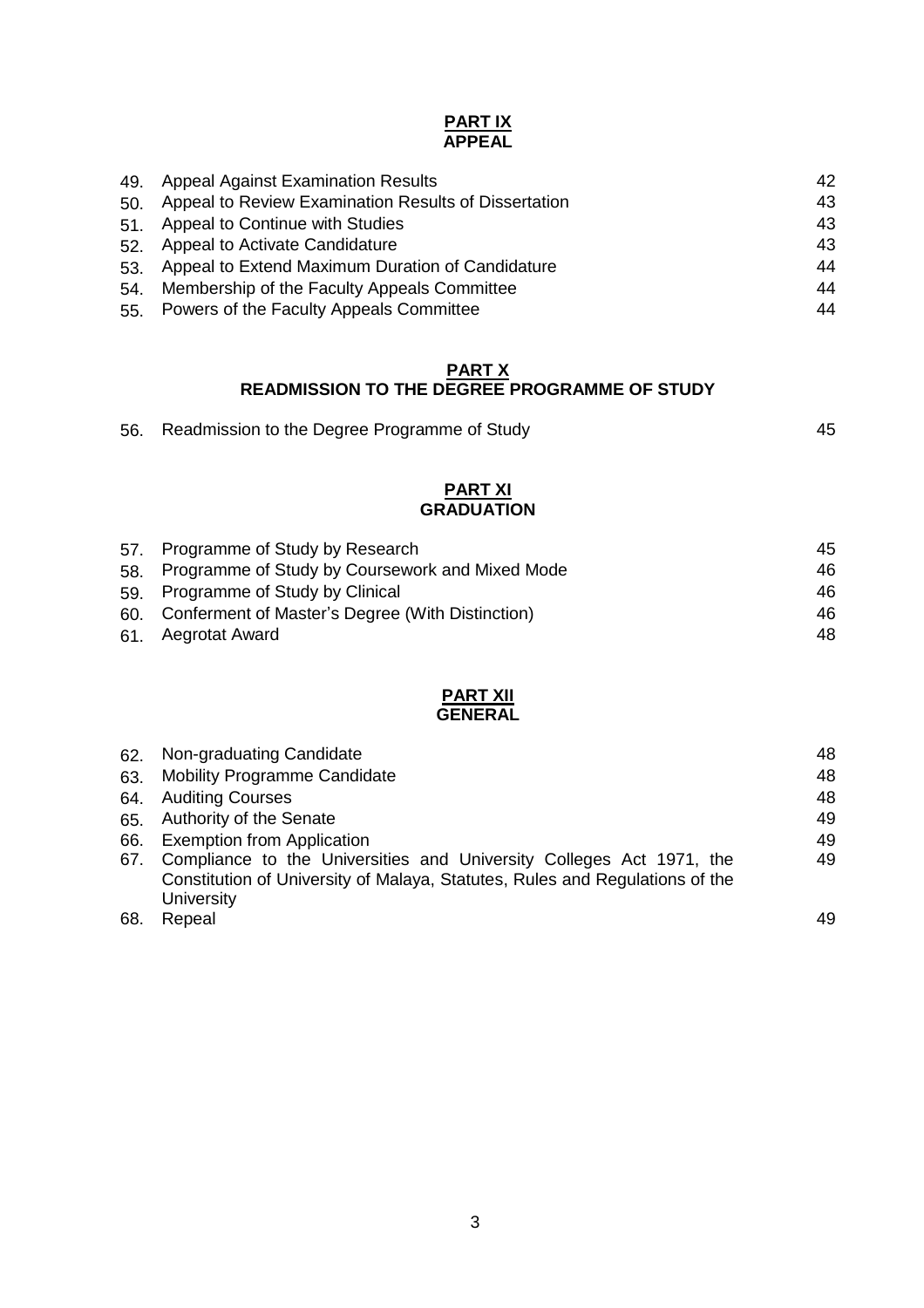## **UNIVERSITIES AND UNIVERSITY COLLEGES ACT 1971**

### **UNIVERSITY OF MALAYA CONSTITUTION 2010**

# **UNIVERSITY OF MALAYA (MASTER'S DEGREE) REGULATIONS 2019**

In the exercise of the powers conferred by Rule 23 of the University of Malaya (Master's Degree) Rules 2019, the University of Malaya Senate makes the following regulations:

### **PART I PRELIMINARY**

#### **1. Name, Commencement and Application**

- (1) These Regulations may be cited as the University of Malaya (Master's Degree) Regulations 2019 and come into force from Academic Session 2019/2020.
- (2) These Regulations shall apply to all candidates of the Master's Degree programme of study admitted prior to and in the 2019/2020 Academic Session and thereafter.
- (3) Notwithstanding that provided in subregulation (2) above, candidates admitted prior to and in Admission Session 2018/2019 at the Faculty of Dentistry will be subject to the examination assessment regulations for the programme of study by Clinical Coursework as determined in the University of Malaya (Master's Degree) Regulations 2014.

#### **PART II APPLICATION FOR ADMISSION**

#### **2. Advertisement and Admission**

- (1) The University's Degree programme of study shall be advertised from time to time.
- (2) Admission into any Degree programme of study shall be made in accordance with the prescribed procedures.
- (3) If the University determines the closing date for the application for admission, the application for admission shall be received on or before the closing date determined.

#### **3**. **Admission Requirements**

An applicant who wishes to pursue a degree programme of study shall meet the minimum requirements and qualifications of the University of Malaya Master's programme as set out in Schedule 1.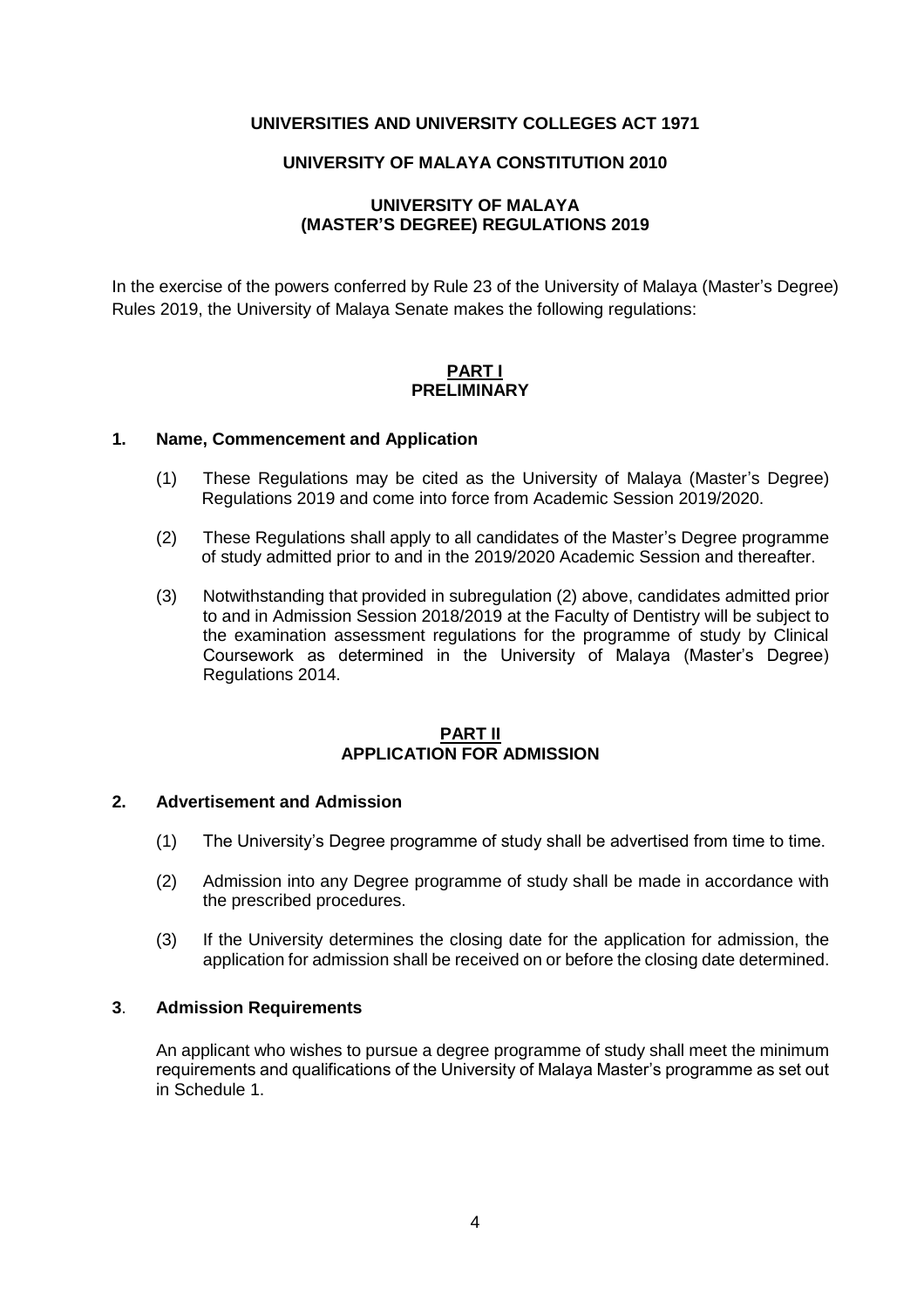## **PART III REGISTRATION**

# **4. Initial Registration**

- (1) A candidate of a Master's programme of study by Research may register initially for the said programme of study at any time latest by fourteenth lecture week in the semester applied and the full fees will be imposed for the semester in which registration is done. The candidate is required to register in the following semester if the offer is accepted after fourteenth lecture week in a semester.
- (2) A candidate of a Degree programme of study by Mixed Mode, Coursework and Clinical shall initially register for his programme of study not later than two (2) weeks from the date of commencement of the semester in which the candidate has been offered admission into the said programme of study.
- (3) In certain circumstances, the Dean of the Faculty may allow a candidate to defer his initial registration to the following semester. The maximum duration of deferment of the initial registration allowed is one (1) semester from the expiry of the original letter of offer. An additional extension of one (1) semester may be given subject to the condition that the candidate applies and obtains the approval from the Dean of the Faculty.
- (4) If a candidate does not register within the stipulated period or any approved period of deferment, the offer of admission for the programme of study shall lapse automatically.
- (5) A candidate who is allowed to defer the initial registration shall not be considered as a registered candidate and is not entitled to use any of the University's facilities.

# **5. Course Registration**

- (1) A candidate for a programme of study by Mixed Mode, Coursework and Clinical is required to attend the said programme based on the structure of the programme of study as determined by the Faculty and approved by the Senate. Registration of course(s) other than those prescribed in the programme structure will not be taken into account for the purpose of fulfillment of the degree requirements.
- (2) A candidate is required to register for courses as determined by the Faculty and shall be approved by the Senate.
- (3) Registration of courses shall be completed by second lecture week of a semester. A candidate who fails to complete his course registration within the prescribed period will not be allowed to follow the course and may have his candidature terminated.
- (4) Any candidate who fails to register continuously for a period of two (2) semesters with the University shall cease to be a student and his name will be removed from the student register of the University.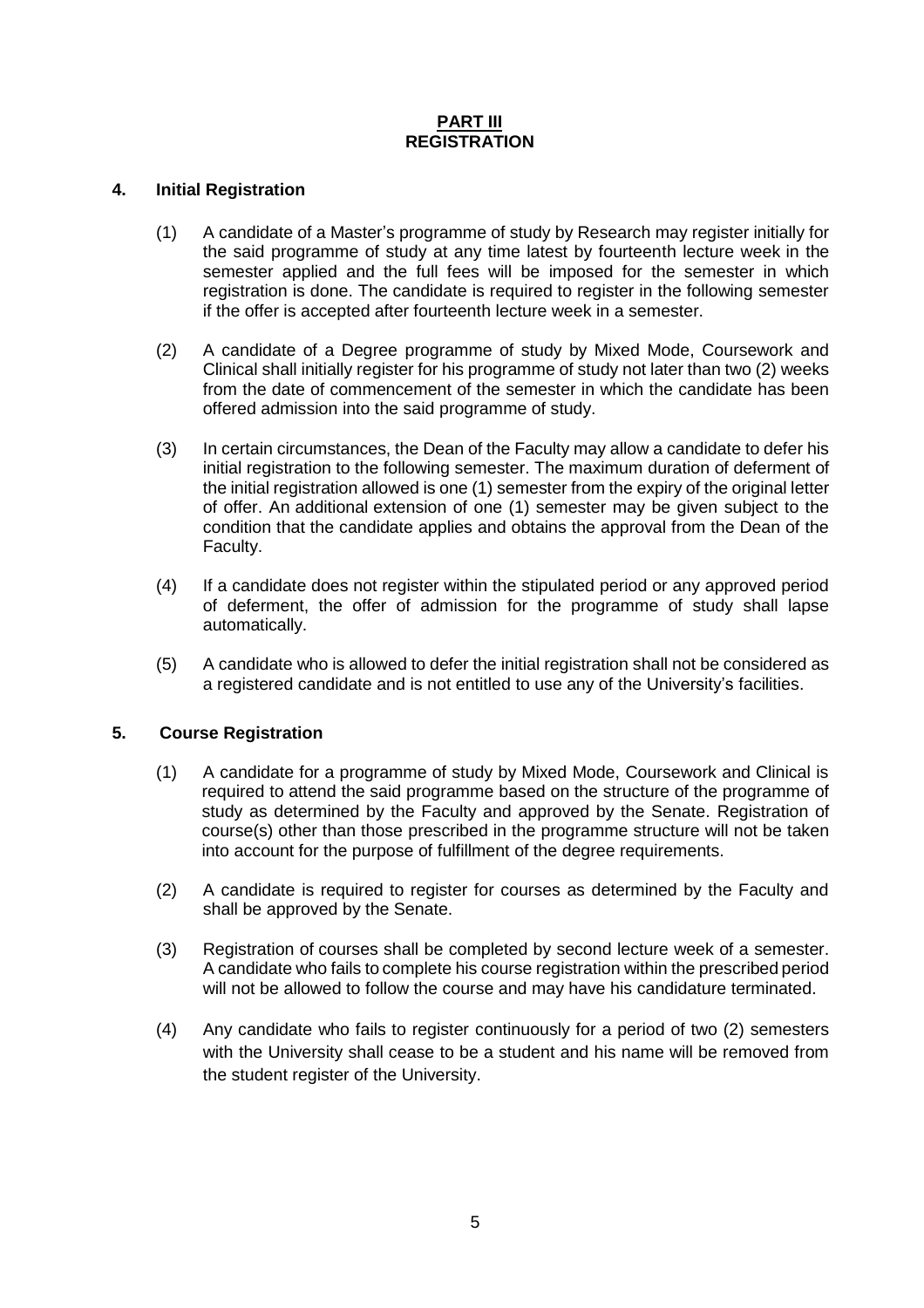(5) A candidate is required to register for the course within the period prescribed. Activities involved in the course registration process is as in the table below:

| <b>Activity</b>       | <b>Normal</b><br><b>Semester</b> | <b>Special</b><br><b>Semester</b> | Fees | <b>Duration of</b><br><b>Study</b> |
|-----------------------|----------------------------------|-----------------------------------|------|------------------------------------|
| Add<br>course(s)      | <b>Week 1 - 2</b>                | Week 2                            | Yes  | Included                           |
| Drop<br>$course(s)^*$ | Week $3 - 7$                     |                                   |      | Included                           |

Note: \*Fee is non-refundable

(6) Notwithstanding the provisions of subregulation (3) above, as a special case, a candidate may be allowed to register late until seventh lecture week on the recommendation of the said course teacher, and approved by the Dean of the Faculty. The candidate will be required to pay a fine at a rate prescribed by the University apart from other fees determined for the course concerned.

## **6. Renewal of Candidature**

- (1) Candidate of all modes of programme of study shall renew his candidature not later than two (2) weeks from the date of commencement of the semester concerned.
- (2) Failure to renew candidature within the period prescribed under subregulation (1) above, may cause the candidature to lapse unless the candidate has been granted approval for late registration as a special case by the Dean of the Faculty. The candidate will be required to pay a fine at a prescribed rate determined by the University as well as other fees determined.
- (3) Any candidate who fails to continuously register for two (2) semesters with the University will cease being a student and his name will be removed from the student register of the University.

#### **7. Concurrent Registration**

- (1) Subject to subregulations (2) and (3) below, a candidate shall not be allowed to register concurrently for other programme of study which leads to the award of any degree in this University or any other university or institution.
- (2) In certain circumstances, where the University conducts a programme in collaboration with another university or institution that will lead to the award of a degree, a candidate is allowed to register concurrently.
- (3) A candidate, may with the approval of the Dean of the Faculty, register and attend at any one time, an in-service training programme upon the request of his employer provided that the programme is conducted for a period of not more than one (1) year.
- (4) Subject to subregulations (2) and (3) above, any candidate found to be in breach of subregulation (1) may have his studies terminated by the University without refund of any fees and other payments that have been paid.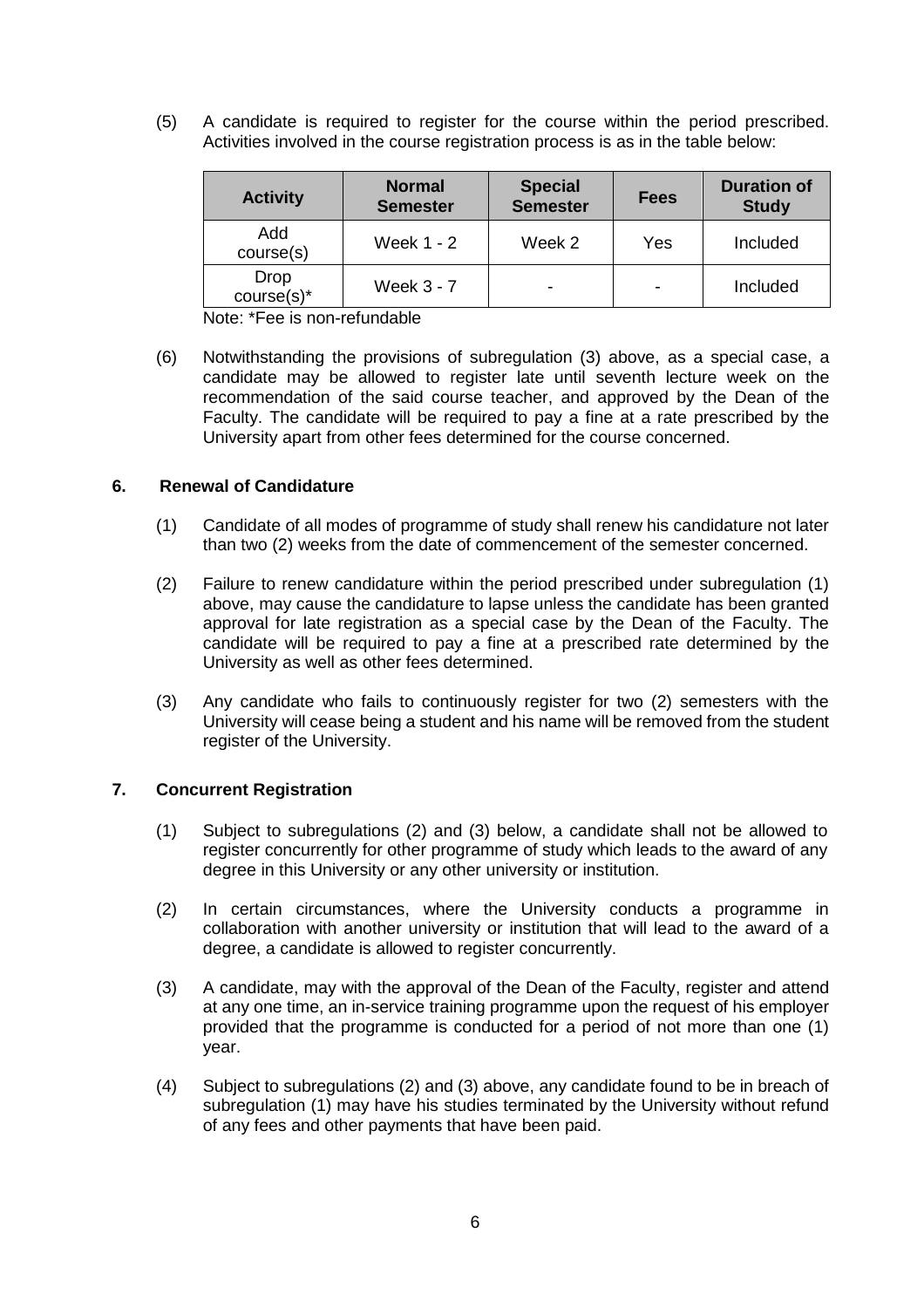# **8. Attendance in Programme of Study**

- (1) It is compulsory for a candidate to attend all teaching and learning activities as well as research activities related to his programme of study.
- (2) A candidate who does not attend any teaching and learning activities is required to inform the reason for his absence to the teacher immediately together with the relevant supporting documents. The teacher shall inform the candidate the consequences of being absent and is responsible to keep records of the notification and class attendance.
- (3) A candidate may with the approval of the Faculty undergo a part of the programme of study at another institution.
- (4) A candidate pursuing a programme of study by Research shall reside in Malaysia for a period of at least one (1) semester.
- (5) Notwithstanding anything stated in subregulation (4), a candidate pursuing a programme of study by Research, with the approval of the Faculty, can be assumed to have met the residency requirement if he has fulfilled any one (1) of the following:
	- (a) followed and passed the Research Methodology course; or
	- (b) presented the Proposal Defence; or
	- (c) presented the Candidature Defence; or
	- (d) has face to face consultation with the supervisor, as determined by the Faculty; or
	- (e) participated in the activities of the Faculty as determined by the Faculty.

## **9. Withdrawal from A Course**

The following provisions shall apply to withdrawal from any course:

(1) A withdrawal from any course means withdrawal from one (1) or more courses in any semester after the add/drop week. Details of withdrawal from a course are as stated below:

| <b>Category</b> | <b>Normal</b><br><b>Semester</b> | <b>Special</b><br><b>Semester</b> | <b>Fees</b> | <b>Duration of</b><br><b>Study</b> | Grade    |
|-----------------|----------------------------------|-----------------------------------|-------------|------------------------------------|----------|
| Personal        | Weeks                            | Week                              | No.         | Included                           | No Grade |
| Reasons         | $1 - 2$                          |                                   |             |                                    |          |
|                 | Weeks                            | Week                              | Yes         | Included                           | Grade W  |
|                 | $3 - 7$                          | 2                                 |             |                                    |          |

(2) A candidate may withdraw from a course not later than second lecture week of a semester. The candidate shall not be liable to pay any fees and his course registration record for the affected course shall be expunged.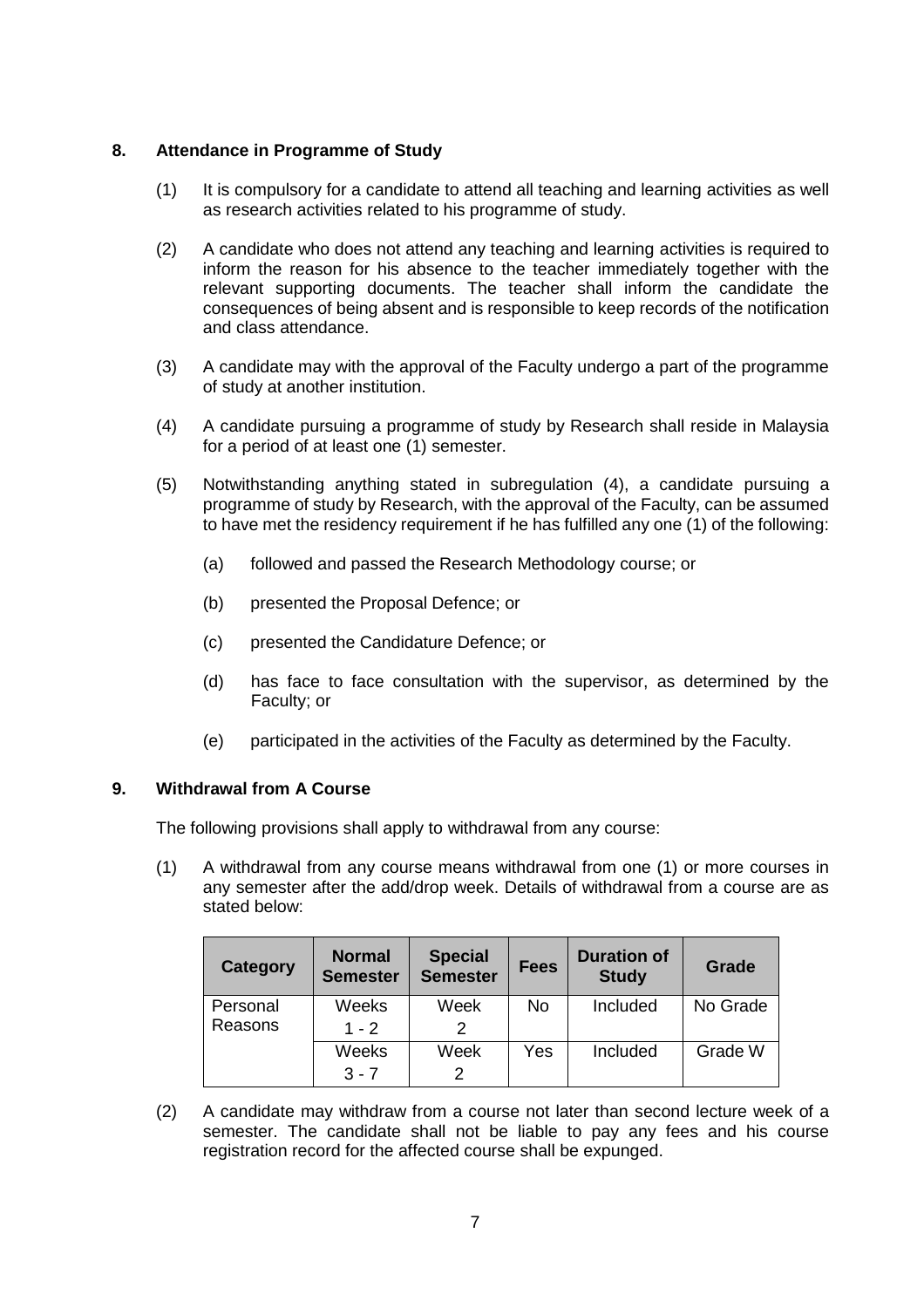- (3) A candidate who withdraws from a course after the second lecture week shall be liable to pay fees and shall be given the Grade W for the course concerned. Withdrawal from any course after the seventh lecture week of a Normal Semester and after the second lecture week of a Special Semester is not permitted except for medical reasons.
- (4) Withdrawal from a course for medical reason shall be approved by the Dean of the Faculty or an officer as may be designated by the University. The candidate shall submit a written application to the Dean of the Faculty. If it is approved, Grade W will be recorded for the course concerned. The prescribed fees will be imposed if the application is submitted after the seventh lecture week of a Normal Semester or after the second lecture week of a Special Semester.
- (5) An application on medical reasons has to be supported by a medical report issued by a Registered Medical Practitioner of the University Student Health Clinic/government hospital/teaching hospital/University Malaya Medical Centre/Private Medical Centre.
- (6) If an application is not approved, the candidate shall be required to continue with his studies for the course concerned. Failure of the candidate to continue with his studies for the whole course concerned may result in the candidate being given a Grade F.
- (7) Withdrawal from a course on any of the reasons stated below is not allowed:
	- (a) performance of the candidate is not satisfactory for any of the course;
	- (b) insufficient preparation for the course concerned; or
	- (c) dissatisfaction towards any of the course.
- (8) Withdrawal from any of the course is not permitted once the examination period for the semester has commenced.

#### **10. Withdrawal from Semester**

The following provisions shall apply in relation to any withdrawal from a semester:

- (1) "Withdrawal from a semester" means withdrawal from all registered courses and all teaching and learning activities as well as research activities for the semester concerned. The candidate is only allowed to withdraw from a semester after he has undergone at least one (1) semester of his programme of study except for medical reasons.
- (2) Withdrawal from a semester is categorised as follows:
	- (a) semester leave on personal reasons
	- (b) semester leave on mobility programme reasons
	- (c) semester leave on medical reasons.
- (3) All applications for withdrawal from a semester shall be made to the Dean of the Faculty for consideration and approval.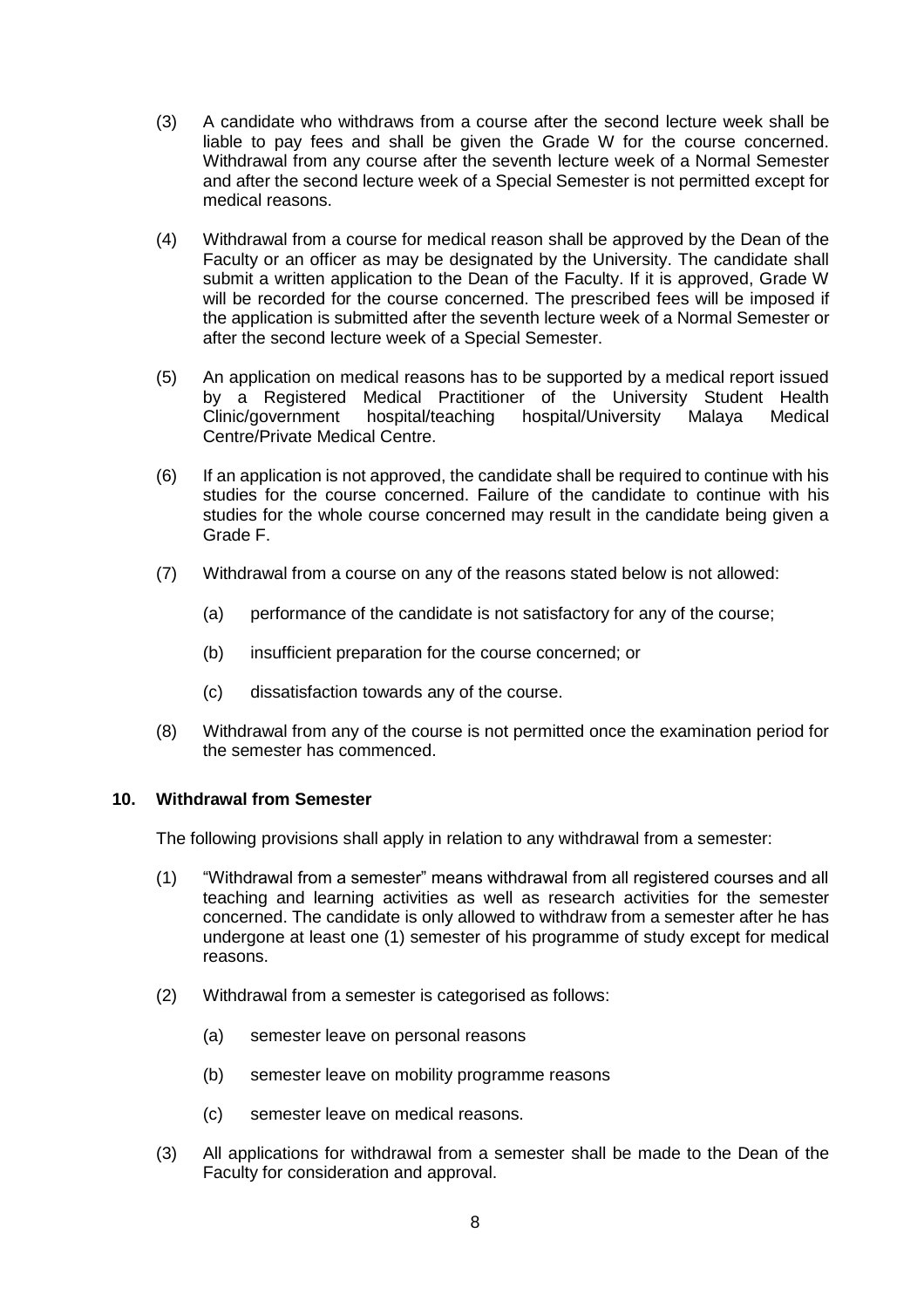(4) Details of withdrawal from a semester is stated below:

| <b>Category</b>              | <b>Normal</b><br><b>Semester</b>          | <b>Special</b><br><b>Semester</b> | <b>Fees</b>               | <b>Duration of</b><br><b>Study</b> | <b>Grade</b>         |
|------------------------------|-------------------------------------------|-----------------------------------|---------------------------|------------------------------------|----------------------|
| Personal                     | Week<br>$1 - 2$                           | Week 2                            | No.<br>Included           |                                    | No Grade             |
| Reason*                      | Week<br>$3 - 7$                           | Week 2                            | Yes                       | Included                           | Grade W1             |
| <b>Mobility</b><br>Programme | Week<br>Week<br>No.<br>$1 - 2$<br>$1 - 2$ | Not Included                      | Grade W3                  |                                    |                      |
| Reason*                      | Week<br>$3 - 14$                          | Week<br>$3 - 7$                   | Yes                       | Not Included                       | Grade W1             |
| Medical                      | Week<br>$1 - 7$                           | Week<br>$1 - 3$                   | <b>No</b><br>Not Included |                                    | Grade W <sub>3</sub> |
| Reason*                      | Week<br>8 - 14                            | Week<br>$4 - 7$                   | Yes                       | Not Included                       | Grade W1             |

Note: \* Candidate who withdraws from a semester will be charged a minimum payment to retain the candidature.

- (5) A candidate may withdraw from a semester not later than the second lecture week of a Semester. The candidate will not be charged fees and registration records for the course concerned will be expunged.
- (6) Application for withdrawal from a semester for personal reasons [third to seventh lecture week] and on mobility programme reasons [third to fourteenth lecture week] will be subjected to the course fees and the course concerned will be recorded as Grade W1.
- (7) A candidate is not permitted to withdraw from a semester after the seventh lecture week of a Normal Semester except for medical reasons which is supported by a medical report that is issued by a Registered Medical Officer. The application has to be made to the Dean of the Faculty for consideration and approval. If the application is approved, the course concerned will be recorded as Grade W1. The fees remain liable to be paid.
- (8) Application for withdrawal from a semester due to medical reasons before the seventh lecture week of the Normal Semester may be approved subject to medical reports issued by a Registered Medical Officer of the University Student Health Clinic/government hospital/teaching hospital/University Malaya Medical Centre/Private Medical Centre. If approved, the fees will not be charged and the course concerned will be recorded as Grade W3.
- (9) If the application is not approved, the candidate shall be required to continue with his studies for the semester concerned. Failure of the candidate to continue with his studies may result in the candidate being given a Grade F for the course concerned.
- (10) Withdrawal from any semester is not allowed once the examination period has commenced.
- (11) The maximum duration a candidate may be permitted to withdraw from a semester is two (2) Normal Semesters during his studies which may be either continuously or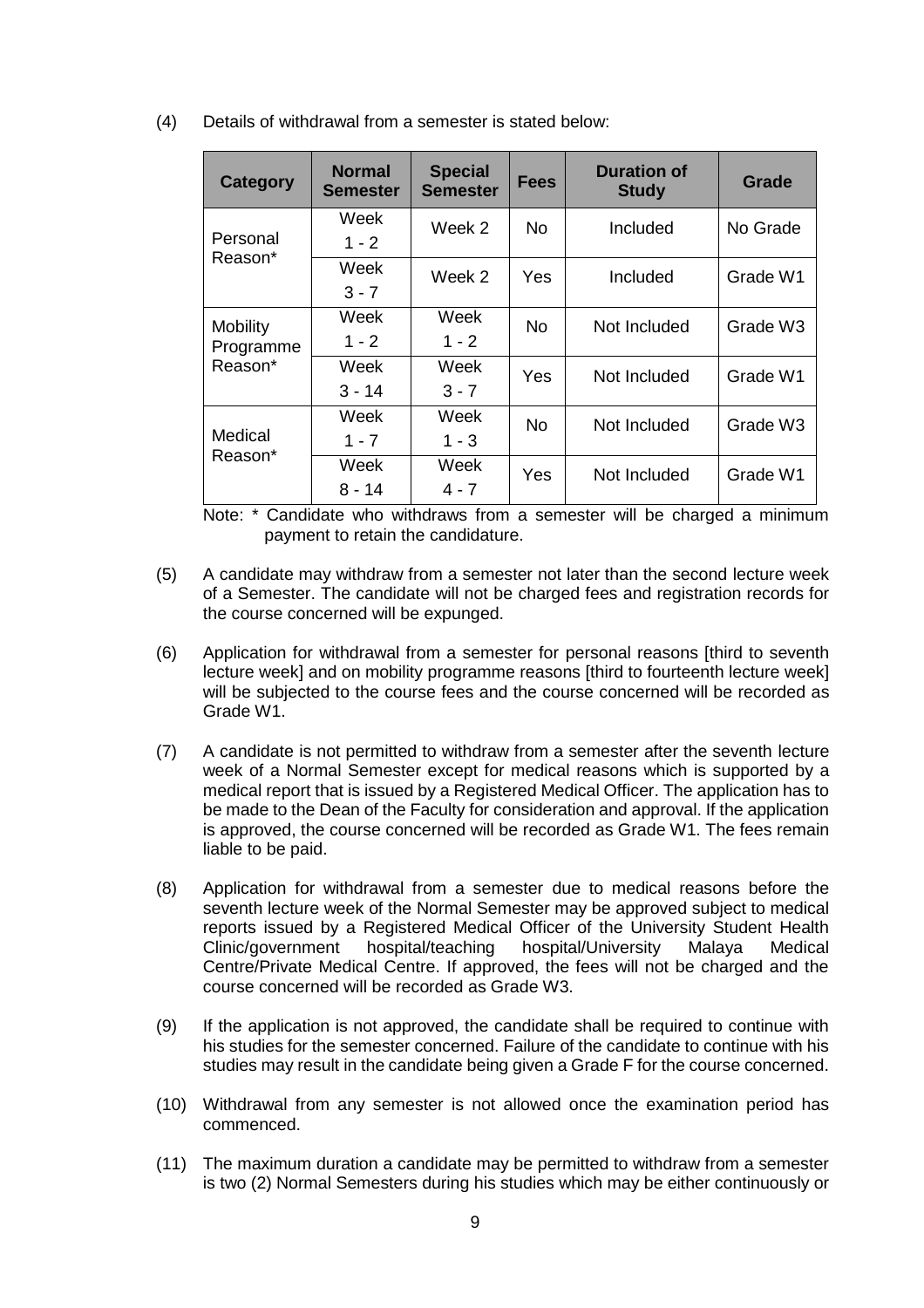otherwise, except during the last semester of his studies. Withdrawal of the candidate will be taken into account as part of his maximum duration except for medical reasons supported by medical reports from a Registered Medical Practitioner.

## **11. Termination of Programme of Study on Medical/Medical Psychology/Chronic Disease Reason**

A candidate, whose withdrawal from a semester has been approved on medical/medical psychology/chronic disease reason for four (4) normal semesters consecutively, may be terminated from his programme of study upon being certified by a Registered Medical Practitioner/Clinical Psychology Specialist/Registered Psychiatrist of the University Student Health Clinic/government hospital/teaching hospital/University Malaya Medical Centre/Private Medical Centre after the candidate's case has been re-examined by the concerned Registered Medical Practitioner/Clinical Psychology Specialist/Registered Psychiatrist in the following semester.

## **12. Withdrawal from Programme of Study**

The following provisions apply to withdrawal from a programme of study:

- (1) Withdrawal from programme of study means withdrawal from the programme of study that is currently being undertaken by the candidate.
- (2) Application for withdrawal from the programme of study shall be made to the Dean of the Faculty using a prescribed form.
- (3) A candidate, who has been approved to withdraw from his programme of study after the second lecture week shall:
	- (a) pay the prescribed fees and other payments as stated in Part IV in this regulation, and
	- (b) be recorded Grade W2 for any courses registered in the semester where the candidate withdraws from the programme.
- (4) Any decision with respect to withdrawal from a Degree programme of study shall be final.

## **13. Change of Field of Research**

- (1) A candidate is not allowed to change his field of study.
- (2) A candidate is only allowed to change his field of research under the same field of study code subject to the approval by the Faculty. The candidate shall submit an application to the Faculty in accordance with the prescribed procedure to change his field of research.
- (3) The candidate shall continue with his original field of research until his application to change has been approved.
- (4) A candidate is not allowed to change his field of research after the candidate has submitted his dissertation for the purpose of examination.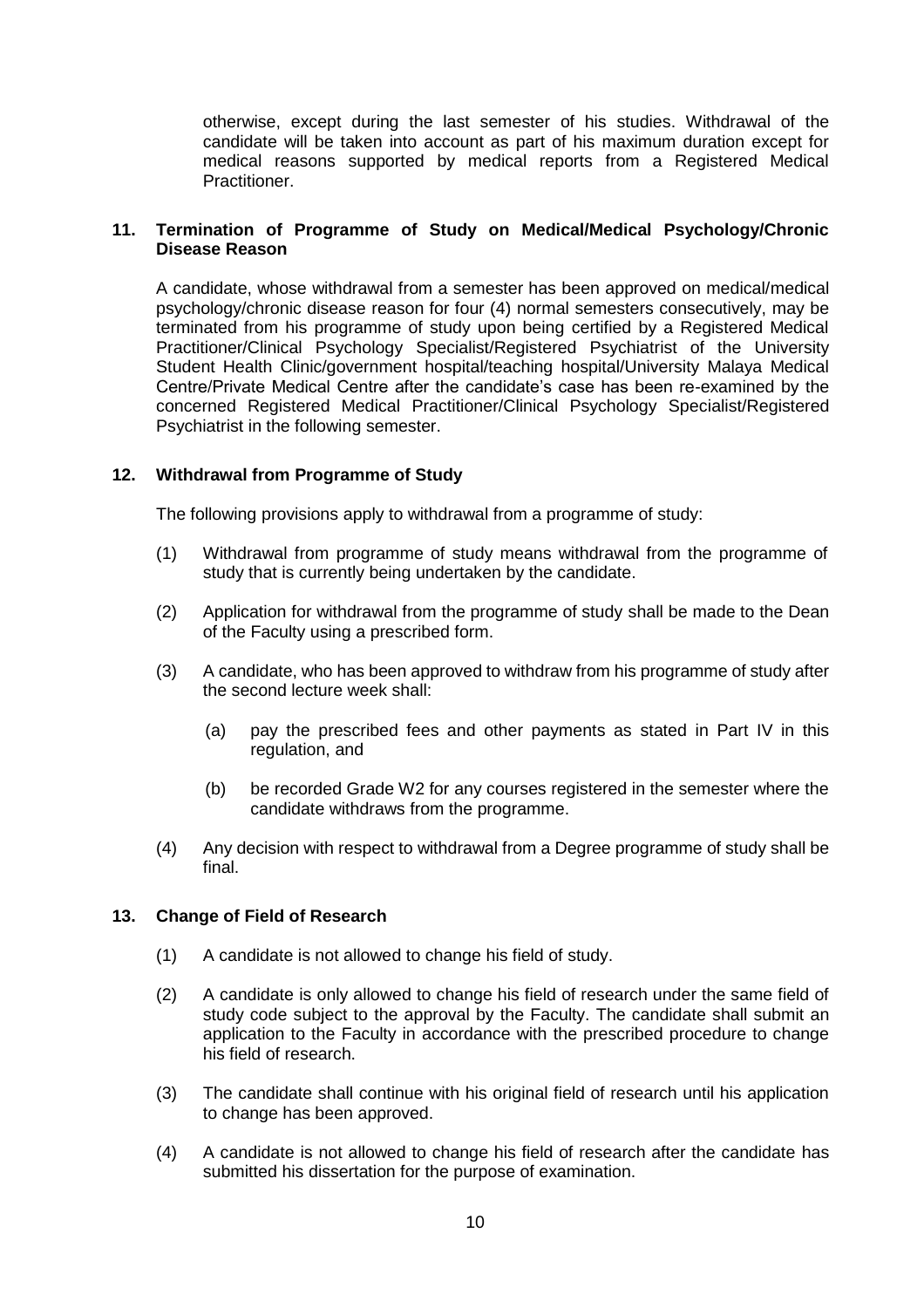## **14. Change of Implementation of Programme**

A candidate may submit an application to change the implementation of a programme according to the procedure determined by the University. The change in the implementation of a programme of study is subject to the following:

- (1) The original programme of study to a collaborative programme (Double Degree and Dual Degree)
- (2) Fulfils the special requirements of admission to the collaborative programme.
- (3) The change is only allowed once throughout his studies except with the approval of the Deputy Vice-Chancellor concerned.
- (4) The fees paid for the original programme of study will be taken into account for the collaborative programme. Any difference in the fees has to be borne by the candidate.
- (5) The candidate has to continue with the original programme of study until the application to change has been approved.
- (6) The change of implementation is subject to the consent and approval at the Faculty level and the said decision has to be conveyed to the Director of Academic Administration and Services Centre.

### **15. Change of Programme of Study**

- (1) A candidate is not allowed to change his programme of study. The candidate has to withdraw from the original programme of study and submit a new application if he intends to pursue a new programme of study. A new duration of study will be given.
- (2) The fees that has been paid for the original programme of study will not be taken into account for the new programme of study.

### **16. Change of Candidature Status From Master's Programme by Research to Doctor of Philosophy Programme**

- (1) A Master's by Research programme candidate may be considered for a change in his candidature status to a candidate for a Doctor of Philosophy programme subject to the following conditions:
	- (a) the duration of application to change the candidature status is at least between twelve (12) till fifteen (15) months from the commencement date of registration for the Master's programme of study;
	- (b) make a written application to the Dean of the Faculty;
	- (c) submit a Supervisor's and Head of Department's report together with supporting documents;
	- (d) submit one (1) research report of not more than 6,000 words on: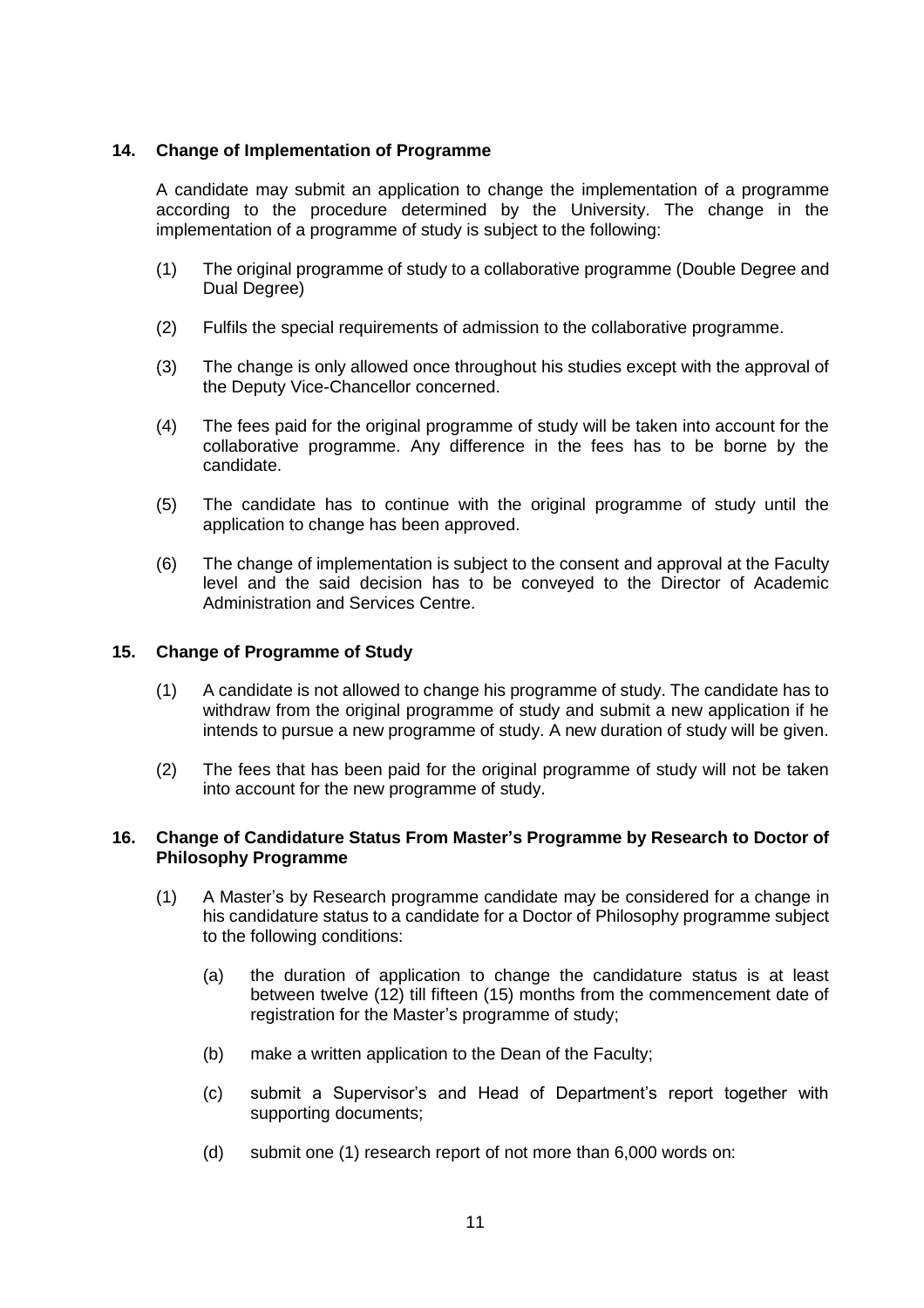- (i) Introduction and scope of research;
- (ii) Objectives of research;
- (iii) Research Methodology;
- (iv) Research Plan which would lead to the Doctor of Philosophy programme level;
- (e) submit the outcome throughout the Master's programme of study, for example:
	- (i) a journal paper accepted for publication and a seminar presentation at the university, national or international level,

## **OR** Service Service Service Service Service Service Service Service Service Service Service Service Service Se

- (ii) a patent application with pending approval (patent pending) or has been approved and a seminar presentation at the university, national or international level.
- (2) A candidate has to present his research outcome in a seminar before a panel of assessors comprising of two (2) experts from within and outside the University in the field concerned as determined by the Faculty. The seminar shall as far as possible, be held within a month from the date of application to change the candidature status which fulfils the conditions in subregulations (1)(a) - (e) received from the candidate.
- (3) The appointed panel shall make an assessment on the two (2) following aspects:
	- (a) The Research Report to change the status, and
	- (b) seminar presentation
- (4) The change of Candidature Status from Master's by Research to Doctor of Philosophy report shall be submitted for consideration and approval by the Senate.
- (5) The Master's degree candidature duration is taken into account in the duration of the Doctor of Philosophy programme.
- (6) A candidate whose change of candidature status has been approved shall register for the Doctor of Philosophy programme not later than the second lecture week in the following semester.
- (7) A candidate whose change of candidature status has been approved need not retake the Research Methodology course for the Doctor of Philosophy programme.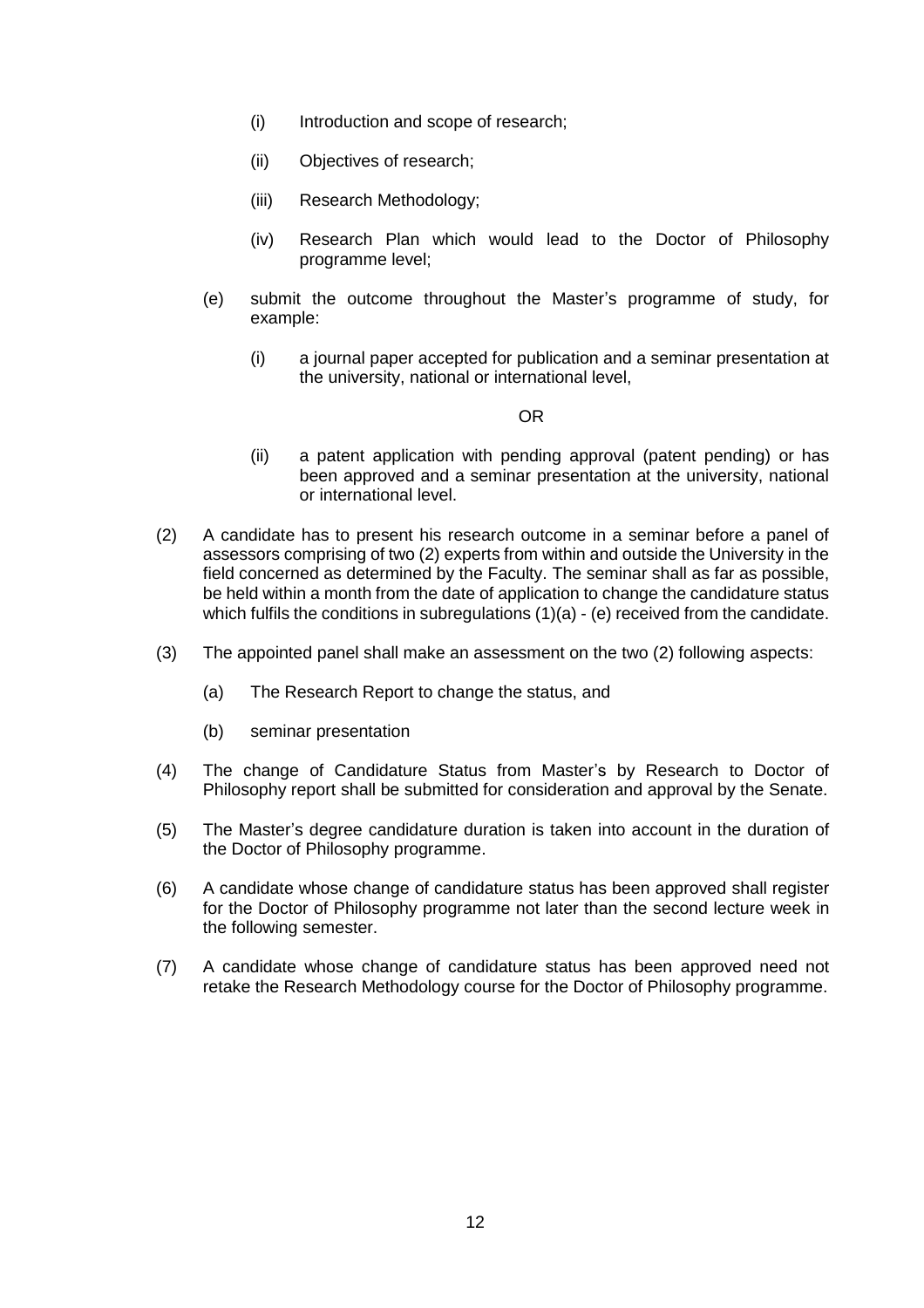# **PART IV PAYMENT**

### **17. Fees and Other Payments**

- (1) A candidate must pay all fees and other payments due to the University at the time of initial registration or at the time of renewal of candidature except where he has been exempted from any fee or payment or both fee and payment.
- (2) A candidate who intends to pay any fee or other payments due to the University by installments shall apply to the Bursar following the procedures prescribed by the University.
- (3) If a candidate fails to pay any fee or any other payments or any part thereof or any payment due to the University, the University will apply any one or a combination of the following actions:
	- (a) will not be allowed to register for the following semester;
	- (b) examination results, academic transcripts or the degree scroll will not be issued to the candidate.

### **PART V MATTERS CONCERNING STRUCTURE OF PROGRAMME OF STUDY**

### **18. Structure of Programme of Study**

- (1) The Faculty shall determine the courses that it wishes to offer in any semester. Any new courses may be offered if it fulfils the required conditions and has been approved by the Senate.
- (2) The Faculty shall determine before the first semester of each academic session and inform the candidate courses that require the candidates to pass with the minimum grade.
- (3) The total credit for the coursework component of any degree programme of study shall be as determined by the Faculty and the Senate.

## **19. Duration of Completion of Programme of Study**

- (1) The minimum and maximum duration to complete a programme of study is as in Schedule 1, University of Malaya (Master's Degree) Rules 2019.
- (2) Notwithstanding anything stated in subregulation (1) above, a Special Semester shall be taken into account in the duration of study if it is stated in the letter of offer for admission.
- (3) The candidate may be allowed to complete his studies and graduate one (1) semester earlier than the minimum duration subject to the candidate has fulfilled the requirements of the programme of study as well as other requirements as determined by the University.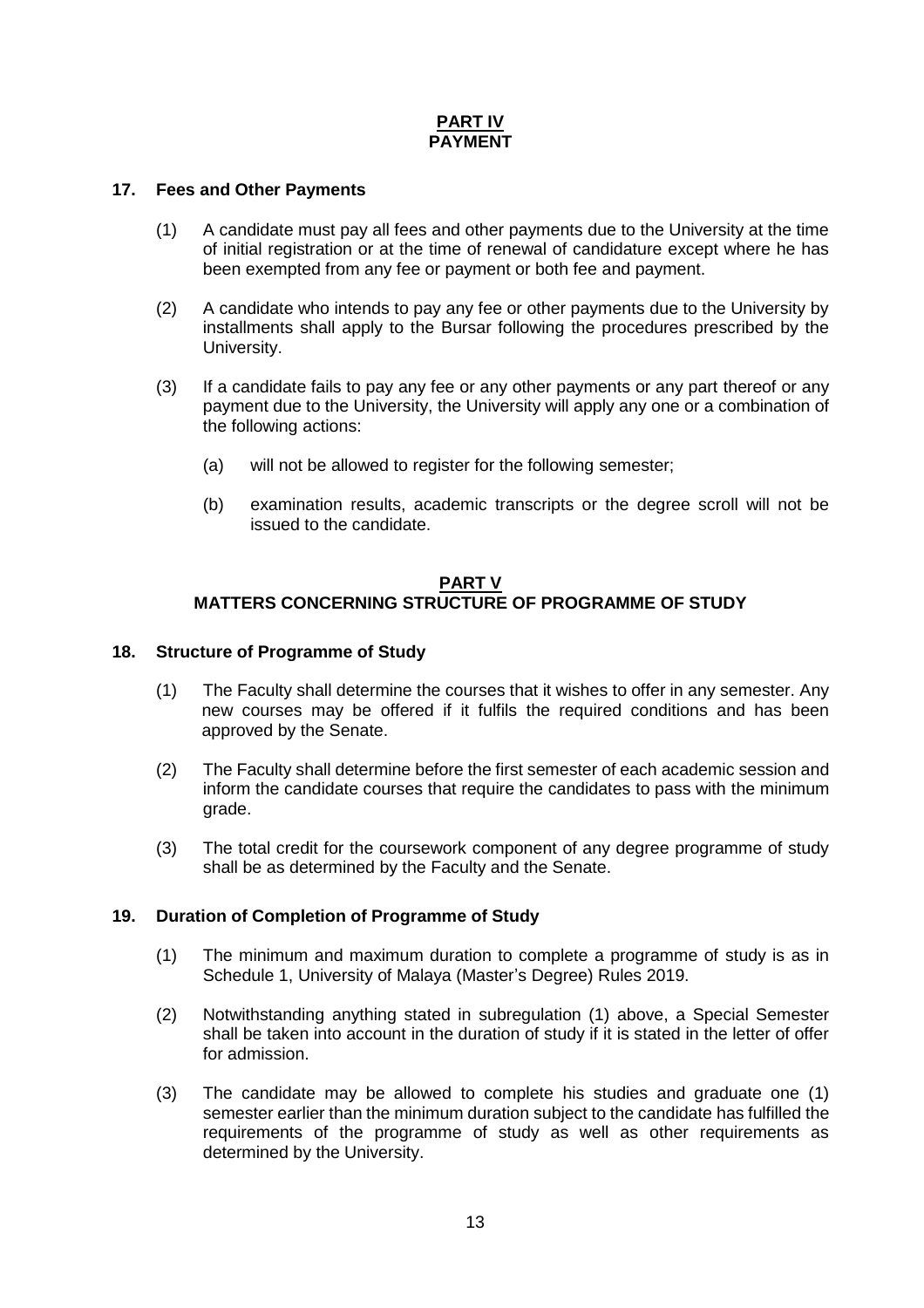### **20. Offer and Completion of Course**

- (1) The calculation of credits for any course is based on the actual student learning time comprising of all teaching and learning activities that are required to achieve the prescribed course learning outcomes. Credit value for each course is determined based on the calculation where 40 notional learning hours is equivalent to 1 credit.
- (2) Course offered in any semester will be determined by the Faculty.
- (3) The offer of a new course may only be made upon obtaining the approval of the Senate.
- (4) Any amendment to the Code, Title, Credit, Course Learning Outcome and Assessment Weightage for an existing course may only be implemented after obtaining the approval from the Senate.
- (5) Any offer and amendments to any course made retrospectively is not allowed.
- (6) Every course offered shall be conducted, completed and assessed within one (1) semester. Only certain courses which have obtained prior approval from the Senate shall be permitted to be conducted for a period exceeding one (1) semester and completed in two (2) or more semesters consecutively.
- (7) The total number of credit for a course component for a Degree programme of study shall be as determined by the Faculty and Senate.

### **21. Transfer of Credit**

- (1) Transfer of credit can be categorised as follows:
	- (a) transfer of credit with grade.
	- (b) transfer of credit without grade.
- (2) Transfer of credits with grade:
	- (a) "transfer of credit with grade" means transfer of credit together with the grade for the course(s) of equivalent level of qualification (horizontal) for a candidate who is still studying.
	- (b) A course that has been approved for a transfer of credits with grade will be awarded the grade that is equivalent to the University's grading scheme and the University's approved credit for the course concerned.
	- (c) The credit obtained together with the grade points for the approved course will be taken into account in the calculation of GPA and CGPA of the candidate. The credits for the course concerned will be considered for the purpose of completion requirements for graduation.
	- (d) For the purpose of transfer of credits with grade, the candidates shall have completed the course and achieved the required competency in the course applied for.
	- (e) The application shall be submitted to the Dean of the Faculty not later than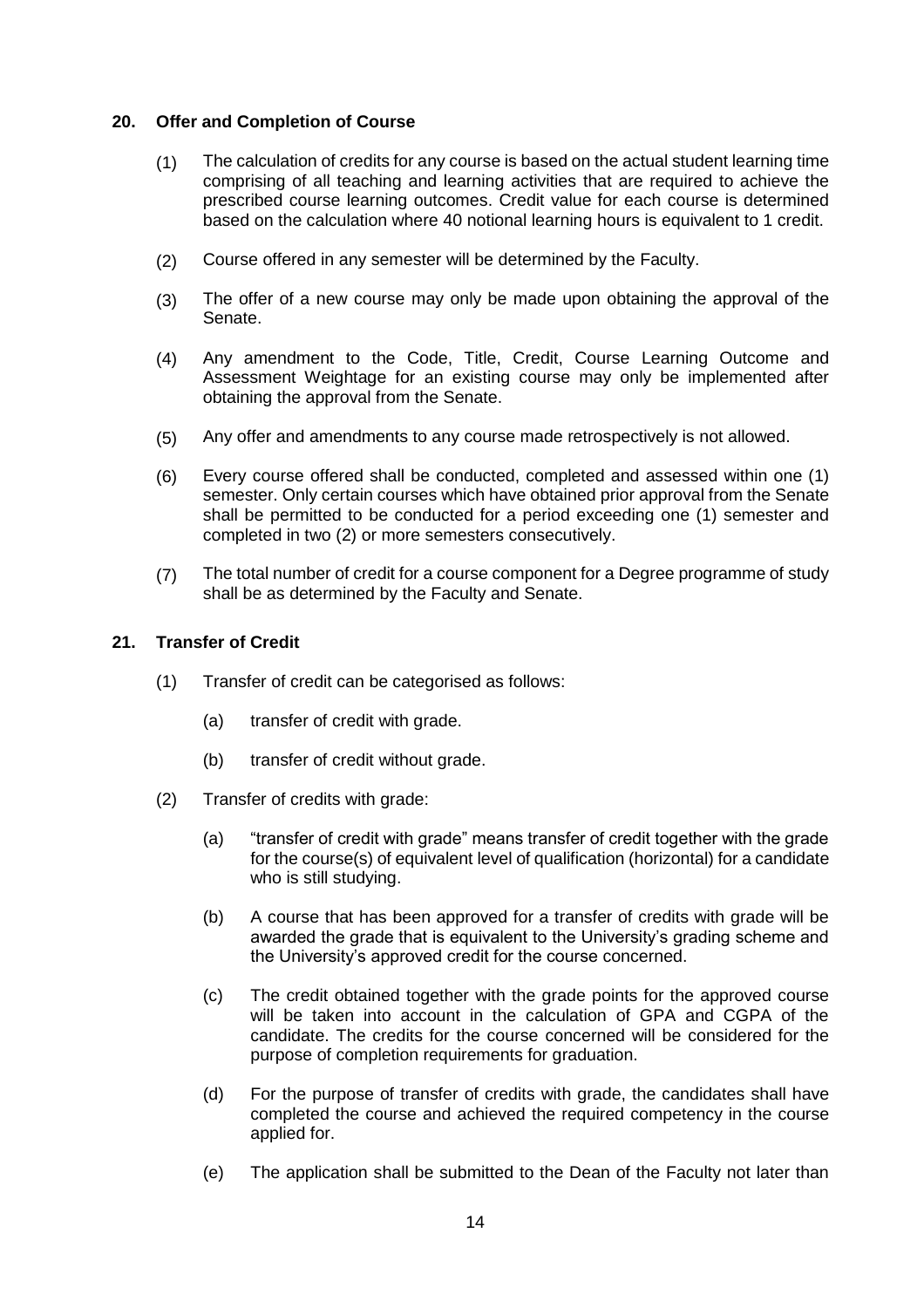fourth lecture week in the subsequent Normal Semester in accordance to the procedures prescribed by the University. Application received beyond the specified period will be considered in the subsequent semester.

- (3) Transfer of credits without grade:
	- (a) "Transfer of credits without grade" means transfer of credits without carrying the previous grade obtained for the course(s) from the same level of qualification (horizontal) for a candidate who:
		- (i) has successfully completed his studies; or
		- (ii) has not completed his studies (excluding candidate whose study has been terminated) but has achieved the required competency level in the course applied for.
	- (b) A course approved for transfer of credits without grade will be given a grade K and not required to be replaced by another course. The credit will not be taken into account in the calculation of the candidate's GPA and CGPA but will be taken into account for the purpose of completion of his degree.
	- (c) A candidate is not allowed to transfer the credits without grade for the following courses:
		- (i) Research Methodology course from a lower level of qualification;
		- (ii) Research Methodology course of an equivalent qualification but from a different field of research; and/or
		- (iii) Course of higher levels of qualifications.
	- (d) The application shall be made to the Dean of the Faculty in the first two (2) semesters of study.
- (4) Transfer of credit shall be based on the mapping of courses that has been taken previously with the course offered at the University.
- (5) Permission to transfer credit for paragraphs (2) and (3) above is subject to the following conditions:
	- (a) Grade, marks or grade point obtained for the course after being made equivalent with the University's grading scheme shall not be less than grade B or 3.00;
	- (b) Course taken previously has the same credit value or more after it is made equivalent with the credit value of the course offered at the University;
	- (c) Course taken previously has at least 80% overlap with the course offered at the University;
	- (d) Course taken previously shall be from a programme that has been accredited/recognized by an authorative body in the country concerned;
	- (e) Maximum number of credits that may be transferred are as follows: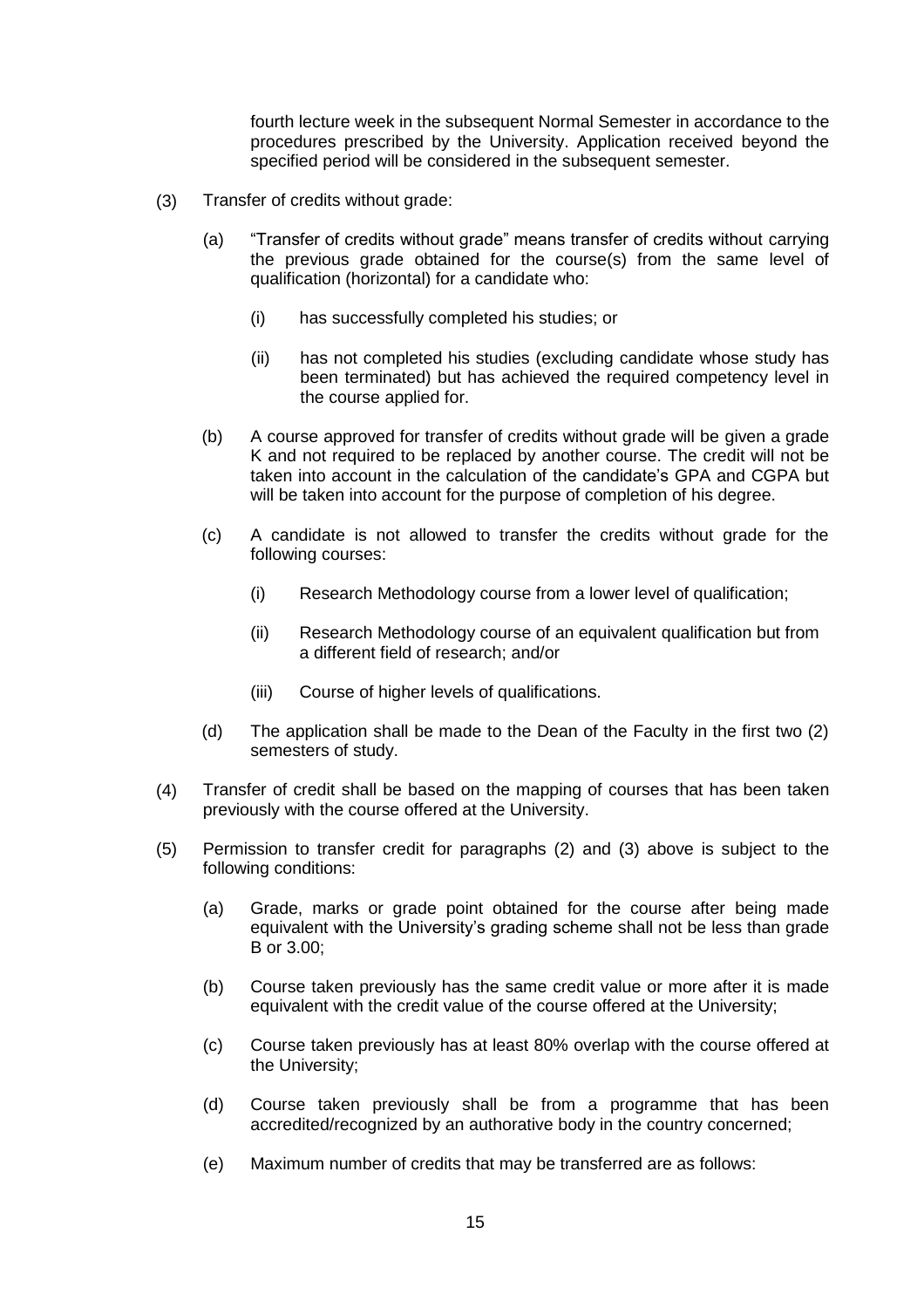| Category                         |     | <b>Explanation</b>                                                                                                                | <b>Credit Limit</b>                                         |
|----------------------------------|-----|-----------------------------------------------------------------------------------------------------------------------------------|-------------------------------------------------------------|
| Horizontal<br>credit<br>transfer | (a) | Transfer of credit with grade<br>for candidate that changes<br>programme of study in the<br>same field in the University.         | No limit                                                    |
|                                  | (b) | Transfer of credit with grade<br>for student undergoing the<br>Mobility Programme.                                                | Not exceeding 1/3<br>of the overall total<br>credit for the |
|                                  | (c) | Transfer of credit without<br>grade for courses from<br>equivalent qualification from<br>another institution<br>or<br>university. | programme of<br>study                                       |

- (f) Notwithstanding anything stated in paragraph 5(e) above, for the purposes of graduation, the maximum number of credit which may be transferred from another institution or university cannot exceed 1/3 of the overall total credit for the programme of study.
- (g) Notwithstanding the provisions stated in paragraphs (2) and (4) above, the course taken during the Mobility Programme which is not listed in the Degree Programme Structure may be considered for transfer of credits with grade, subject to the course being recommended by the Dean of the Faculty whether the course:
	- (i) replaces any of the Elective Courses. Grades and grade points will be taken into calculation of the GPA and CGPA and the course credit concerned will be taken into account for the completion of his degree.

For the purpose of this paragraph, the course shall fulfil the conditions specified in paragraphs (5)(a), (b), (d) and (e) above; or

(ii) does not replace any course which has been prescribed in his Degree Studies Structure. The course concerned will be recorded on the academic transcript of the candidate. Grades and grade points of the course will be taken into account in the calculation of GPA and CGPA but the course credit will not be taken into account for completion of his degree.

For the purposes of this paragraph, courses shall fulfil the conditions specified in paragraph (5)(a) and (d) and will be given the value of the credit that has been made equivalent with the calculation of notional hours of the University.

- (h) Transfer of credit for professional programmes are subject to regulations as determined by the respective professional bodies.
- (i) The application shall be submitted together with:
	- (i) proof of processing fee payment at a prescribed rate. This fee is nonrefundable; and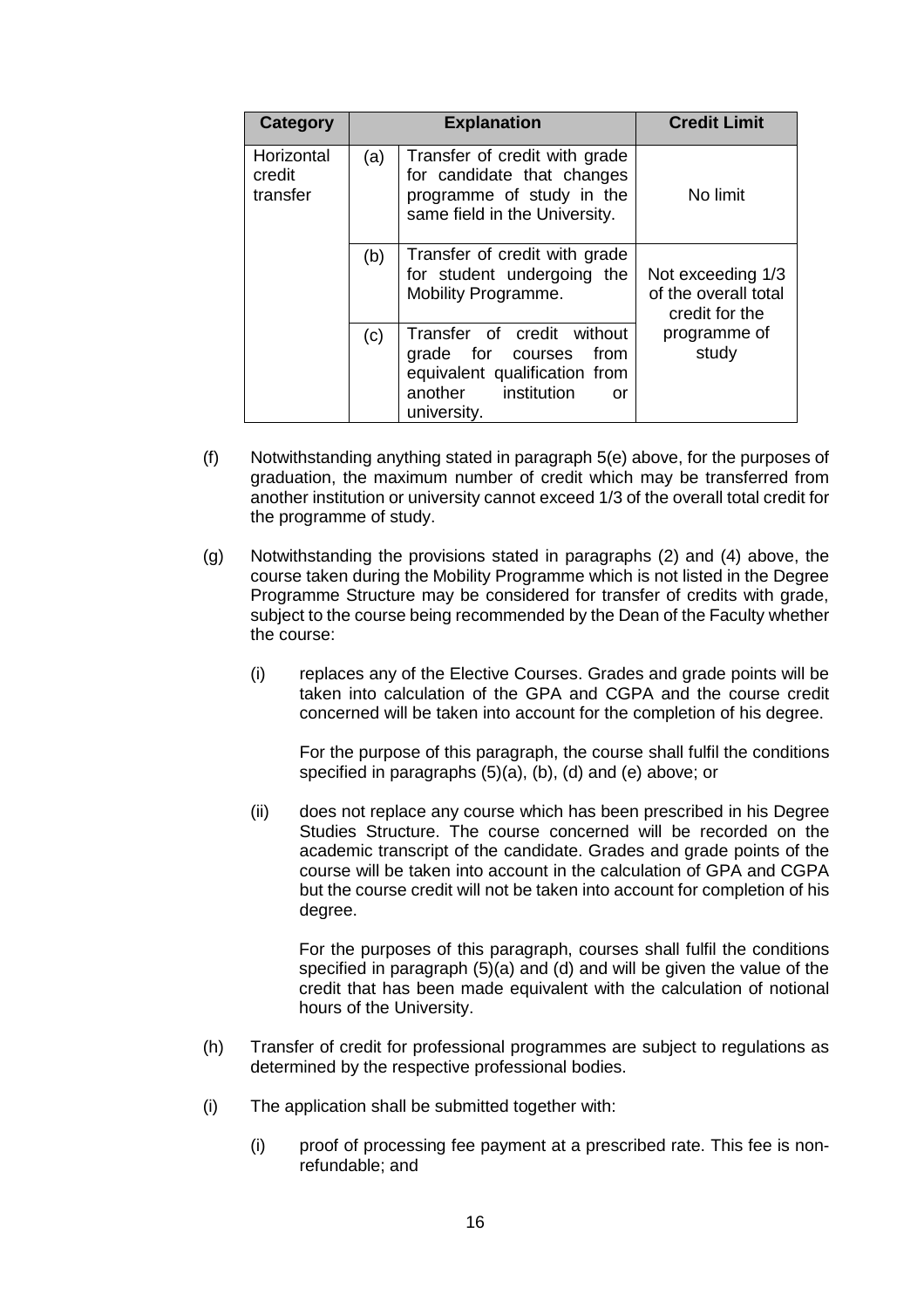- (ii) compulsory supporting documents which is the course learning outcomes, syllabus/course content and grading scheme of the course from the relevant institution/university.
- (j) Application for credit transfer shall be submitted for consideration of the Senate after obtaining the recommendation from the designated special committee.
- (k) A course which has been approved for credit transfer cannot be withdrawn by the candidate.
- (l) Decision on application for credit transfer will be notified by the Dean of the Faculty or an officer appointed by the University.

## **22. Course Exemption**

- (1) "Course exemption" means exemption from registering and pursuing a course offered to a candidate based on equivalency of the course content that is applied with proof of knowledge and skills by the candidate.
- (2) Application for course exemption shall only be allowed from the Elective Course category.
- (3) Course exemption will not result in a candidate obtaining credit for the course which is exempted. For this purpose, the course which has been approved for exemption will be given a grade K1.
- (4) If the course exemption results in insufficient graduating credits for the purpose of completing his degree, the exempted course shall be replaced with another course from the same level of study.
- (5) Application for course exemption should be submitted to the Dean of the Faculty to obtain the recommendation of the designated special committee. The recommended application shall be submitted for consideration of the Senate.
- (6) Decision on application for course exemption of the candidate will be notified by the Dean of the Faculty or an officer appointed by the University.

### **23. Programme External Assessor**

- (1) Programme External Assessors shall be appointed for each programme of study by the Deputy Vice-Chancellor concerned not exceeding two (2) persons for every programme of study upon recommendation of the Faculty concerned.
- (2) Criteria
	- (a) A Programme External Assessor shall be appointed from among the university academia who is qualified, knowledgeable and has expertise in the programme of study concerned and has experience in the administration of the university.
	- (b) In certain circumstances, an expert from the industry in the field of study concerned may be appointed as one of the Programme External Assessors.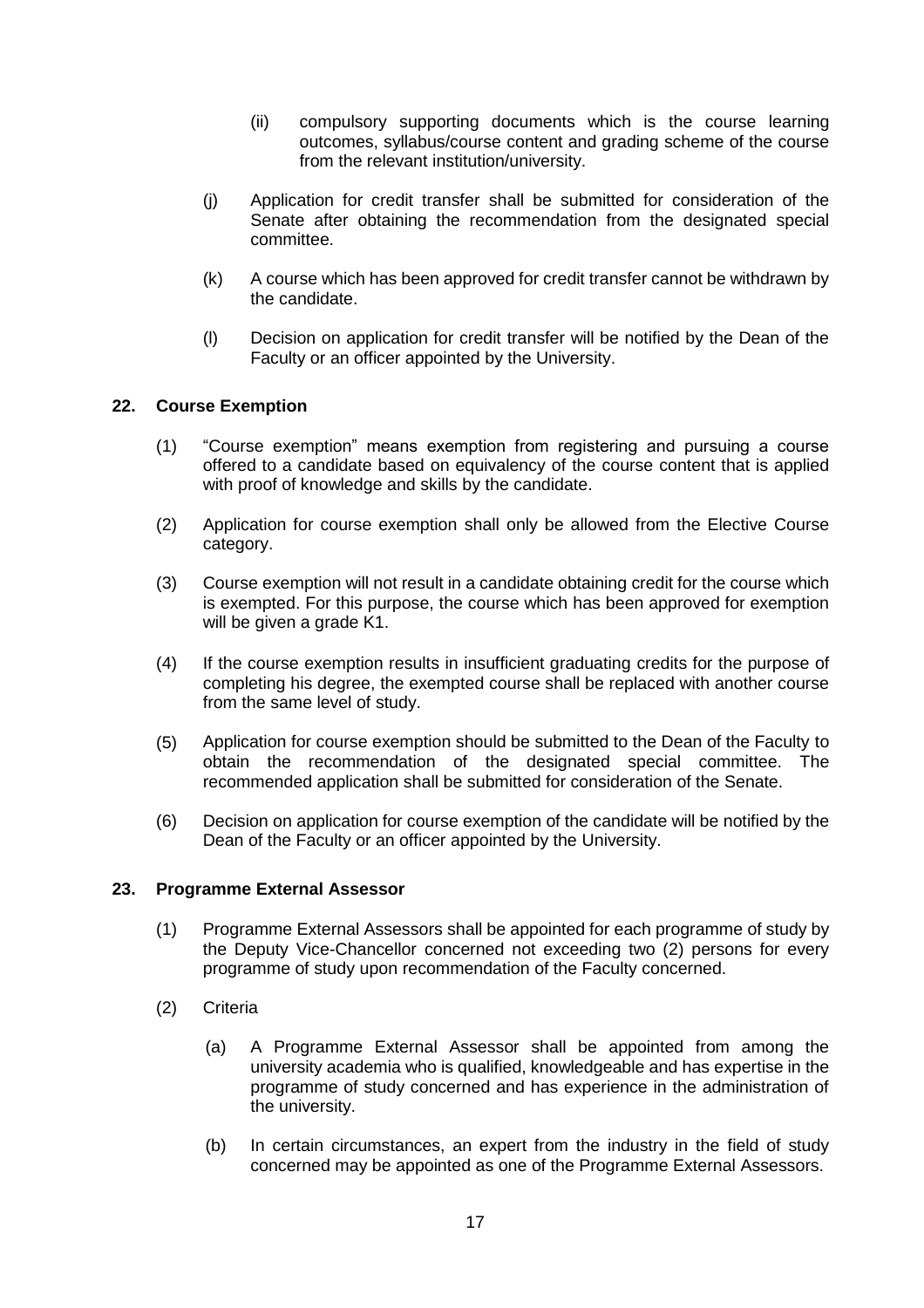- (c) A former full-time University teacher may be appointed as a Programme External Assessor with the condition that he:
	- (i) has the relevant experience and expertise in the academic programme concerned;
	- (ii) has left the University service for a period of at least five (5) years from the date of appointment as a Programme External Assessor; and
	- (iii) is currently teaching at other institutions of higher learning of the same level and/or practicing in a field of specialization related to the academic programme concerned.
- (d) An Emeritus Professor or Adjunct Professor or Visiting Professor or Honorary Professor of the University of Malaya cannot be appointed as a Programme External Assessor.
- (e) Notwithstanding paragraphs  $(2)(a) (d)$  above, the appointment of a Programme External Assessor for professional programmes is subject to the requirement of the professional body concerned.
- (3) The duration of the appointment of the Programme External Assessor is for four (4) academic sessions.

## **24. Programme External Examiner**

- (1) Criteria
	- (a) A Programme External Examiner shall be appointed by the Deputy Vice-Chancellor concerned from the university academia who is qualified, knowledgeable and has expertise in the academic programme concerned.
	- (b) The Programme External Examiner shall be involved in the professional training/examination as recognized by the Faculty as follows:
		- (i) Professor/Associate Professor or equivalent in an academic institution; or
		- (ii) An expert who has at least five (5) years experience in the field of dentistry or seven (7) years in the field of medicine.
	- (c) A former full-time teacher of the University of Malaya may be appointed as the Programme External Examiner with the condition that he:
		- (i) has the relevant qualification, experience and expertise in the academic programme concerned;
		- (ii) has left the University service for not less than five (5) years from the date of his appointment as a Programme External Examiner; and
		- (iii) is currently teaching in another higher education institution of equal status and/or practicing in a field of specialization related to the academic programme concerned.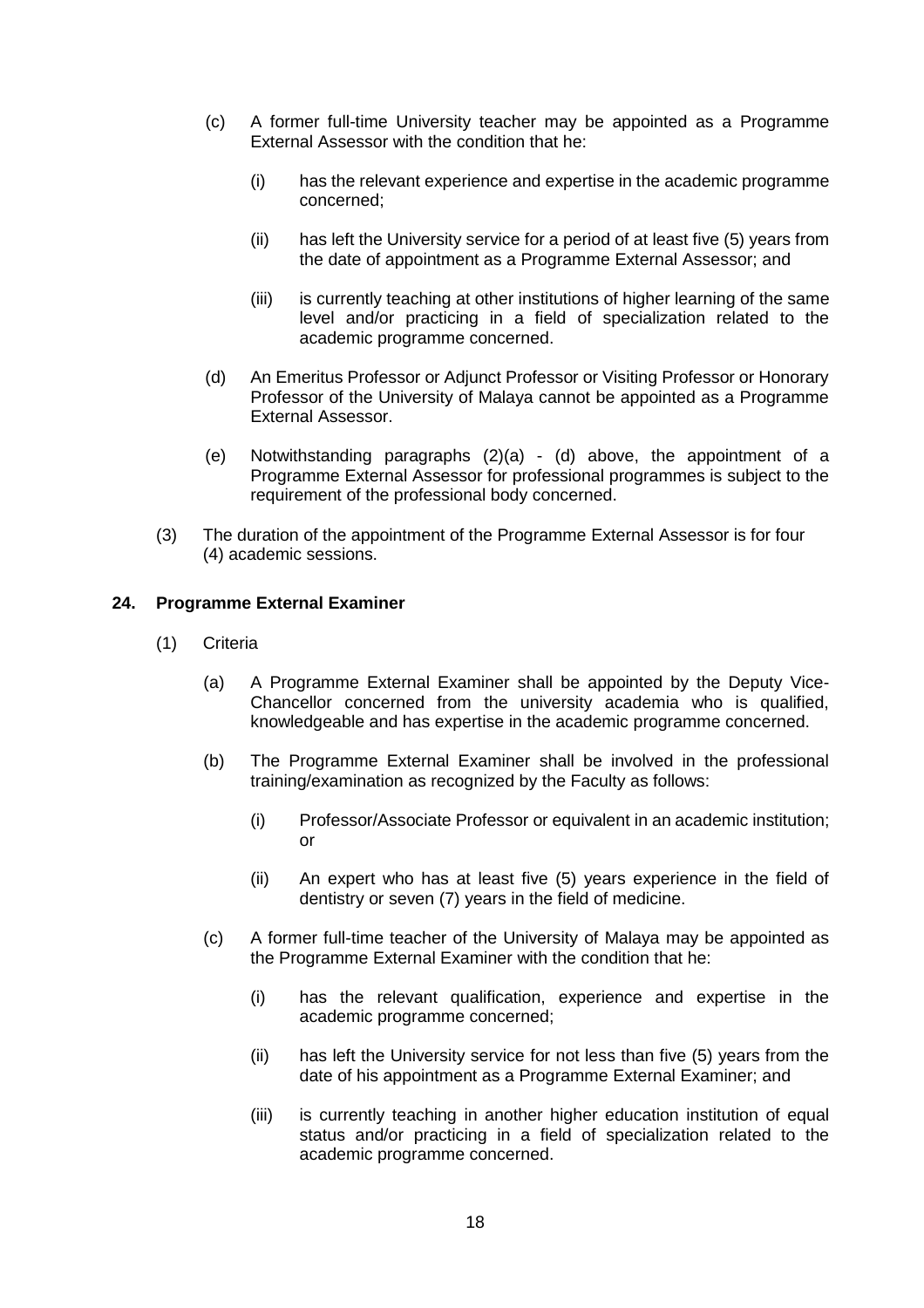- (d) An Emeritus Professor or Adjunct Professor or Visiting Professor or Honorary Professor of the University of Malaya cannot be appointed as a Programme External Examiner.
- (e) The duration of the appointment of the Programme External Examiner is for one (1) examination session only.
- (f) The Dean of the Faculty, on the recommendation of the Deputy Dean of Postgraduate and Head of Department may terminate the service of a Programme External Examiner immediately if he is found to have breached professional ethics.
- (g) Criteria for the appointment of the Programme External Examiner for a professional programme is subject to the requirement of the professional body concerned from time to time.

### **PART VI SUPERVISION**

## **25. Supervision and Progress of Candidature**

- (1) The Faculty shall appoint a supervisor for each candidate who is pursuing programme of study by Research and research component in the programme of study by Mixed Mode. However, the Faculty is encouraged to appoint at least two (2) supervisors for each candidate. Appointment criteria of supervisors shall be referred to the Supervision Policy for Postgraduate Candidates.
- (2) An Emeritus Professor, Honorary Professor, Adjunct Professor of the University, a visiting lecturer or a research fellow may be appointed by the Faculty as the supervisor of a candidate provided that an additional supervisor from among the fulltime teachers of the University is appointed to co-supervise the said candidate.
- (3) The Faculty may appoint a co-supervisor for any candidate.
- (4) The Faculty may appoint a consultant for any candidate.
- (5) The Supervisor, Co-Supervisors (if any) and Consultant (if any) shall be appointed before the initial registration of the candidate or at any other time as may be necessary. The Faculty has the right to add, reduce or change any Supervisor, Co-Supervisor or Consultant.
- (6) A candidate is required to submit a research progress report latest between week sixteen and week eighteen of each semester before the registration of the subsequent semester begins in accordance with the prescribed procedure. The Supervisor, Co-Supervisor and Consultant shall evaluate the candidate's research progress report in accordance with the prescribed procedures and complete the said evaluation within one (1) week from the date of receipt of progress report for the semester concerned.
- (7) A candidate whose progress is satisfactory shall be recommended to continue with his candidature. A candidate whose candidature is not satisfactory for two (2) consecutive semesters shall have his candidature terminated by the Faculty. The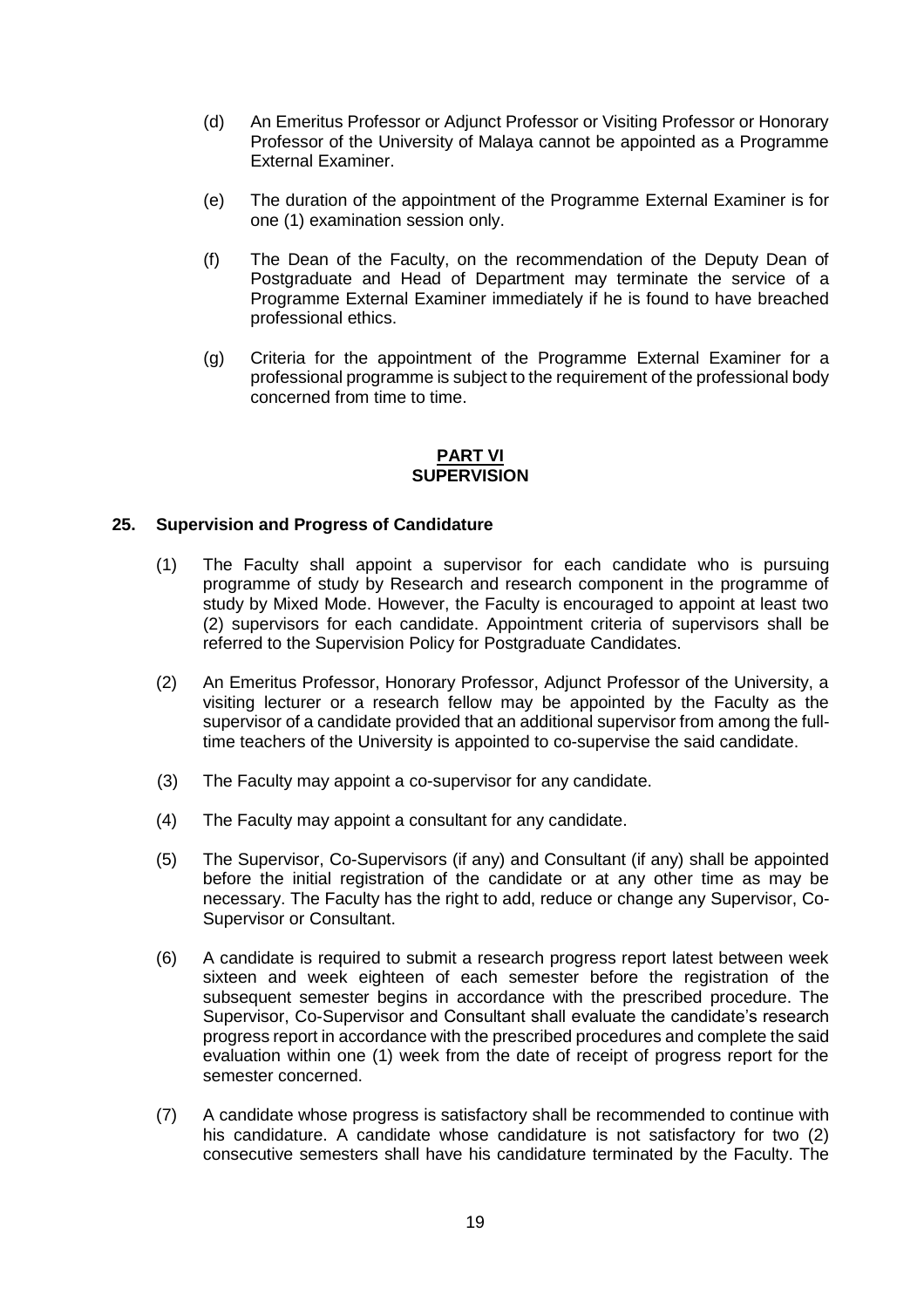Director of Academic Administration and Services Centre shall be informed of the candidate's termination by the Faculty.

## **PART VII DISSERTATION OR RESEARCH REPORT**

### **26. Determination of Field of Research and Title**

- (1) Faculty shall approve the field of research for the dissertation or research report before the candidate begins his research.
- (2) In certain circumstances and subject to the approval by the Faculty concerned, a candidate may apply to change the field of research before submitting his dissertation or research report for examination. The Faculty has to ensure that all the conditions and requirements of the new field of research applied for have been fulfilled before the application is submitted.
- (3) A candidate is only allowed to submit his dissertation or research report for examination after the title has been approved by the Faculty.
- (4) A candidate is not allowed to change the title after the candidate has submitted his dissertation or research report for examination unless recommended by the Committee of Examiners or Faculty.

## **27. Language**

- (1) The dissertation shall be written in *Bahasa Malaysia* or English or Arabic related to the candidate's research field. In certain circumstances, the Senate may approve a language other than *Bahasa Malaysia* or English or Arabic for the dissertation concerned.
- (2) A candidate may submit an application to change the language of his dissertation to the Faculty.
- (3) For a non-citizen candidate who wishes to change the language of the dissertation from *Bahasa Malaysia* or Arabic or any other languages approved by the Senate to English, the candidate is subjected to the English competency requirement as determined by the University.
- (4) In relation to subregulation (3) above, the candidate shall submit an application together with evidence that he has fulfilled the English competency requirement as prescribed by the University to the Faculty to inform the Senate.
- (5) A candidate is not allowed to change the language of the dissertation after candidate has completed the Candidature Defence session.
- (6) Changing the language of the dissertation is only allowed once throughout the candidate's study.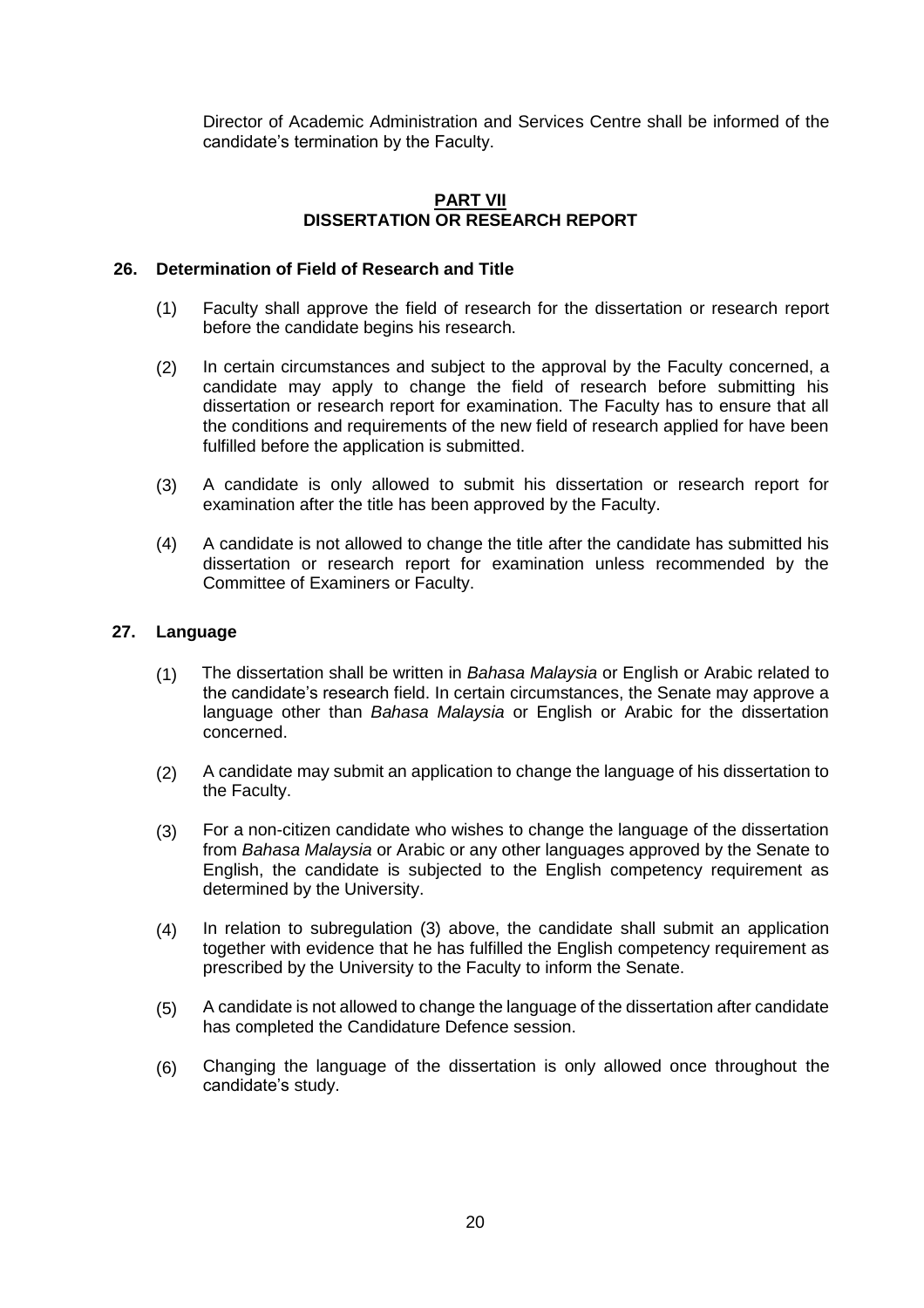#### **28. Submission**

- (1) A candidate shall submit his dissertation or research report for examination within the period of his candidature. For this purpose, the candidate needs to complete at least a minimum duration of study for the Master's Degree programme. Calculation of the minimum duration shall be continuous.
- (2) The period that is taken for the examination of the dissertation and any period for corrections or further work on the dissertation as may be required by the Committee of Examiners shall be counted as part of the maximum period of the candidate's candidature.
- (3) A candidate shall submit his dissertation or research report for examination after the title has been approved within the stipulated duration. A candidate who fails to do so is required to renew the registration for the subsequent semester except if an approval is given by the Dean of the Faculty to extend the submission deadline. If the Dean of the Faculty is the candidate's supervisor, the extension of the submission deadline is subject to the approval by the Deputy Vice-Chancellor concerned.
- (4) A candidate is not allowed to withdraw from his dissertation examination if it has already been submitted for examination.
- (5) The dissertation or research report has to follow the format prescribed by the University as outlined in the Guidelines for The Preparation of Research Projects, Dissertations and Thesis.
- (6) Word limit for a dissertation is as follows:
	- (a) Dissertation for the programme by mixed mode shall not exceed fourty thousand (40,000) words;
	- (b) Dissertation for the programme by research shall not exceed sixty thousand (60,000) words;
	- (c) The minimum word limit of a candidate's dissertation is determined by the Faculty or based on the programme standards according to their respective discipline (if any).
- (7) Word limit for a research report is as follows:
	- (a) The candidate shall give notice of submission of the research report within the stipulated duration determined by the Faculty for the programme of study concerned.
	- (b) Research report shall not exceed thirty thousand (30,000) words.
	- (c) The minimum word limit of a candidate's research report is determined by the Faculty or based on the programme standards according to their respective discipline (if any).
- (8) Notwithstanding the provisions of subregulations (6) and (7), the following are not included in the word limit:
	- (a) footnotes or endnotes, references, appendices, tables and diagrams; and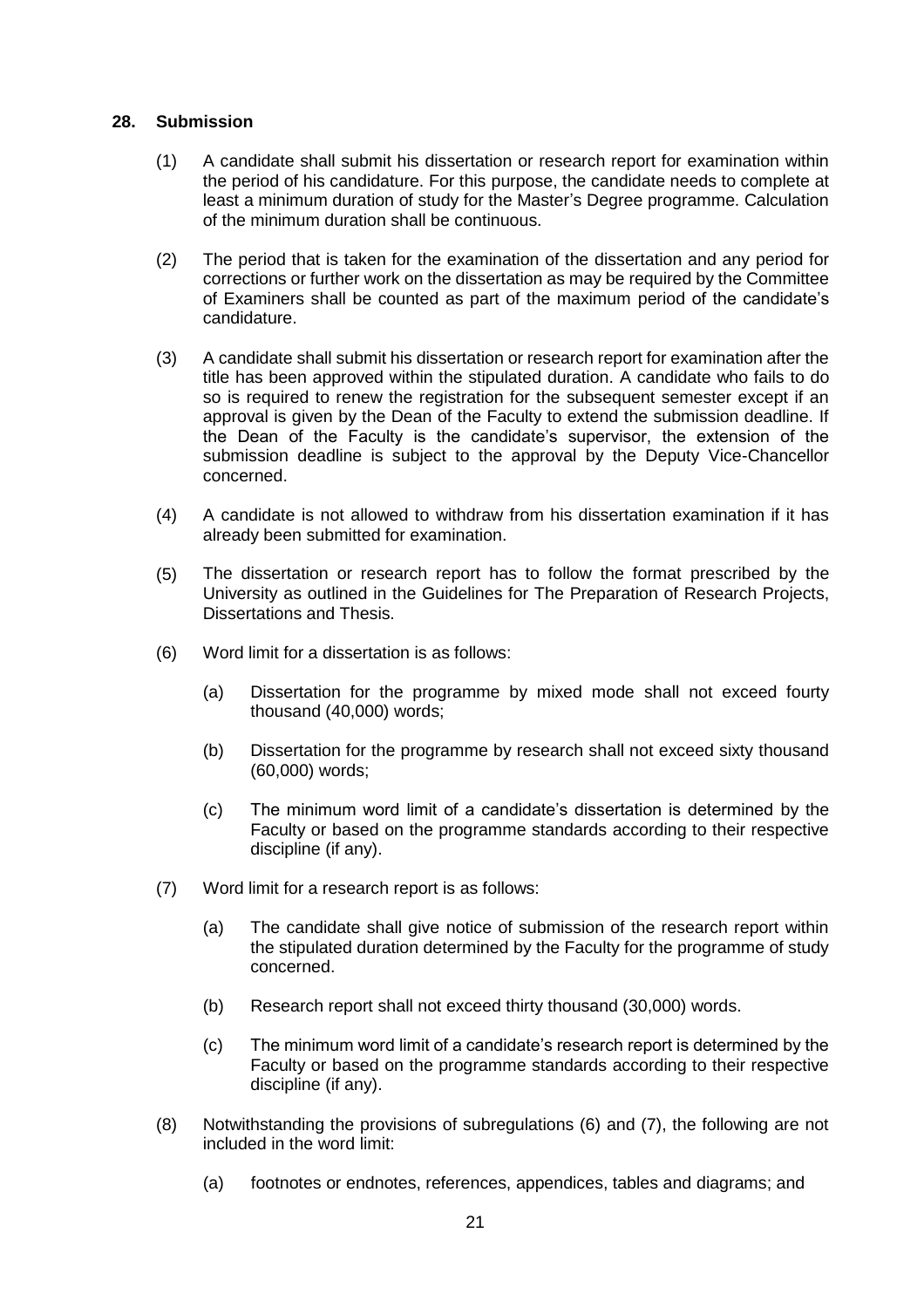- (b) reproductions or translations of any texts. Comments or criticisms made by the candidate on it shall be subjected to the said word limit.
- (9) A candidate who does not fulfil the required minimum or maximum word limit shall apply to and obtain the approval of the Faculty at least one (1) month before the date of submission of his dissertation or research report for examination with justification for his inability to adhere to the prescribed word limit.
- (10) A candidate shall not submit as dissertation or research report any work including an idea, writing, data or any creation of any other person or work that has already been submitted for a degree in this or any other university or institution as his dissertation or research report. However, he may incorporate any part of any such work into his dissertation or research report provided that the candidate has obtained permission or indicate clearly the original referral source of the work that has been incorporated.
- (11) A candidate may include in his dissertation or research report any research output that has been printed and published independently or conjointly. A conjoint work shall be accompanied by a statement showing clearly the candidate's contribution to the work. The statement shall be verified by his collaborators.
- (12) A candidate is subject to the prohibition against plagiarism as follows:
	- (a) A candidate cannot plagiarise any idea, writing, data or creations of another person.
	- (b) For the purpose of this subregulation, plagiarism includes:
		- (i) any act of taking an idea, writing, data or creation of another person and claiming that the idea, writing, data or creation is his own product or creation; or
		- (ii) any attempt to promote or any act of promoting, in any form, that he is the originator or creator of any idea, writing, data or creation which in fact has been taken from other sources.
	- (c) Without prejudice to the meaning of paragraph (b) above, a candidate is considered to have plagiarised when he:
		- (i) has published, on his own, as the author, an abstract, article, scientific or academic paper, or book which is wholly or partly written by other people;
		- (ii) has incorporated himself or has allowed himself to be incorporated as co-author of an abstract, article, scientific or academic paper, or book, when he did not make any contribution to the written abstract, article, scientific or academic paper, or book;
		- (iii) has forced others to include his name in the list of co-researchers for a specific research project or in the list of co-researchers of a publication when he did not make any contributions that could qualify him as coresearcher or co-author;
		- (iv) has quoted academic data which is a research output that was carried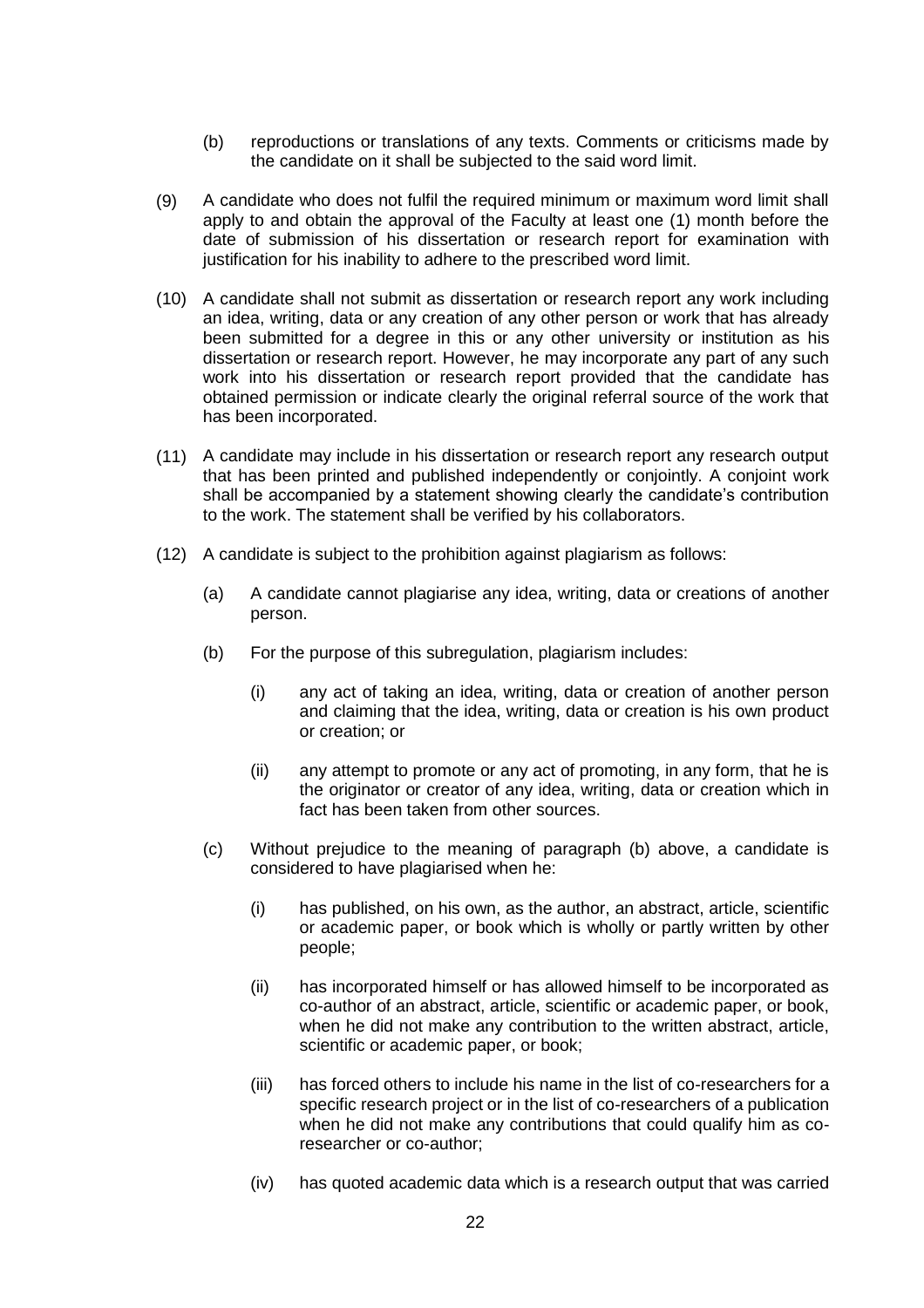out by other people, such as in a laboratory findings or field work findings, or data obtained through library research, whether published or unpublished, and has incorporated such data as part of his academic research without appropriate acknowledgement of the source;

- (v) has used research data obtained through a joint effort with other people, whether or not these people are staff or University candidate as part of a different academic research or has publication with himself as the sole author, without acquiring permission for the joint researcher before the commencement of his own research or before publishing the data;
- (vi) has copied an idea or invention of someone else which has been saved in any mode, whether in written, print or available in electronic form, or in the form of slides, or in any form of teaching or research tool or in any other forms and he has declared either directly or indirectly that he is the inventor of the invention or idea;
- (vii) has translated the writing or creation of others from one language to another whether or not in whole or in part, and then submitted the translation in whatever form or manner as the writer or as his own creation; and
- (viii) has cited ideas from writings or creations of others and made modifications without due reference to the original source and compiled the idea in such a way as if he is the creator of such ideas.
- (13) A candidate who is found to have plagiarised his dissertation or research report is subject to disciplinary action under the University of Malaya (Discipline of Students) Rules 1999.
- (14) Any dissertation or research report submitted for examination shall be in accordance with the regulations, or any decision by the University. The Dean of the Faculty may reject any dissertation or research report submitted not in accordance with the prescribed regulations and decision of the University.
- (15) Any approved dissertation or Research Report or part thereof that is subsequently published shall state clearly that it was submitted for the Master's Degree of the University. During his programme of study, a candidate may with the approval of his supervisor or the Dean of the Faculty, publish any papers of his work provided due reference is made to the University in all these publications.
- (16) A dissertation or research report whether approved or otherwise for the award of the Degree including any intellectual property rights therein shall vest in and remain the property of the University. The University reserves the right to restrict or limit printing, disclosure and use or any dealings with the following for a period as may be required for the purpose of protecting or obtaining intellectual property rights:
	- (a) dissertation or research report;
	- (b) outcome of the research leading to the dissertation or research report concerned; or
	- (c) both of the above.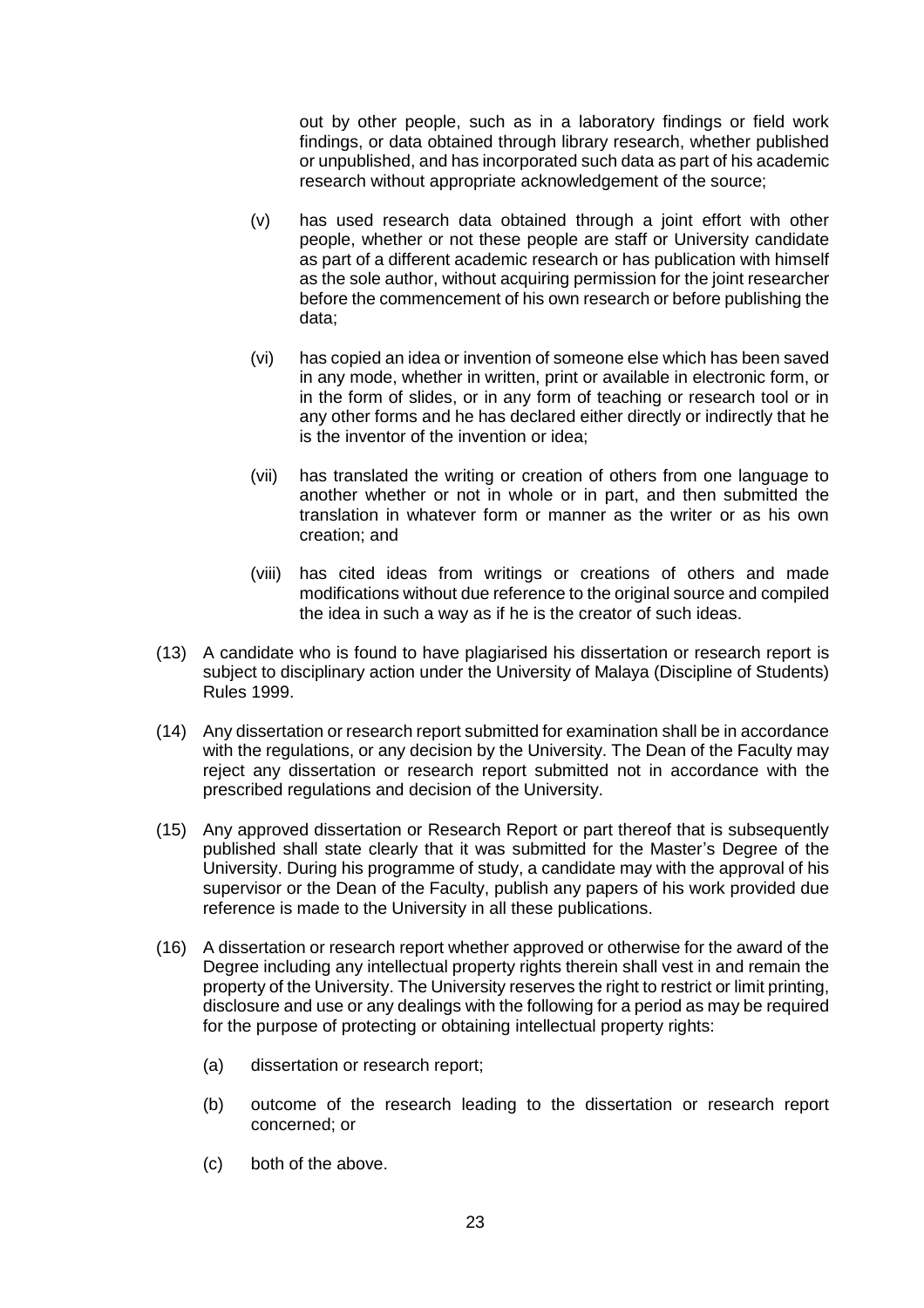## **PART VIII EXAMINATIONS**

### **29. Admission as a Candidate for Examination**

A candidate is only permitted to take examination in any course or submit a dissertation for examination if he has:

- (1) registered as a candidate for the course or courses which are prescribed for his programme of study or has registered as a candidate for his programme of study during the submission of the dissertation for examination, as the case may be;
- (2) paid the prescribed fees; and
- (3) fulfils all criteria as prescribed by the University.

### **30. Permission to Sit for Examination**

- (1) A candidate shall bring his Identity Card/Passport and the Candidate's Registration Card for the purpose of verification of identity to sit for the final examination of the registered course.
- (2) A candidate may be barred from sitting for the final examination of a course by the Dean of the Faculty of his programme of study based on reasons determined by the Faculty. The Faculty is responsible to inform the candidate of the reasons which may result in the candidate being barred from sitting for the examination not later than third lecture week. If the candidate is barred from sitting for a course's final examination in the semester, the Dean of the Faculty concerned has to inform the candidate in writing latest by twelfth lecture week in a Normal Semester and fifth lecture week in a Special Semester. The candidate is given one (1) week from the date of the said letter to submit his appeal. The Dean of the Faculty may withdraw the notice for barring from sitting for the examination on reasonable grounds. The decision regarding the candidate's appeal has to be finalised by the Dean of the Faculty latest by fourteenth lecture week for a Normal Semester and seventh lecture week for a Special Semester.
- (3) A candidate who is barred from sitting for the final semester examination of a course shall be deemed to have failed the final examination component for the course concerned.

#### **31. Assessment Method**

- (1) The method of assessment for a course depends on the learning outcome and the content of the course concerned. The weightage ratio of assessment of a course will be decided by the Faculty and approved by Senate, for example, 60% of continuous assessment, 40% of the final examination or 50% of continuous assessment, 50% of the final examination. For the purposes of this regulation, continuous assessment includes written test, oral test, practical, assignment, project, quiz, and any other methods determined by the Faculty.
- (2) Courses in the form of a practical or project based such as Research Report may be assessed 100% based on continuous assessment throughout the course concerned, without a final examination.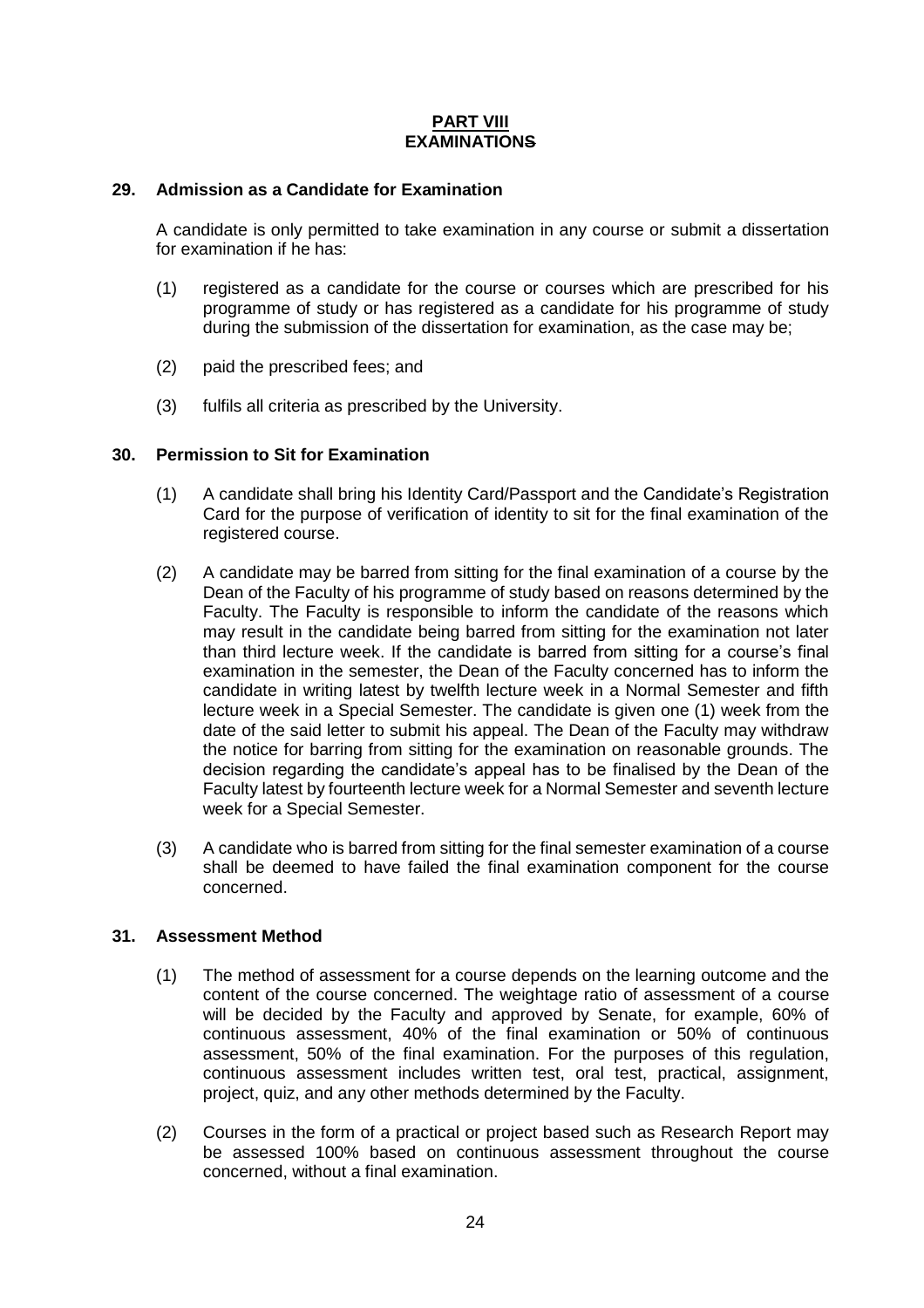- (3) A candidate shall be informed of the results of the continuous assessment component for each course that he pursues. The announcement shall be made as soon as possible after the completion of the assessment of the said component not later than fifteenth lecture week of the Normal Semester and seventh lecture week of the Special Semester.
- (4) As for a candidate of a programme of study by research and by mixed mode, the Supervisor shall complete the assessment of the candidate's Progress Report for the dissertation latest within one (1) week from the date the progress report is received for the semester concerned.

## **32. Number and Scope of Examination**

- (1) The number and scope of examination determined under these Regulations shall be as approved by the Senate upon recommendation of the Faculty.
- (2) The examination in any programme of study may incorporate written tests, orals, practicals, practicums, course assignments, professional assessments, *viva* voce (if any) and clinicals in any form as well as other assessment methods as approved by the Senate upon recommendation of the Faculty.
- (3) The Committee of Examiners may at its discretion require a candidate to sit for any additional examinations that is deemed necessary for the assessment of his programme of study.

## **33. Committee of Examiners**

A separate Committee of Examiners is needed for the research component and course component for each examination or part thereof for a programme of study.

- (1) Programme of Study by Research and by Mixed Mode (research component)
	- (a) The membership of the Committee of Examiners shall comprise as follows:
		- (i) The Dean of the Faculty or Deputy Dean of Postgraduate or any University's Professors as chairman;
		- (ii) Faculty's Deputy Dean of Postgraduate;
		- (iii) A University's Professor or an Associate Professor appointed by the Faculty;
		- (iv) Head of Department/ Faculty's Programme Coordinator; and
		- (v) Two (2) examiners with expertise in the field concerned appointed by the Faculty. Examiner for the programme of study by research shall consist of an External Examiner and an Internal Examiner. For the programme of study by mixed mode, the examiners concerned shall consist of an External Examiner and an Internal Examiner or two (2) Internal Examiners.
	- (b) For the purpose of subregulation (1)(a)(iii) above, Professor or Associate Professor concerned shall be an expert in the candidate's field of research or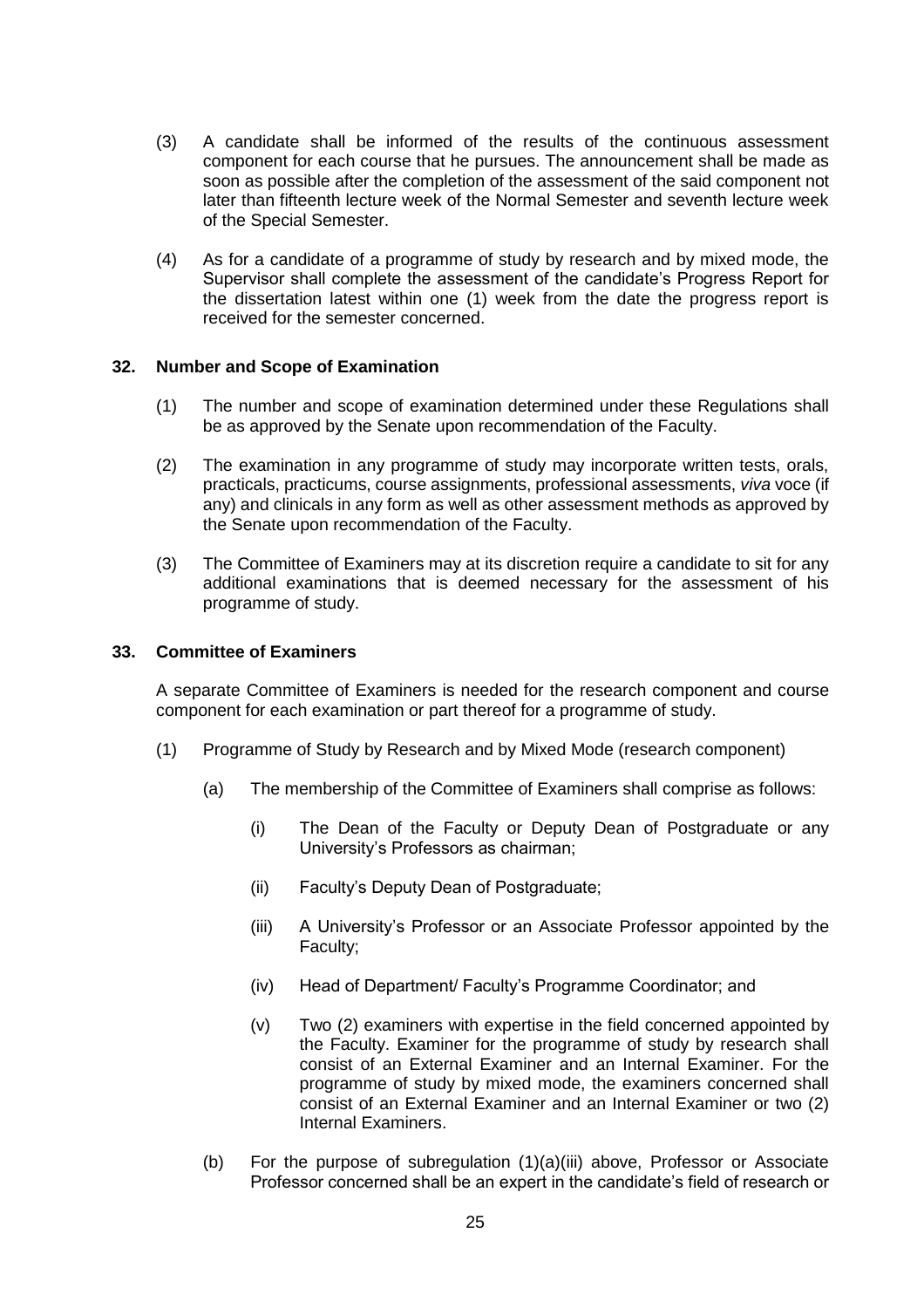in a similar field of research, if possible from among the members of the Faculty. The appointment shall be approved by the Faculty meeting, while the numbers is subject to the suitability and needs of the Faculty. At the same time, the appointed Professor shall not carry out the duties as a Committee member as stated in subregulation (1)(a)(i) above.

- (c) If the Dean of the Faculty is not able to carry out his duties as the Chairman of the Committee of Examiners, the Deputy Dean of Postgraduate or any University Professor appointed may perform the Dean of the Faculty's duty as the Chairman of the Committee of Examiners.
- (d) Quorum for the meeting of the Committee of Examiners shall comprise of at least three (3) members including the Chairman and an examiner.
- (e) If the Dean of the Faculty or the Faculty's Deputy Dean of Postgraduate or a Professor that has been appointed or the Head of Department or the Programme Coordinator concerned is the supervisor for the candidate concerned, he will attend the meeting of the Committee of Examiners as an invitee and not as a member of the Committee of Examiners.
- (f) Members of the Committee of Examiners shall not delegate to any other person to represent him in any meeting of the Committee of Examiners except with the written consent from the Vice-Chancellor.
- (g) The Registrar or his representative shall be the secretary of the meeting of the Committee of Examiners.
- (h) The supervisor shall be invited to attend the meeting of the Committee of Examiners for the purpose of giving his opinion on matters under discussion if needed but he does not have the right to participate in the consideration and the results of the examination of the candidate's dissertation. The supervisor is responsible to maintain the confidentiality of all matters pertaining to this examination.
- (i) For the Research Methodology Course or any other courses which is made compulsory by the programme of study for purposes of graduation, the Committee of Examiners shall be managed as a Committee of Examiners for coursework component as provided in subregulation (2) below.
- (j) The functions of the Committee of Examiners are as follows:
	- (i) evaluate the examiners' reports with regard to the candidate's dissertation;
	- (ii) in certain circumstances to conduct and assess the *viva voce* (if necessary) or other test which is deemed to be suitable for the candidate concerned;
	- (iii) make a decision regarding the level of achievement of the dissertation and *viva voce* (if any) in accordance with the provisions of these Regulations in its recommendation to the Senate;
	- (iv) report to the Senate on any matters pertaining to the quality or conduct of an examination of dissertation; and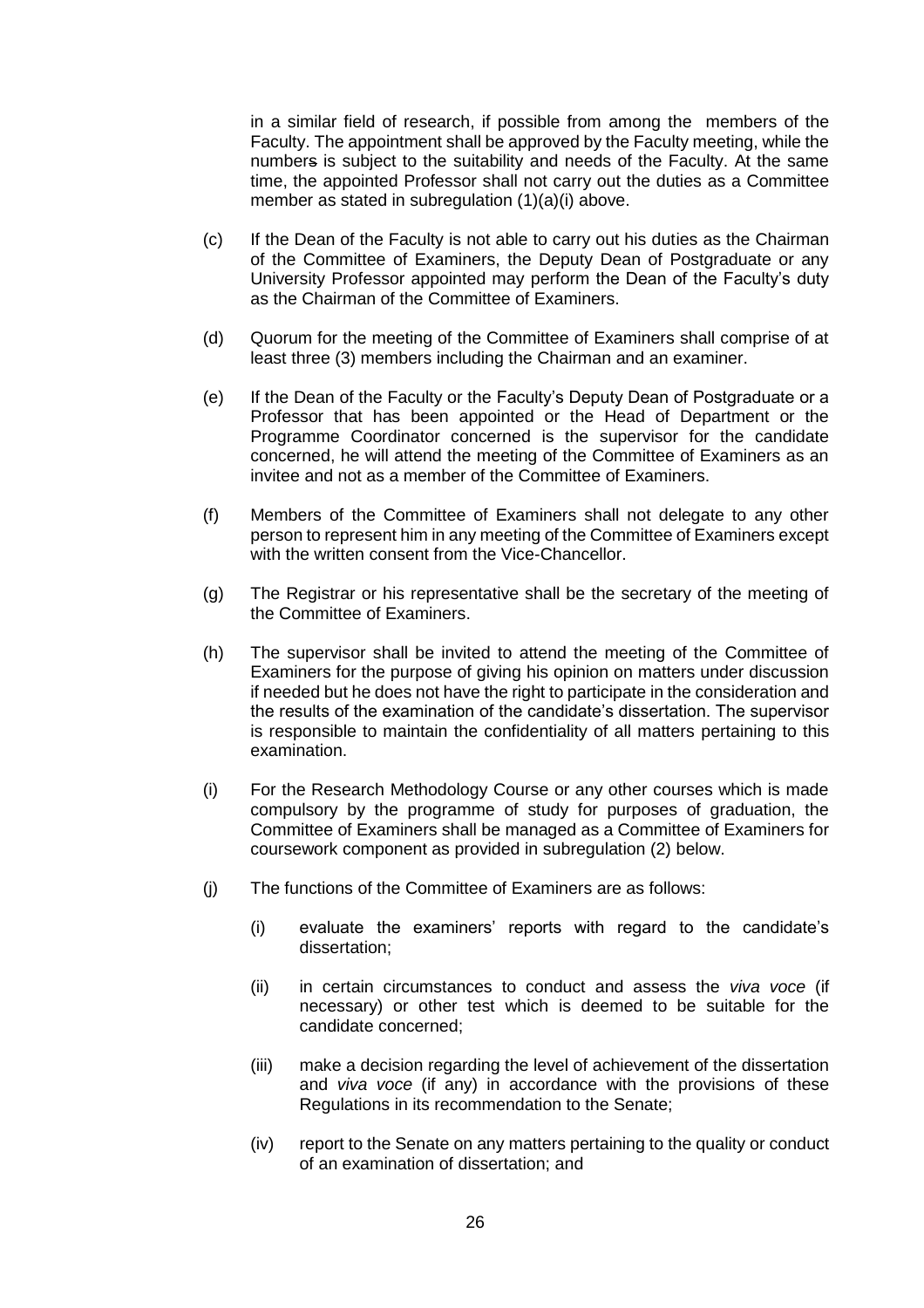- (v) maintain confidentiality of all matters pertaining to this examination.
- (2) Programme of Study by Mixed Mode (research component), by Coursework and by Clinical

The Committee of Examiners for the coursework component is as follows:

- (a) The Committee of Examiners for each programme of study shall be established for each semester or for each examination for an academic session.
- (b) The membership of the Committee of Examiners shall comprise as follows:
	- (i) Dean of the Faculty as chairman;
	- (ii) Faculty's Deputy Dean of Postgraduate;
	- (iii) Head of Department concerned;
	- (iv) Coordinator of the field concerned who is responsible for any of the course or programme of study not within the Department/Faculty;
	- (v) External Examiner of the Programme concerned (if any);
	- (vi) Any Internal Examiners; and
	- (vii) Other relevant parties appointed by the Faculty.

If the Dean is unable to carry out his duties as Chairman of the Committee of Examiners, the Deputy Dean of Postgraduate may perform the Dean of the Faculty's duties as the Chairman of the Committee of Examiners.

- (c) Quorum for the meeting of the Committee of Examiners shall comprise of the Chairman and one third (1/3) of the membership of the Committee of Examiners. However, for the programme by Clinical, the quorum shall comprise of at least three (3) members including the Chairman.
- (d) Members of the Committee of Examiners shall not delegate to any other person who is not a member of the Committee of Examiners to represent him in the meeting of the Committee of Examiners.
- (e) In the event of emergency, any full-time teacher of the University may be appointed as a member of the Committee of Examiners with the written consent from the Vice-Chancellor.
- (f) The Registrar or his representative shall be the secretary of the meeting of the Committee of Examiners.
- (g) The functions of the Committee of Examiners are as follows:
	- (i) The candidate's performance status as to whether;
		- (A) pass and allowed to continue his study;
		- (B) pass and eligible to be awarded a degree;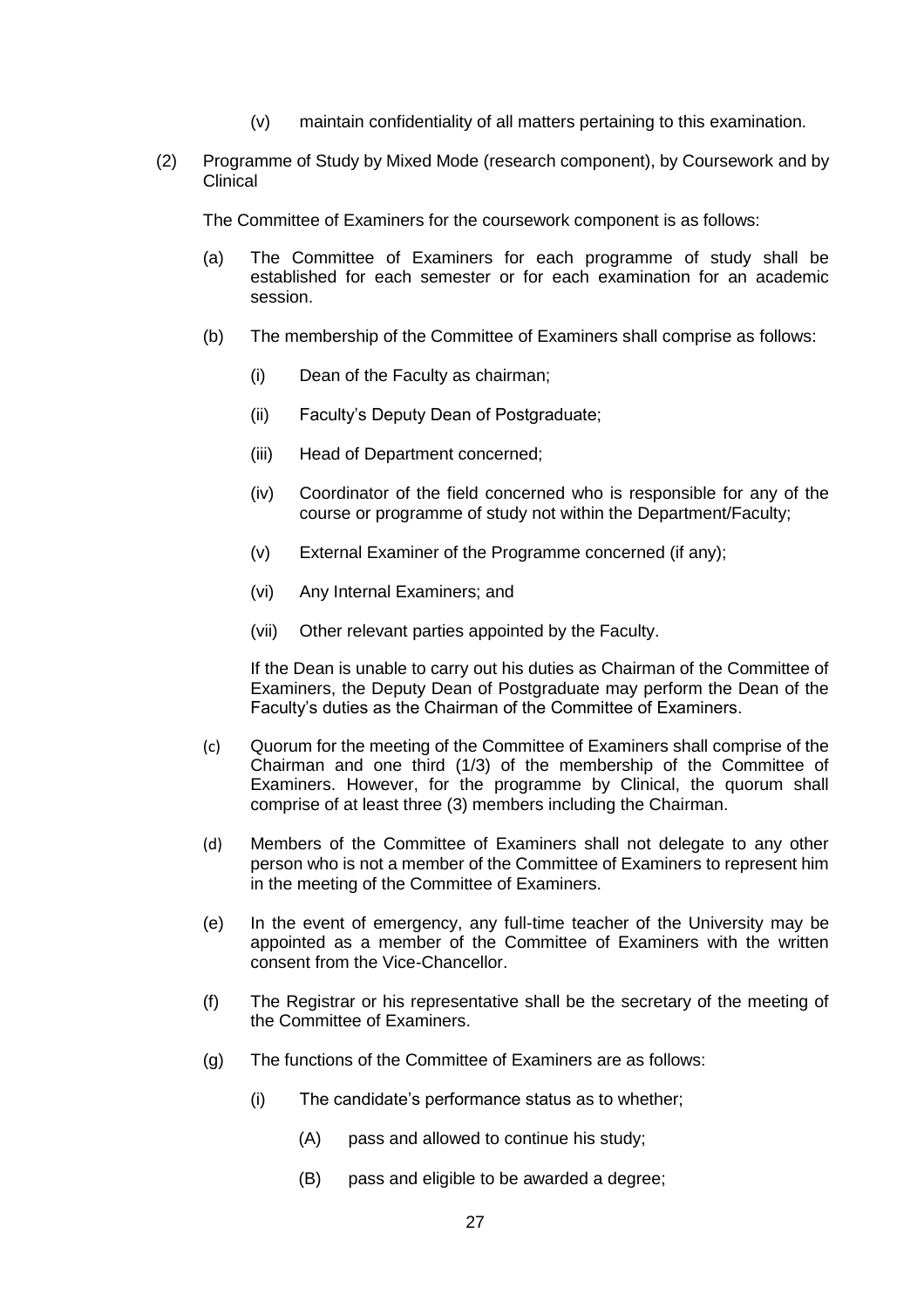- (C) fail and dismiss terminated from study;
- (D) place under observation and allowed to continue study; or
- (E) given grade I and allowed to sit for special examination.
- (ii) New mark and grade to replace Grade I;
- (iii) adding marks;
- (iv) to withhold the examination's result;
- (v) consider the recommendation from the Faculty Appeals Committee regarding the changes of marks and/or grade; or
- (vi) to report to the Senate on any matters pertaining to the quality or conduct of an examination.

## **34. External Examiner**

Appointment of External Examiner to assess a dissertation of a Master's Degree programme is as follows:

- (1) Programme of Study by Research
	- (a) At least one (1) External Examiner and one (1) Internal Examiner shall be appointed by the Faculty to examine the candidate's dissertation. If there is no appropriate expertise among the University teachers to be appointed as an Internal Examiner, another External Examiner shall be appointed to perform the duties of the Internal Examiner.
	- (b) The appointment of an External Examiner shall be approved by the Faculty. Criteria for appointment are as determined by the University from time to time.
- (2) Programme of Study by Mixed Mode
	- (a) For the research component, one (1) External Examiner and one (1) Internal Examiner or two (2) Internal Examiners shall be appointed by the Faculty to examine the candidate's dissertation.
	- (b) The appointment of an External Examiner shall be approved by the Faculty. Criteria for appointment are as determined by the University from time to time.

#### **35. Internal Examiner**

An Internal Examiner for a Master's Degree programme shall be appointed by the Faculty, subject to the following conditions:

- (1) Programme of Study by Research and by Mixed Mode (research component)
	- (a) Faculty shall appoint a full-time University teacher as an Internal Examiner to examine the dissertation of a candidate.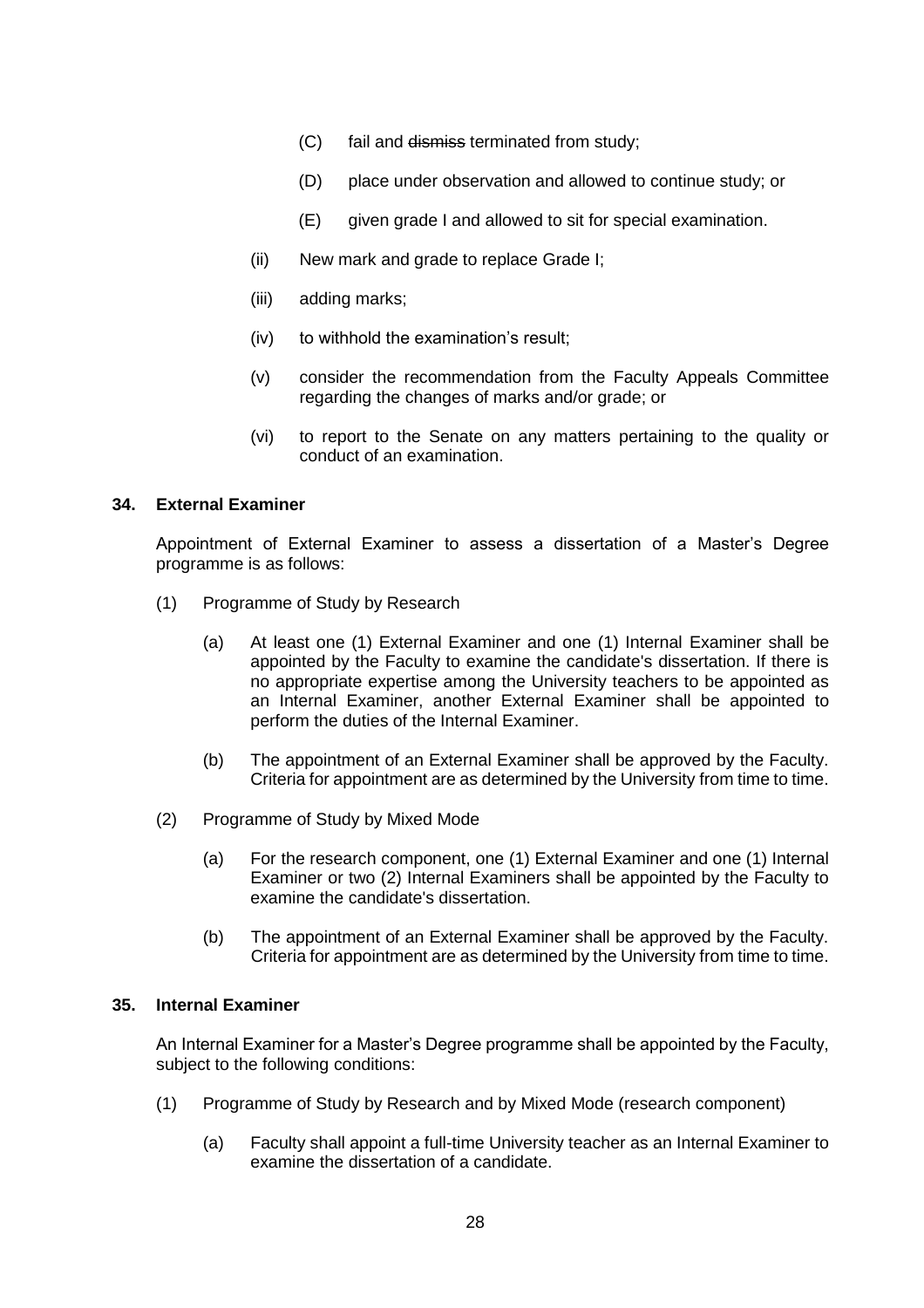- (b) The appointment of an Internal Examiner shall be approved by the Faculty. The criteria of appointment is as determined by the University from time to time.
- (c) In the event of an emergency or the initial Internal Examiner does not fulfil his duties, the Dean of the Faculty may appoint another Internal Examiner to examine a candidate's dissertation provided that the said appointment is reported to the Faculty as soon as possible.
- (d) The Faculty may replace an Internal Examiner who does not perform his duties satisfactorily with another Internal Examiner.
- (2) Programme of Study by Mixed Mode (coursework component), by Coursework and by Clinical
	- (a) Appointment of Internal Examiner for the coursework component is as stated:
		- (i) The Faculty shall appoint a full-time or part-time University teacher as an Internal Examiner for the coursework component.
		- (ii) Tutors cannot be appointed as an internal examiner to examine any courses. However, he may with the consent and supervision of the course examiner, assist in marking the answer scripts for a particular course. For this purpose "answer scripts" refers to any written or printed outcome other than a dissertation submitted by a candidate to fulfil the course requirement in his Master's degree programme.
		- (iii) In the event of an emergency, the Dean of the Faculty may appoint another Internal Examiner to examine any course provided that such appointment shall be notified to the Faculty as soon as possible.

#### **36. Consultant**

If a consultant has been appointed to assist with the supervision of a candidate, the Faculty may require the consultant to prepare and submit a report with regard to the dissertation. The consultant's report shall be presented at the meeting of the Committee of Examiners for the examination of the candidate's dissertation.

## **37. Assessment for Programme of Study by Research**

- (1) The method of assessment shall be as follows:
	- (a) Method of assessment for a programme of study by Research shall be by examination of the dissertation and a *viva voce* examination (if necessary) with respect to the dissertation concerned.
	- (b) The dissertation shall be examined, evaluated and recommended by each examiner as to whether the candidate:
		- (i) is awarded a Master's Degree (With Distinction) subject to the requirements stated in Regulation 60;
		- (ii) has attained sufficient academic merit for the award of the Degree without any amendments/corrections;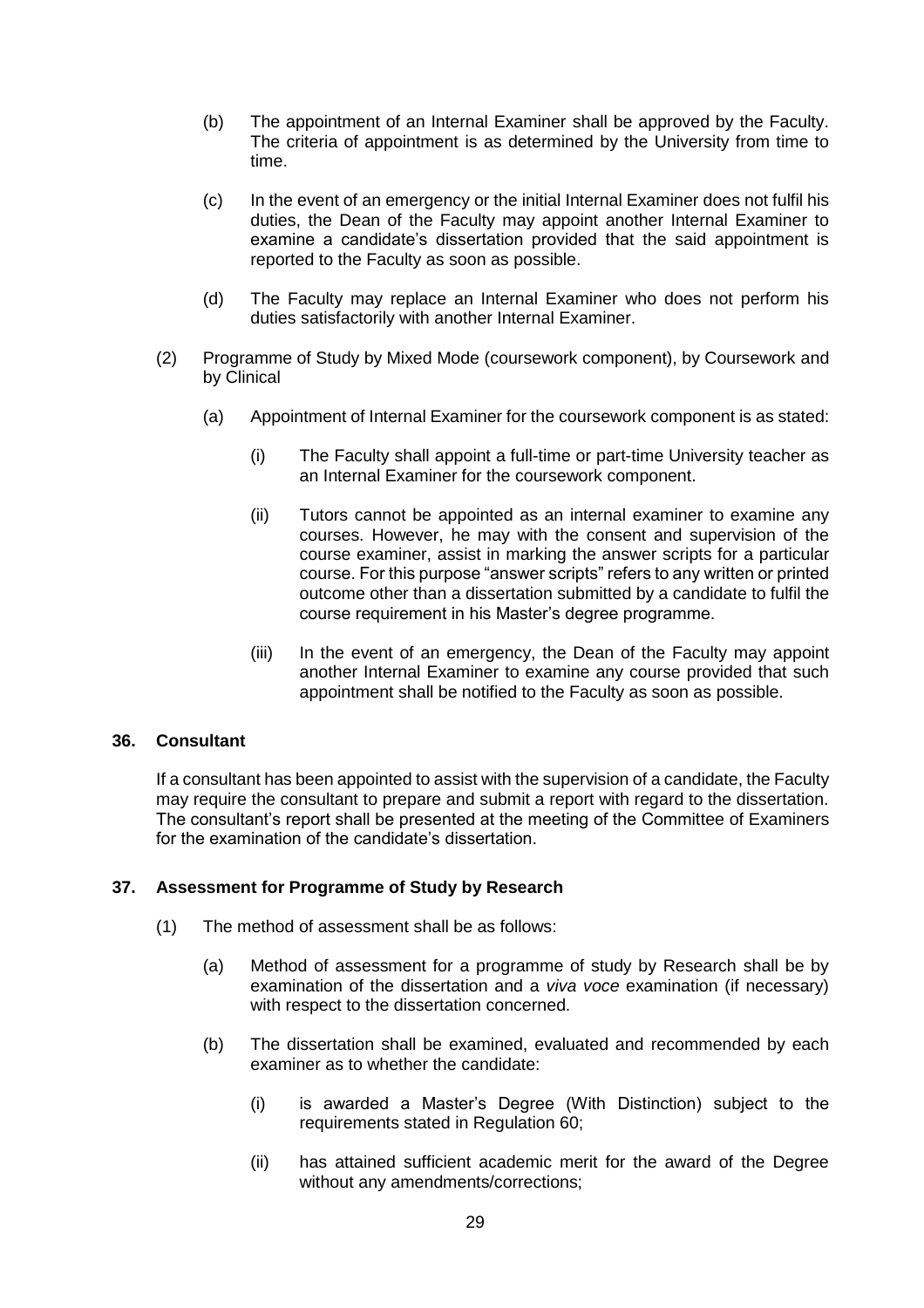- (iii) has attained sufficient academic merit for the award of the Degree subject to the candidate making minor corrections within a period of not exceeding three (3) months and verified by the Supervisor;
- (iv) has attained sufficient academic merit for the award of the Degree subject to the candidate making major corrections within a period of not exceeding six (6) months and verified by the Supervisor and the Internal Examiner;
- (v) is required to undertake further work and submit the dissertation for reexamination within the period of six (6) to twelve (12) months;
- (vi) has not attained the academic merit and is recommended to the Committee of Examiners that the candidate has failed in the dissertation examination and is not allowed to submit the dissertation for re-examination.
- (c) No mark or grade shall be awarded in the examination of a dissertation and *viva voce*.
- (d) The candidate shall be required by the Committee of Examiners to attend a *viva voce* examination with respect to his dissertation. The candidate shall be informed of the date of the meeting of the Committee of Examiners and if necessary to make a presentation during *viva voce*. The informal result can be announced after the meeting of the Committee of Examiners.
- (e) The Committee of Examiners has the authority to determine the method of conducting a *viva voce* examination. The Committee of Examiners may, if necessary, invite a teacher of the University who has the experience and expertise related to the field of research of the candidate to attend the meeting of the Committee of Examiners and the *viva voce* examination of the candidate concerned.
- (f) The Committee of Examiners shall, after considering the reports of the examiners, the candidate's dissertation and *viva voce* examination (if any), decide and recommend to the Senate whether the candidate concerned:
	- (i) be awarded a Master's Degree (With Distinction) subject to the prescribed conditions;
	- (ii) has attained sufficient academic merit for the award of the Degree without any amendments/corrections;
	- (iii) has attained sufficient academic merit for the award of the degree subject to the candidate making minor corrections within a period of not exceeding three (3) months as recommended and verified by the Supervisor;
	- (iv) has attained sufficient academic merit for the award of the degree subject to the candidate making major corrections within a period of not exceeding six (6) months as recommended and verified by the Supervisor and the Internal Examiner;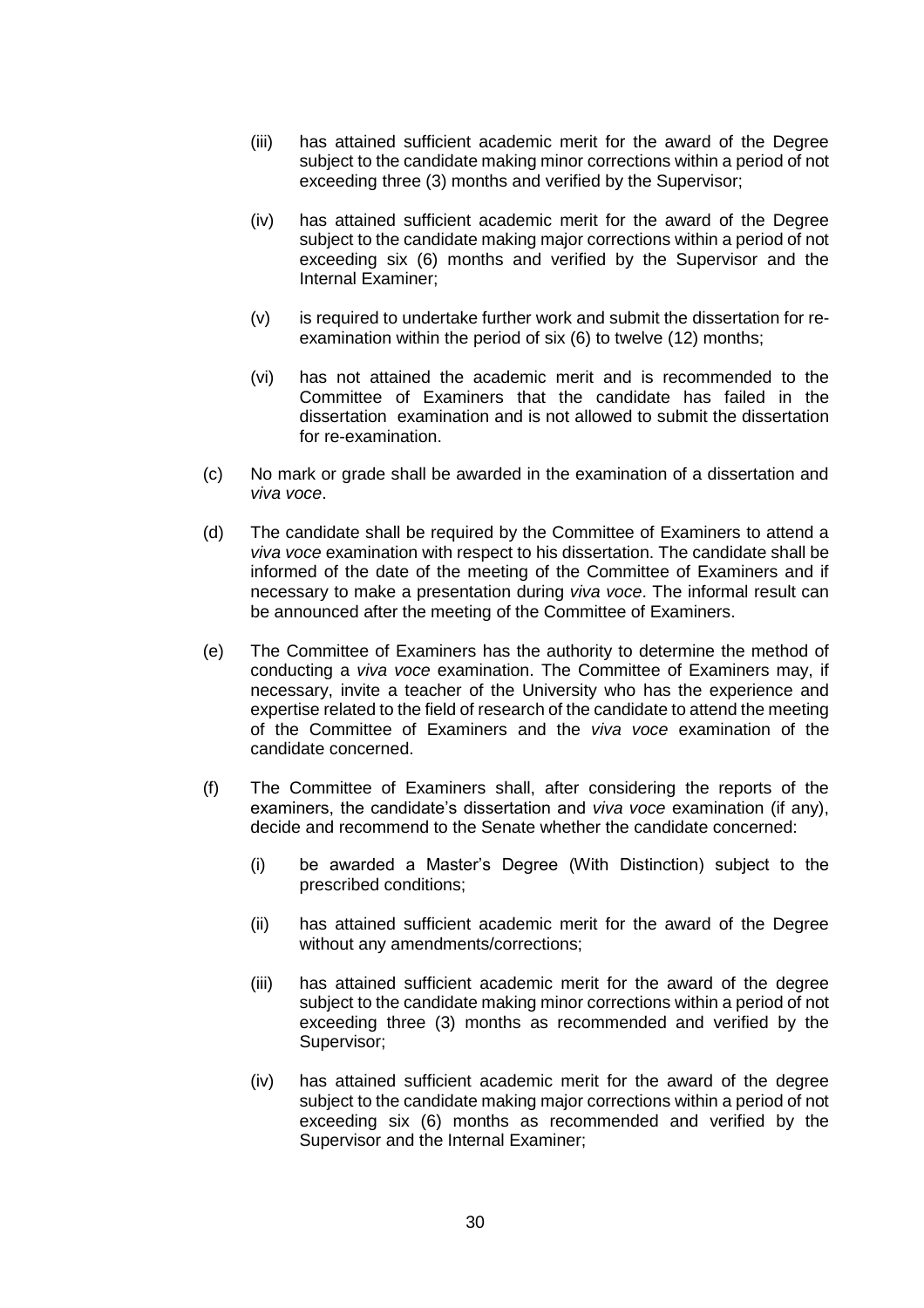- (v) is required to undertake further work and submit the dissertation for reexamination within the period of six (6) to twelve (12) months from the date of the Senate;
- (vi) has not attained the academic merit and is recommended to Senate that the candidate has failed in the dissertation examination and is not allowed to submit the dissertation for re-examination.
- (g) For the purpose of these regulations, "further work" means revision and rewriting the dissertation including further research with respect to the topic of the dissertation concerned. "Re-examination" means the re-evaluation of the candidate's dissertation by the Committee of Examiners after conducting further work.
- (h) Subject to the provisions of subregulation  $(1)(f)(v)$  above, the candidate is only allowed to submit his dissertation for re-examination once only.
- (i) A candidate who is referred for further work is required by the Committee of Examiners to attend a *viva voce* examination (if necessary) with regard to his dissertation for a second time.
- (j) Decision of the Committee of Examiners' meeting shall be based on the examiners' reports and the performance of the candidate during the *viva voce* (if any) and as far as possible be made unanimously. If a decision cannot be made, an additional examiner may be appointed to assist the Committee of Examiners in making a decision.
- (2) The corrections or re-examination of a dissertation shall be as follows:
	- (a) A candidate who has been recommended with a Master's Degree (With Distinction) or without having to make corrections/amendments in accordance with the provisions of subregulation (1)(f)(i) and (1)(f)(ii) above shall submit his dissertation within two (2) weeks. If the candidate fails to do so, he shall be deemed to have failed in the examination of his dissertation unless in certain circumstances an extension of not more than two (2) weeks to the period specified has been approved by the Dean of the Faculty. Any appeal after this extended duration is subject to the approval of the Senate on the recommendation of the Committee of Examiners.
	- (b) A candidate who is required to make minor or major corrections as provided under subregulation  $(1)(f)(iii)$  and  $(1)(f)(iv)$  above shall submit his dissertation before the end of the period stipulated for the said corrections. If the candidate fails to do so, he shall be deemed to have failed the examination of his dissertation unless in certain circumstances an extension of not more than three (3) months to the stipulated period is approved by the Dean of the Faculty. Any appeal after this extended duration is subject to approval of the Senate on the recommendation of the Committee of Examiners.
	- (c) In accordance with subregulations 2(a) and (b) above, if the Dean of the Faculty is the candidate's supervisor, the appeal for extension is subject to the approval of the Deputy Vice-Chancellor concerned.
	- (d) A candidate that has been required to conduct further work in accordance with the provisions in subregulation  $(1)(f)(v)$  above shall submit his dissertation before the end of the period stipulated to conduct further work. If the candidate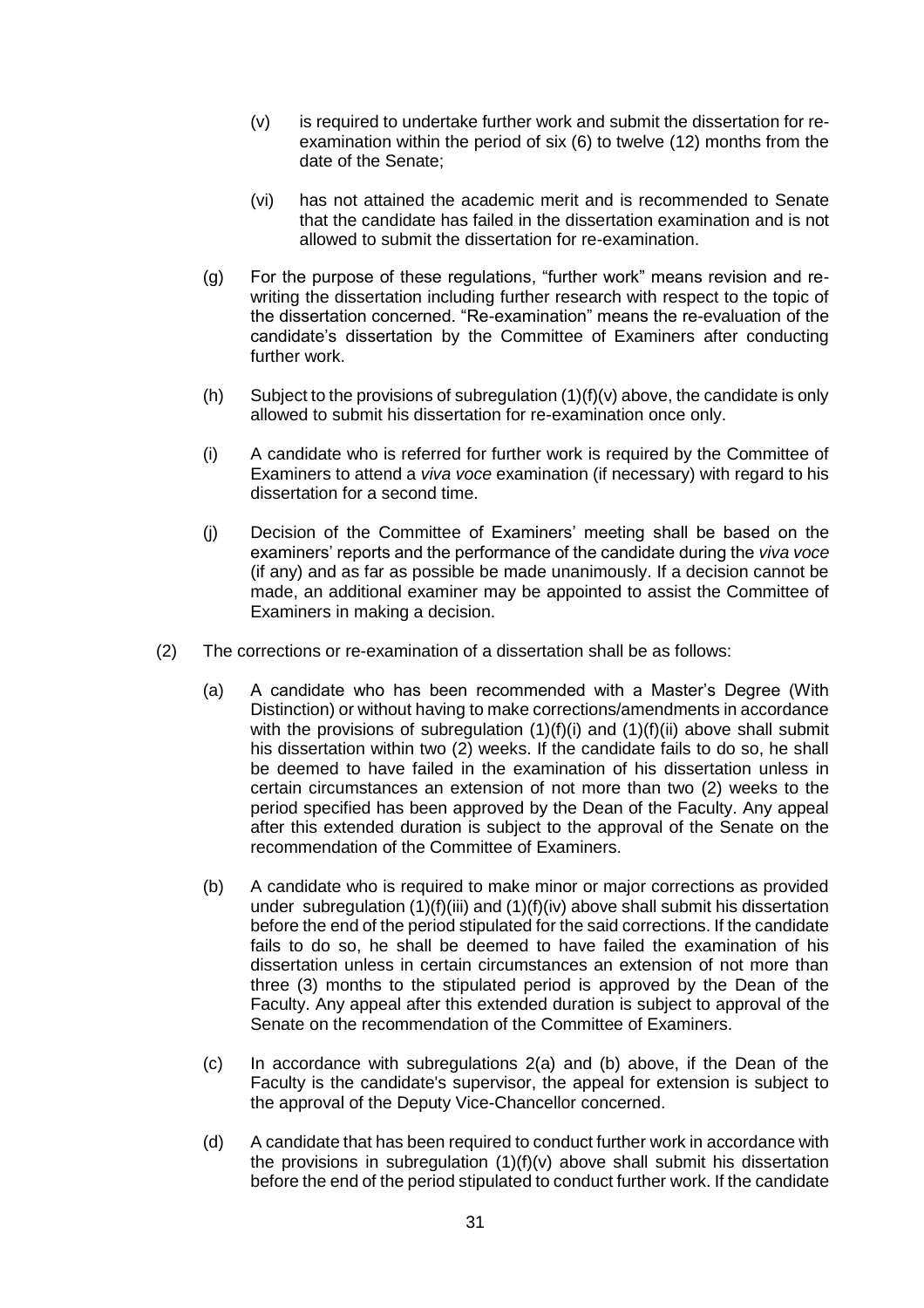fails to do so, he shall be deemed to have failed the examination of his dissertation unless an extension to the stipulated period is approved by the Senate, on the recommendation of the Committee of Examiners. For the purpose of this paragraph, the extension period will begin a day after the end of the stipulated period for further work.

- (e) A candidate that is required to submit his dissertation for re-examination shall continue his candidature as a candidate and pay the fee concerned.
- (f) A dissertation that has been submitted for re-examination shall be sent to all the examiners concerned to be examined again and a new report shall be prepared by each examiner and submitted to the Committee of Examiners for its consideration.
- (g) The Committee of Examiners concerned shall after considering the examiners' reports, the candidate's dissertation and *viva voce* examination (if any), decide and recommend whether the dissertation of the candidate achieves or does not achieve sufficient merit to be awarded a Master's Degree.
- (h) Subject to subregulation (2)(g) above, no candidate is allowed to submit his dissertation for re-examination more than once.

## **38. Assessment for Programme of Study by Coursework**

The method of assessment for the coursework shall be as follows:

- (1) Grading Scheme
	- (a) Programme of Study by Coursework
		- (i) The assessment of examinations shall be based on the following grading scheme:

| <b>Marks</b> | Grade | <b>Grade Point</b> | <b>Meaning</b>          |
|--------------|-------|--------------------|-------------------------|
| 90-100       | A+    | 4.0                | <b>High Distinction</b> |
| 80-89        | A     | 4.0                | <b>Distinction</b>      |
| 75-79        | А-    | 3.7                |                         |
| 70-74        | B+    | 3.3                | Pass                    |
| 65-69        | в     | 3.0                |                         |
| 60-64        | B-    | 2.7                |                         |
| 55-59        | C+    | 2.3                |                         |
| 50-54        | C     | 2.0                | Fail                    |
| 45-49        | $C -$ | 1.7                |                         |
| 40-44        | D+    | 1.5                |                         |
| 35-39        | D     | 1.0                |                         |
| $0 - 34$     | F     | 0.0                |                         |

- (ii) All courses shall be assessed using grades A+ to F.
- (iii) The passing grade for all courses is grade B.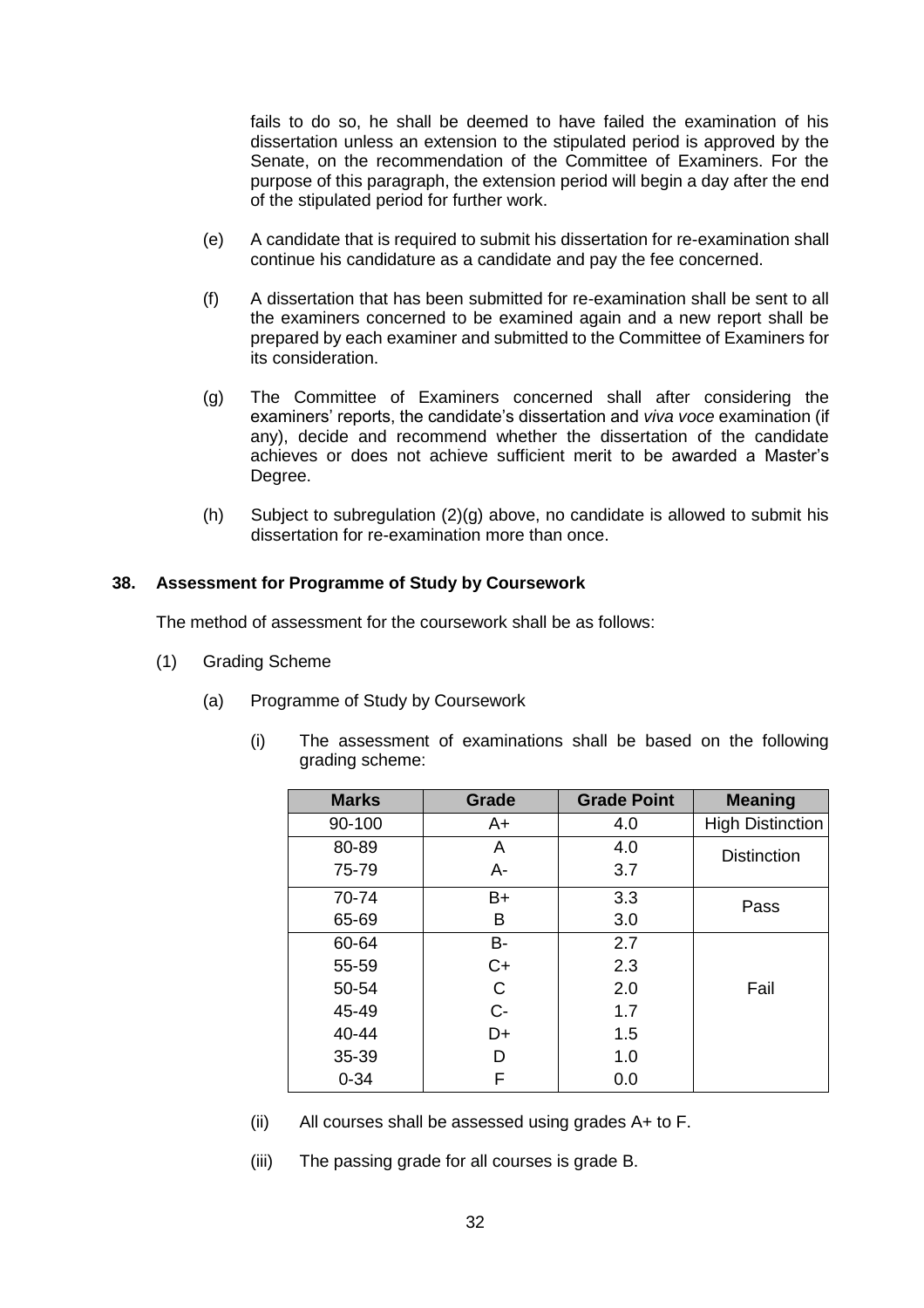- (iv) Apart from the grades as shown in paragraph (i) above, the following grades may also be given to a candidate for the course pursued by him:
	- (A) Grade I, may be given when:
		- (aa) A candidate did not take the final examination due to medical or compassionate reasons; and/or
		- (bb) A candidate has not fulfilled a part of the course requirements in a semester due to medical or compassionate reasons or a situation beyond the candidate's control that is accepted by the Committee of Examiners concerned.
		- (cc) Grade I that is given shall be managed in accordance with subregulation (c) below.
	- (B) Grade K is given for courses that are approved for transfer of credit without grade.
	- (C) Grade K1 is given for courses that are approved for course exemption.
	- (D) Grade P is given in the first semester of registration for progressive courses which are conducted in two (2) semesters consecutively except for clinical programme. Other than medical reasons, any candidates who does not complete grade P will be given grade F.
	- (E) Grade R is given for courses audited and fulfils the minimum of 80% attendance requirement. Credits are not given for this grade.
	- (F) Grade UR is given for courses audited and does not fulfil the minimum of 80% attendance requirement. Credits are not given for this grade.
	- (G) Grade W is given for a course where a candidate has withdrawn officially from one or more courses in a semester.
	- (H) Grade W1 is given for all courses when a candidate has withdrawn officially from a semester.
	- (I) Grade W2 is given for all courses when a candidate has withdrawn officially from the programme of study.
	- (J) Grade W3 is given when a candidate has withdrawn officially and is not charged any fees.
- (b) Absent from Examination

Subject to the provisions stated in these regulations, a candidate who does not attend the final examination for any course shall be given a zero (0) mark for the final examination component of the course.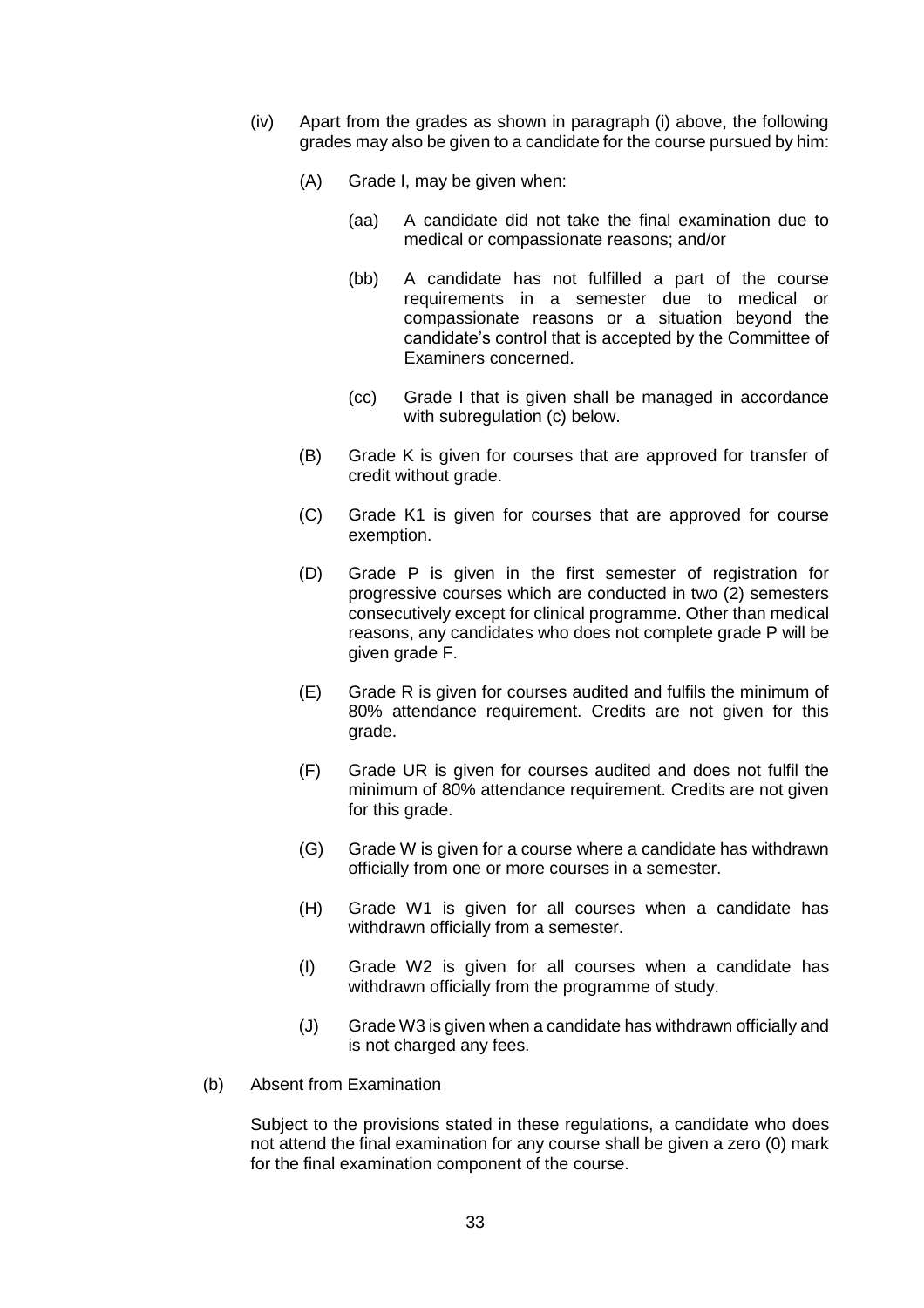- (c) Management of Grade I
	- (i) Absent from Final Examination
		- (A) Where a candidate does not attend part or whole of the examination because of medical reasons or on compassionate reasons i.e. misfortune or death of parents/parents in law and nearest kin such as guardians, child, spouse, sibling, grandfather or grandmother shall submit an application in writing to the Dean of the Faculty for his case to be considered by the Committee of Examiners concerned. In this situation, his case shall be managed in accordance with paragraph (B) below. If no written request is received, the case shall be managed in accordance with subregulation (b) above.
		- (B) A written request as referred to in paragraph (A) above shall be submitted to the Dean of the Faculty not later than two (2) working days from the last date of the candidate's final examination paper. The written application shall be attached with:
			- (aa) a medical certificate and a doctor's report pertaining to the type of illness and the health condition of the candidate issued by a Registered Medical Practitioner from the University Student Health Clinic/government hospital/teaching hospital/University of Malaya Medical Centre/Private Medical Centre due to medical reasons. Medical certificate and a doctor's report issued by any private clinic shall not be considered; or
			- (bb) a report from the District Officer/police officer who is the head of the district if could not attend part of or the whole of his examination due to compassionate reasons as stated in paragraph (A) above.
		- (C) Upon receipt of a written application as referred to in paragraphs (A) and (B) above, the Dean of the Faculty of the candidate shall report the matter to the Committee of Examiners concerned. The Committee of Examiners after considering the case may decide whether:
			- (aa) the candidate is given zero (0) mark for the final examination component of the course he did not attend; or
			- (bb) the candidate is given grade I and allowed to sit for the special examination for a course which the candidate did not attend. The Special Examination shall be held not later than two (2) weeks after the Committee of Examiners concerned has made its decision. For a candidate following a programme of study by Clinical, the candidate is allowed to sit again for an examination as determined by the Faculty for the course that the candidate did not attend after the Committee of Examiners concerned has made its decision.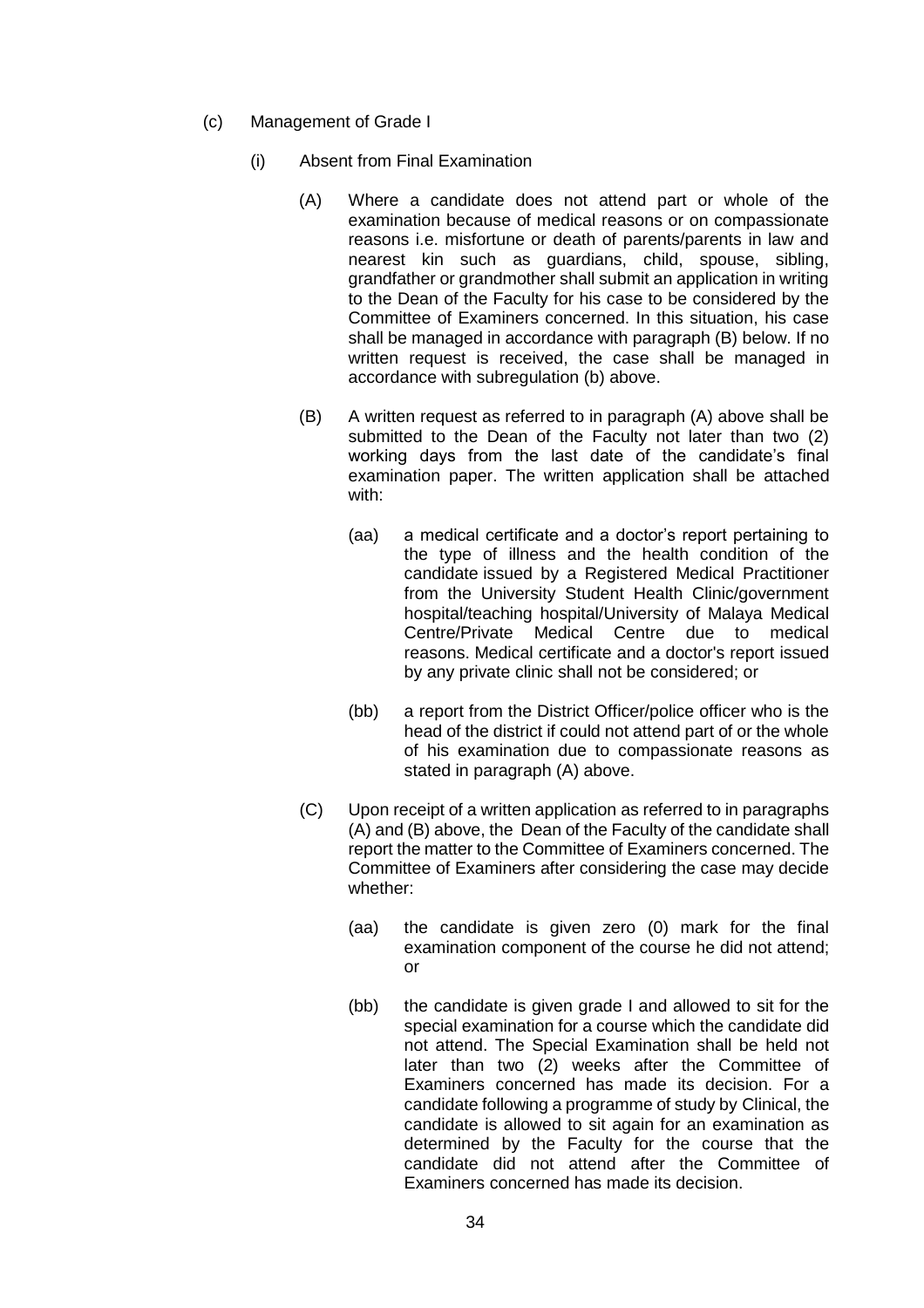- (D) Notwithstanding the provisions in paragraph (C)(bb) above, in certain circumstances, the Dean of the Faculty may allow the postponement of the date of the Special Examination until not later than two (2) weeks after the commencement of the following semester. On medical psychological/medical psychological/medical psychiatric/prolonged chronic disease, the postponement of the date of the special examination may be granted until not more than four (4) Normal Semesters and two (2) Special Semesters consecutively.
- (ii) Incompletion of part of the course requirement for the courses without final examination:
	- (A) Where a candidate has not fulfilled part of the requirements of any course in a semester as set out in subregulation 38(1)(a)(iv)(A)(bb), a written application shall be submitted to the Dean of the Faculty latest before the commencement of the University's final examination and together with documents as stated in paragraphs 38(1)(c)(B)(aa) and 38(1)(c)(B)(bb) for medical/ compassionate reasons or submit a letter of endorsement/support for reasons beyond the control of the candidate.
	- (B) For the purposes of paragraph (A) above, a candidate is required to complete part of the said course at the latest within one (1) week after the Committee of Examiners concerned makes a decision. However, in certain circumstances, the candidate's Dean of the Faculty may allow the postponement of completion of the course concerned at the latest before fifteenth lecture week for the following normal semester.
- (iii) In a case where the candidate is given a grade I as specified in the subregulations 38(1)(c)(ii)(A) and (B) above:
	- (A) The candidate will not be charged any fees.
	- (B) When the candidate passes the special examination or reexamination and/or completes part of the requirement for the course concerned, the grade obtained shall be given to replace the grade I in the semester in which the student obtained the grade I.
	- (C) A candidate who does not take the special examination or reexamination for the course concerned when it is held and/or completes part of the course requirement within the specified period, the grade I for the course will be amended to the actual grade based on the achievement of the candidate for other components of the course concerned.
	- (D) The candidate is not allowed to repeat the course concerned in any circumstances until the grade I is dropped.
	- (E) The Committee of Examiners shall not in any circumstances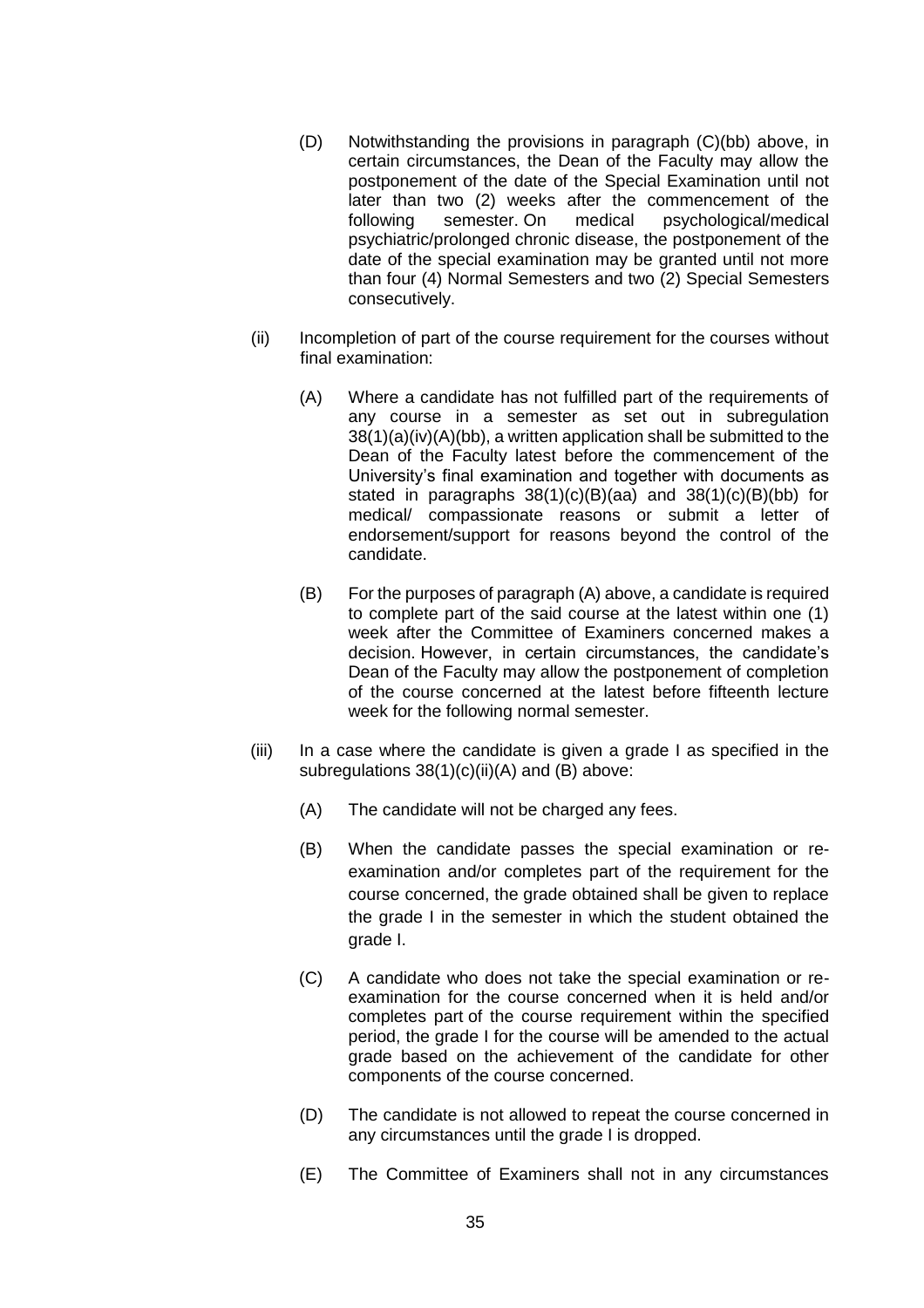consider any written appeal by the candidate after the Committee of Examiners make their decision.

(F) Notwithstanding the provisions in paragraph (E) above, any written appeal may only be considered for the purpose of reviewing the Committee of Examiners' decision pertaining to the termination of programme of study or the candidate's graduation.

### **39. Assessment for Programme of Study by Mixed Mode**

- (1) The assessment method of the research component shall be as prescribed under assessment method for programme of study by Research in Regulation 37.
- (2) The assessment method of the course component shall be as prescribed under the assessment method for programme of study by Coursework in Regulation 38.

### **40. Assesment for Programme of Study by Clinical**

- (1) The assessment method for a programme of study by Clinical at the Faculty of Dentistry shall be as follows:
	- (a) Grading Scheme
		- (i) The assessment for a Master's degree programme by Clinical at the Faculty of Dentistry shall be based on the following Grading Scheme:

| <b>Marks</b> | Grade | <b>Meaning</b>          |
|--------------|-------|-------------------------|
| 90-100       | $A+$  | <b>High Distinction</b> |
| 80-89        | A     | <b>Distinction</b>      |
| 75-79        | A-    |                         |
| 70-74        | $B+$  | Pass                    |
| 65-69        | В     |                         |
| 60-64        | В-    |                         |
| 55-59        | $C+$  |                         |
| 50-54        | C     |                         |
| 45-49        | $C -$ | Fail                    |
| 40-44        | D+    |                         |
| 35-39        | D     |                         |
| $0 - 34$     | F     |                         |

- (2) Except for subregulation (1) above, the management of course assessment method for a programme by clinical at the Faculty of Dentistry shall be as prescribed under the assessment method for a programme of study by Coursework in Regulation 38.
- (3) The assessment method for a programme of study by Clinical at the Faculty of Medicine shall be based on the Grading Scheme as approved by the Senate and stated in the Postgraduate Handbook of the Faculty of Medicine.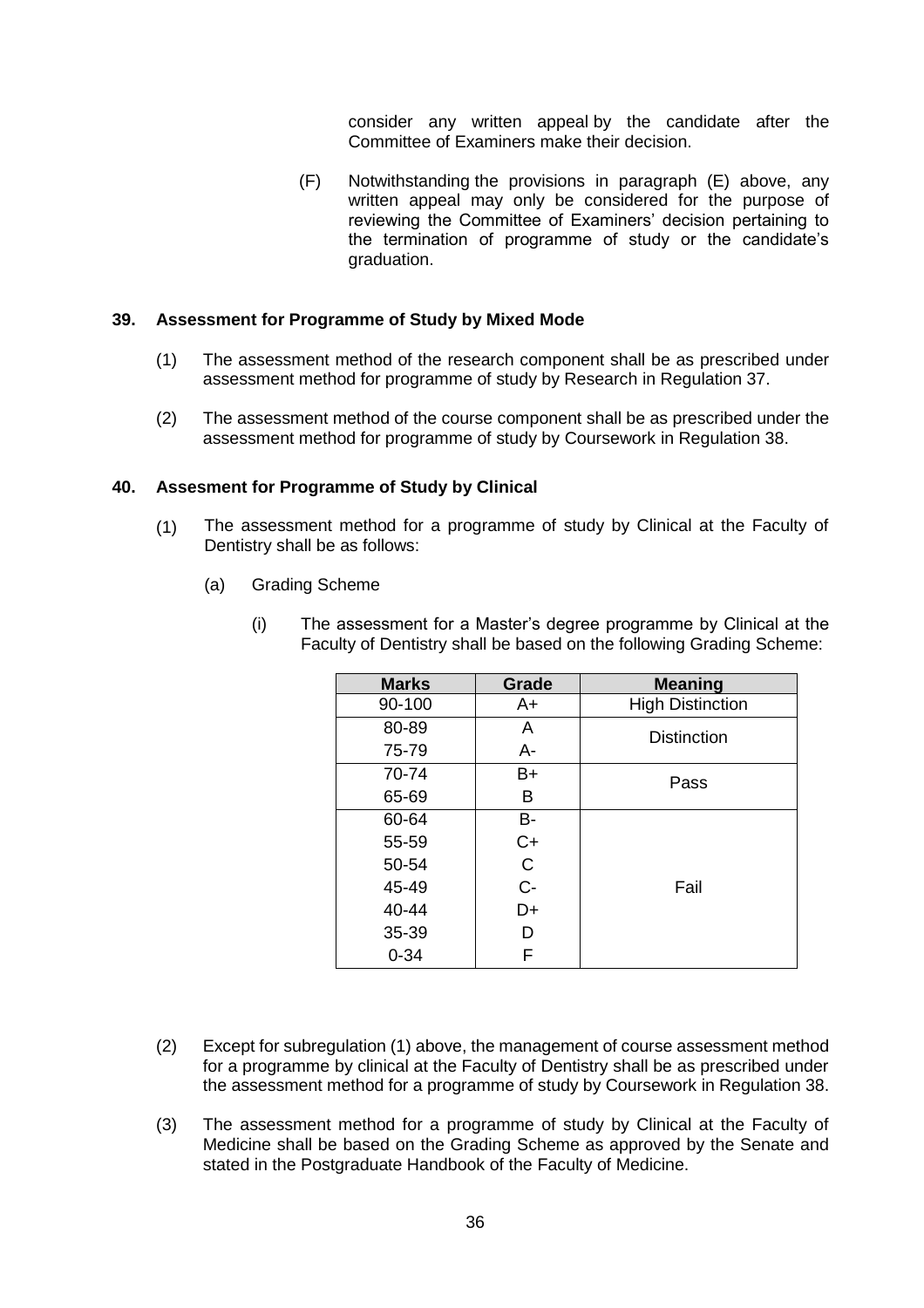(4) Except subregulation (1) to (3) above, other regulation pertaining to assessment for a programme of study by clinical shall be as approved by the Senate upon recommendation by the Faculty concerned.

## **41. Management of Marks and Grades**

- (1) Marks and grades for courses shall be presented to the Committee of Examiners within the period prescribed by the University. Final marks and grades for a course for each candidate are as approved by the Committee of Examiners.
- (2) For candidates who pursue the programme by Coursework and Mixed Mode (course component), the final grade for a course after the final examination at the end of each semester shall be communicated to the candidates according to the method prescribed by the University.
- (3) For candidates pursuing the programme by Clinical, the final grade for a course after every professional examination shall be communicated to the candidates according to the method prescribed by the University.
- (4) The Registrar is responsible for keeping the official records of a candidate and to release the following to each candidate:
	- (a) the results of the examination for his programme of study; and
	- (b) the academic record of the candidate after the completion of his programme of study.

## **42. Determination of Academic Performance (except for Programme of Study by Clinical)**

- (1) The academic performance of a candidate in a semester is determined by the GPA and CGPA. GPA is calculated by dividing the total grade points obtained by the total credit taken in a semester.
- (2) The CGPA is calculated by dividing the total grade points obtained by the total credit for all courses taken beginning from the first semester to the current semester.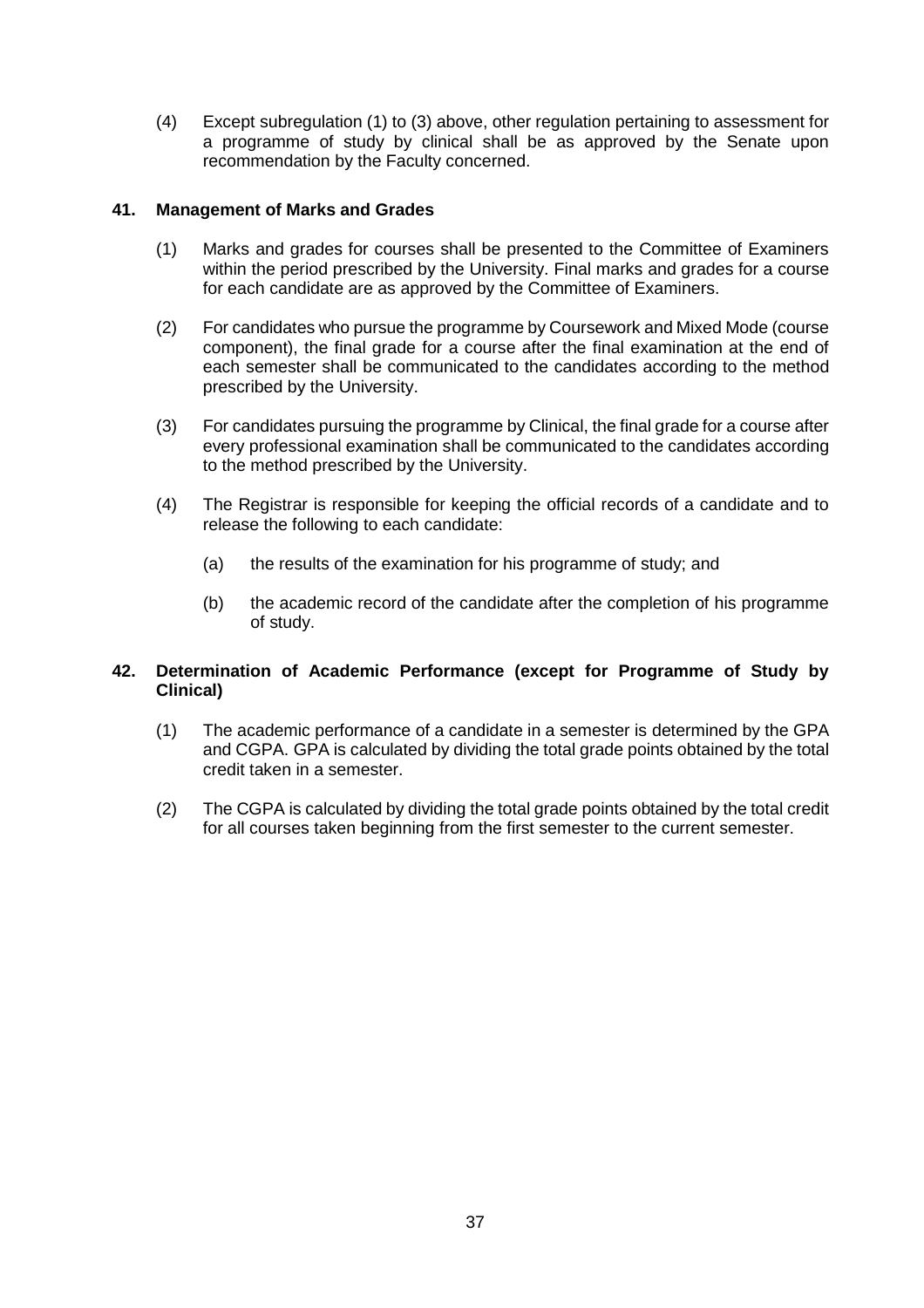| <b>Course</b>                                                           | Grade                                   | Grade<br><b>Point</b>                                        | <b>Credit</b>                 | <b>Credit</b><br><b>X Grade Point</b>                                           |  |
|-------------------------------------------------------------------------|-----------------------------------------|--------------------------------------------------------------|-------------------------------|---------------------------------------------------------------------------------|--|
| Semester I                                                              |                                         |                                                              |                               |                                                                                 |  |
| Course 1<br>Course <sub>2</sub><br>Course 3<br>Course 4<br><b>Total</b> | A+<br>$B+$<br><b>B-</b><br><sub>B</sub> | 4.0<br>3.3<br>2.7<br>3.0                                     | 3<br>$\frac{3}{3}$<br>3<br>12 | $3 X 4.0 = 12.0$<br>$3 X 3.3 = 9.9$<br>$3 X 2.7 = 8.1$<br>$3 X 3.0 = 9.0$<br>39 |  |
| Credit counted: 12                                                      |                                         | Total grade point: 39<br>Total grade point obtained: 39      |                               |                                                                                 |  |
| Total credits accumulated: 12<br>$GPA = 39/12$<br>$= 3.25$              |                                         |                                                              |                               |                                                                                 |  |
| <b>Semester II</b>                                                      |                                         |                                                              |                               |                                                                                 |  |
| Course 5<br>Course 6<br>Course 7<br>Total                               | B+<br>B<br>$B -$                        | 3.3<br>3.0<br>27                                             | 3<br>3<br>3<br>9              | $3 X 3.3 = 9.9$<br>$3 X 3.0 = 9.0$<br>$3 X 2.7 = 8.1$<br>27                     |  |
| Credit counted: 9<br>Total credits accumulated: 21                      |                                         | Total grade point: 27                                        |                               |                                                                                 |  |
| GPA<br>$= 27/9$<br>$= 3.00$                                             |                                         | Total grade point obtained: 66<br>$CGPA = 66/21$<br>$= 3.14$ |                               |                                                                                 |  |

An example of GPA and CGPA calculation:

- (3) For the purpose of paragraphs (1) and (2) above, the value of GPA and CGPA in a semester cannot be rounded up without any amendment to the marks of any course registered in the semester concerned.
- (4) Grade points and credit for a course that are obtained in a semester shall be included in the calculation of the GPA and CGPA for that semester.
- (5) Determination of GPA and CGPA based on Credit Counted and completion of his degree based on Credit Obtained are as stated in the following table:

|                                | <b>Determination of GPA</b><br>and CGPA | <b>Completion</b>               |           |
|--------------------------------|-----------------------------------------|---------------------------------|-----------|
| Grade                          | <b>Credit</b><br><b>Obtained</b>        | <b>Credit</b><br><b>Counted</b> | of Degree |
| $A+$ to $B$                    | Yes                                     | Yes                             | Yes       |
| $B$ - to $F$                   | <b>No</b>                               | Yes                             | No        |
| K                              | Yes                                     | No                              | Yes       |
| I, P, W, W1, W2, W3, R, UR, K1 | No                                      | No                              | No        |

\*Note: Does not apply to programme by clinical.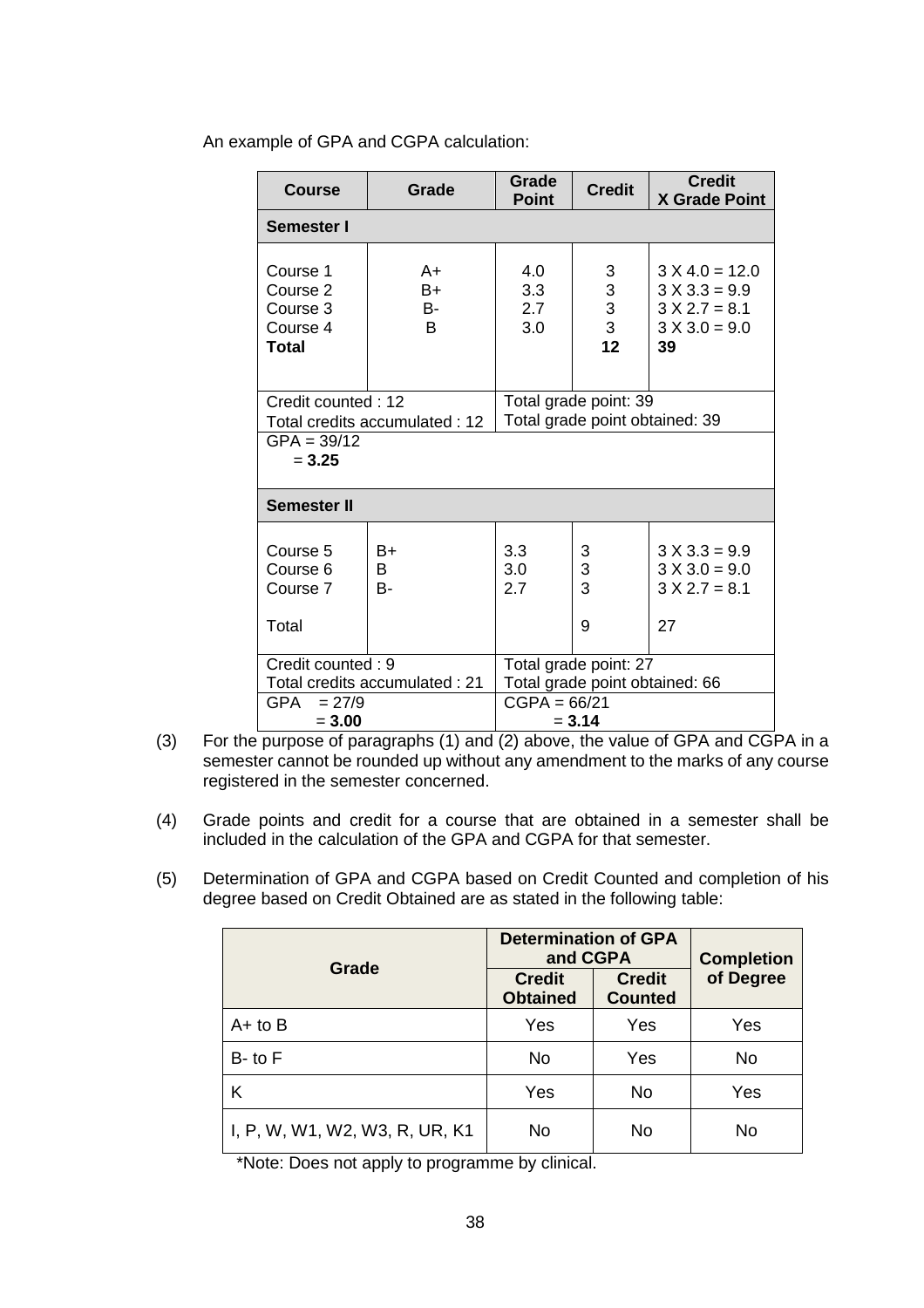- (6) Courses given grades I and P will not be given credit until the actual grade of that course is obtained in the semester concerned.
- (7) Notwithstanding anything mentioned in paragraphs (1) to (6) above, the calculation of CGPA for a candidate repeating the failed course, the best grade point will be taken into account.
- (8) In the circumstances where any candidate who has been found guilty and punished under Rules 6 and 8(a) to (d) of the University of Malaya (Discipline of Students) Rules 1999, a zero (0) mark with grade F will be given for the course concerned as determined by the Senate.

## **43. Academic Probation Period**

- (1) Any candidate with a GPA of below 3.00 in a semester will be given the result Probation for that semester concerned and be placed in an Academic Probationary Period in the following semester where the candidate registers. This period will remain until the candidate's GPA achieves 3.00.
- (2) When a candidate is placed in an Academic Probationary Period in a semester, the Dean of the Faculty or the Deputy Dean of Postgraduate shall caution the candidate concerned about his academic observation status. The caution should contain clear statement as to what amounts to "satisfactory progress" and what the candidate needs to do to achieve it.

# **44. Failed and Terminated from Programme of Study**

- (1) A candidate is termed as failed and terminated from the programme of study if:
	- (a) he does not achieve at least a minimum passing grade for the core course including compulsory courses by the Faculty after three (3) attempts;
	- (b) obtains a GPA of less than 3.00 for three (3) consecutive semesters including Special Semester (if any);
	- (c) a candidate who is re-admitted after being terminated from his programme of study and obtains a CGPA of less than 3.00 for the examinations in the semester in which he has registered immediately upon re-admission will be terminated from his study;
	- (d) the candidate's Progress Report is unsatisfactory for two (2) consecutive semesters;
	- (e) fails in his Candidature Defence presentation twice (2);
	- (f) fails in the dissertation's examination and *viva voce* (if any); or
	- (g) fails to fulfil the conditions and graduation requirements of the programme of study within the specified maximum duration.
- (2) Any candidate may also be terminated from the programme of study if:
	- (a) the candidate was found to plagiarise his dissertation or research report as stipulated under the University of Malaya (Discipline of Students) Rules 1999;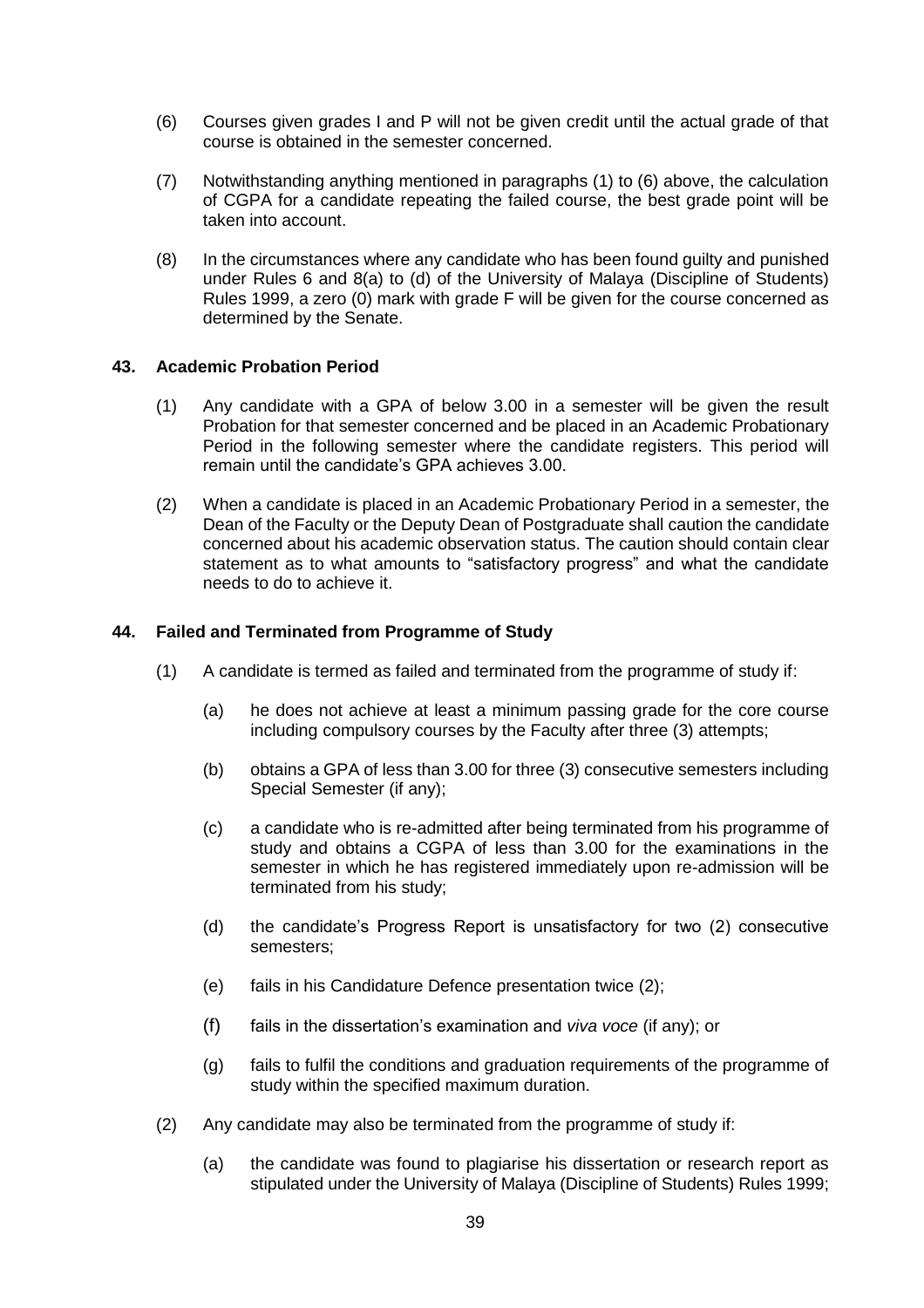- (b) the candidate was found to have given false information pertaining to his admission to the University or committed any academic dishonesty other than that stipulated in the University of Malaya (Discipline of Students) Rules 1999; or
- (c) failure to renew his candidature for two (2) consecutive semesters.
- (3) "Consecutive semester'" means the calculation of the semester shall not break and includes all category of leave.
- (4) Senate may use its discretion to terminate the registration of any candidate at any time if the Senate is of the opinion that the candidate is incapable to continue with his programme of study. The candidate's name will be removed from the list of student register of the University and the candidate shall cease being a student of the University. The decision made by the Senate according to subrule 6(5) shall be final.
- (5) The failure of any candidate to pay all fees and other payments within the stipulated time by the University may cause the candidate to be barred from registering in the following semester and his status as a student of the University may be terminated.
- (6) A candidate is not permitted to register concurrently for any other programme of study that will lead to the award of any degree in this University or any other university or institution. Any candidate found to be in breach of this regulation may have his candidature terminated by the University without refund of any fees and other payments that have been paid.
- (7) When a candidate has been terminated from his programme of study, the termination notice shall be sent to the candidate by the Director of Academic Administration and Services Centre.

### **45. Minimum Requirement for Academic Performance for Course Component (except for Programme of Study by Clinical)**

To fulfil the minimum requirements for academic performance at the University, a candidate shall obtain a GPA and CGPA of not less than 3.00 for each semester until the completion of his studies.

## **46. Repeating a Failed Course**

- (1) A candidate who fails any Core courses is required to repeat the same course until he achieves at least a passing grade subject to the maximum duration of his candidature. The best grade point will be taken into account for the calculation of the CGPA.
- (2) A candidate who fails any Elective course, may repeat the same course or take another course in the same course category as replacement to the failed course.

Calculation of CGPA is as follows:

(a) For a candidate repeating the same course, the best grade point will be taken into account; and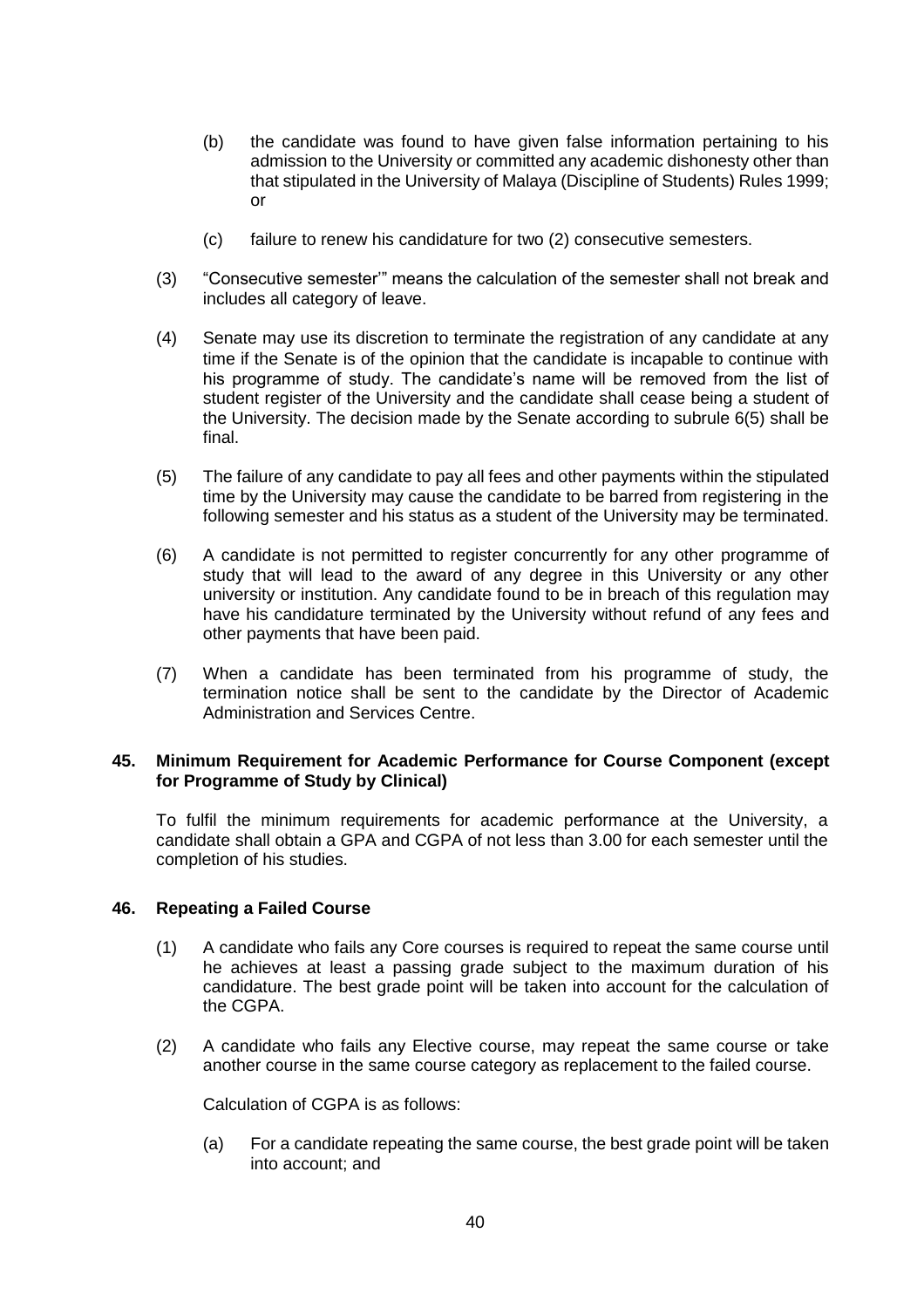- (b) For a candidate taking a different course as replacement, the grade point of that course will be taken into account cumulatively.
- (3) Notwithstanding anything stated in paragraphs (1) and (2) above, if a candidate obtained a fail grade for three (3) times for the same course, the candidate shall be terminated from his programme of study.

# **47. Special Examination**

- (1) Apart from the Special Examination for the purpose of replacing a Grade I approved by the Committee of Examiners, a special examination for other purposes or for exceptional circumstances will only be given to candidates subject to the Senate's approval.
- (2) For the purposes of subregulation (1) above, Special Examination refers to:
	- (a) any final examination held after the original date of examination as stipulated in the Examination Schedule; and/or
	- (b) any other suitable form of assessment which is given to candidate with physical disability who are unable to take the examination on the recommendation of the Faculty concerned in order to replace the examination that has been determined.
- (3) In the event of emergency, the Vice-Chancellor may, after considering the recommendation from the Dean of the Faculty concerned, give permission for the Special Examination to be held and it shall be reported to the Senate as soon as possible.
- (4) A candidate who does not take the whole or part of the special examination of a course registered without reasons that are acceptable by the Committee of Examiners will be given zero (0) mark for the whole or part of the course.

## **48. Other Matters Related to Examination**

(1) Examination Invigilators

Examination invigilators shall be appointed for each examination and is responsible to the Vice-Chancellor.

(2) General Instructions for Examination

General Instructions for examination is issued from time to time by the University. Each examination conducted by the University is subject to the General Instructions for examination as specified in Schedule 2 of these Regulations.

(3) Illness during examination

A candidate who falls ill at the time of the examination shall report to the chief invigilator or any invigilator who is on duty. He shall then arrange for the candidate to be examined immediately by the Registered Medical Practitioner of the University Student Health Clinic or University of Malaya Medical Centre or Government Hospital. The doctor's report and the report of the chief invigilator or the invigilator regarding the incident shall be forwarded to the Dean of the Faculty as soon as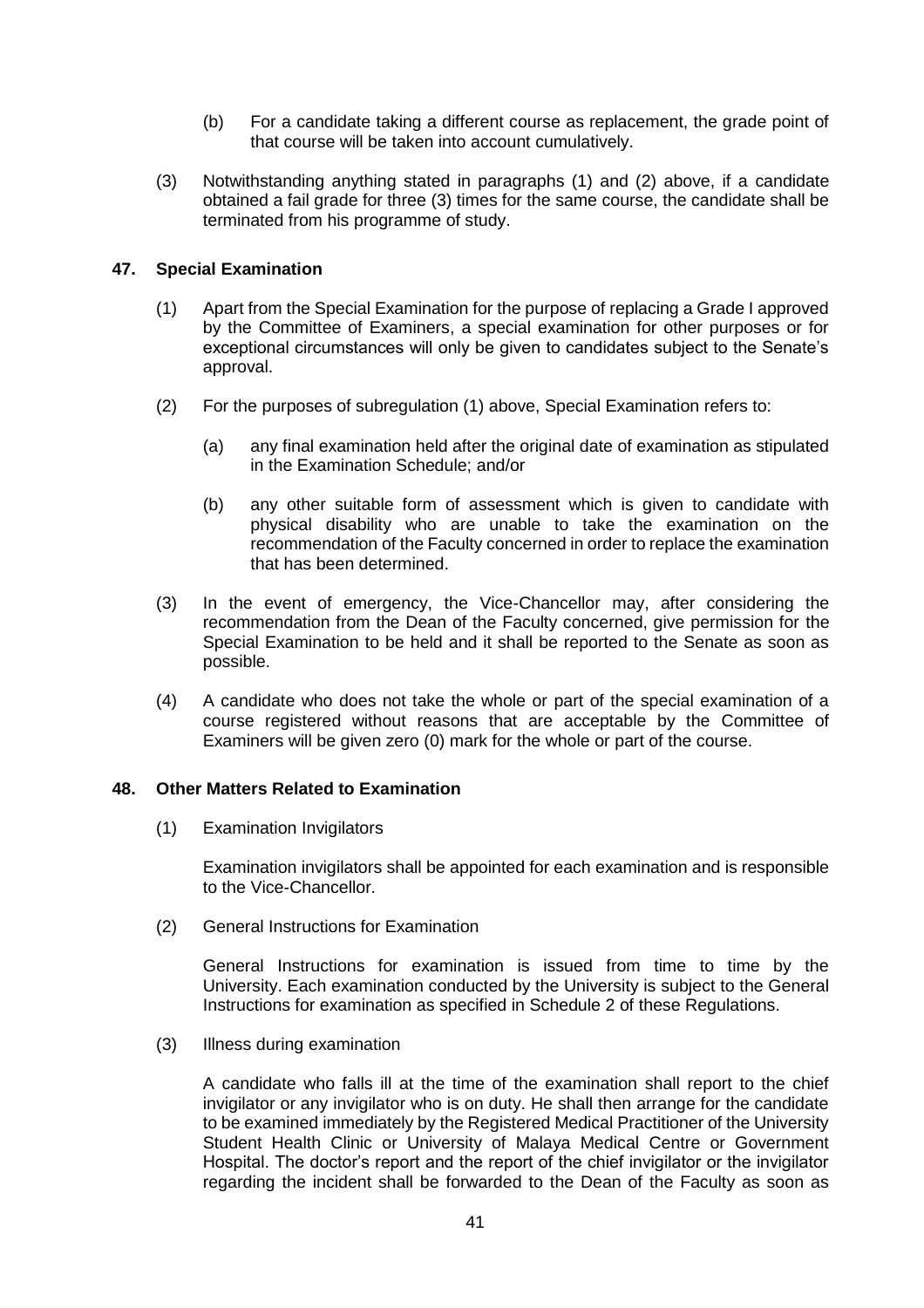possible but not later than two (2) working days from the date of the candidate's last examination paper.

- (4) Examination Results
	- (a) Results of all University examinations shall be submitted for the approval of the Senate or to any other party duly authorized by the Senate.
	- (b) The date of the official notification is the date when the results of the examination are notified to the candidate by the Examination and Graduation Section through any methods and/or any channels as may be prescribed by the University.
- (5) Confidentiality in Examination Matters

All matters relating to the examination, including the appointment of examiners, examiners' reports and exam scores are confidential and will not be disclosed to any party except with the permission of the University.

### **PART IX APPEAL**

### **49. Appeal Against Examination Results**

- (1) A candidate who is not satisfied with his examination results including the continuous assessment component and/or final examination of the course may appeal for a review of his examination results. The appeal shall be made within two (2) weeks from the official date of announcement of his examination results.
- (2) A payment based on the prescribed rate shall be made to process the application for the final examination results to be reviewed. The payment made is non refundable regardless whether the appeal is successful or otherwise.
- (3) The appeal shall be made in a form prescribed by the University. The completed form shall be submitted to the Dean of the Faculty together with a copy of the receipt of the payment for the appeal made.
- (4) The form for an appeal will not be accepted if it is:
	- (a) submitted after the period stipulated in subregulation (1);
	- (b) incomplete; or
	- (c) submitted without the payment receipt.
- (5) When an appeal is received, the Dean of the Faculty shall appoint a second examiner for the course concerned. The original Examiner and the appointed second Examiner shall review the answer script and/or any assessment component for the said course and report the results of the review to the Faculty Appeals Committee.
- (6) The Faculty Appeals Committee will decide whether the mark and/or grade of the said candidate is retained or amended. The original examiner and the second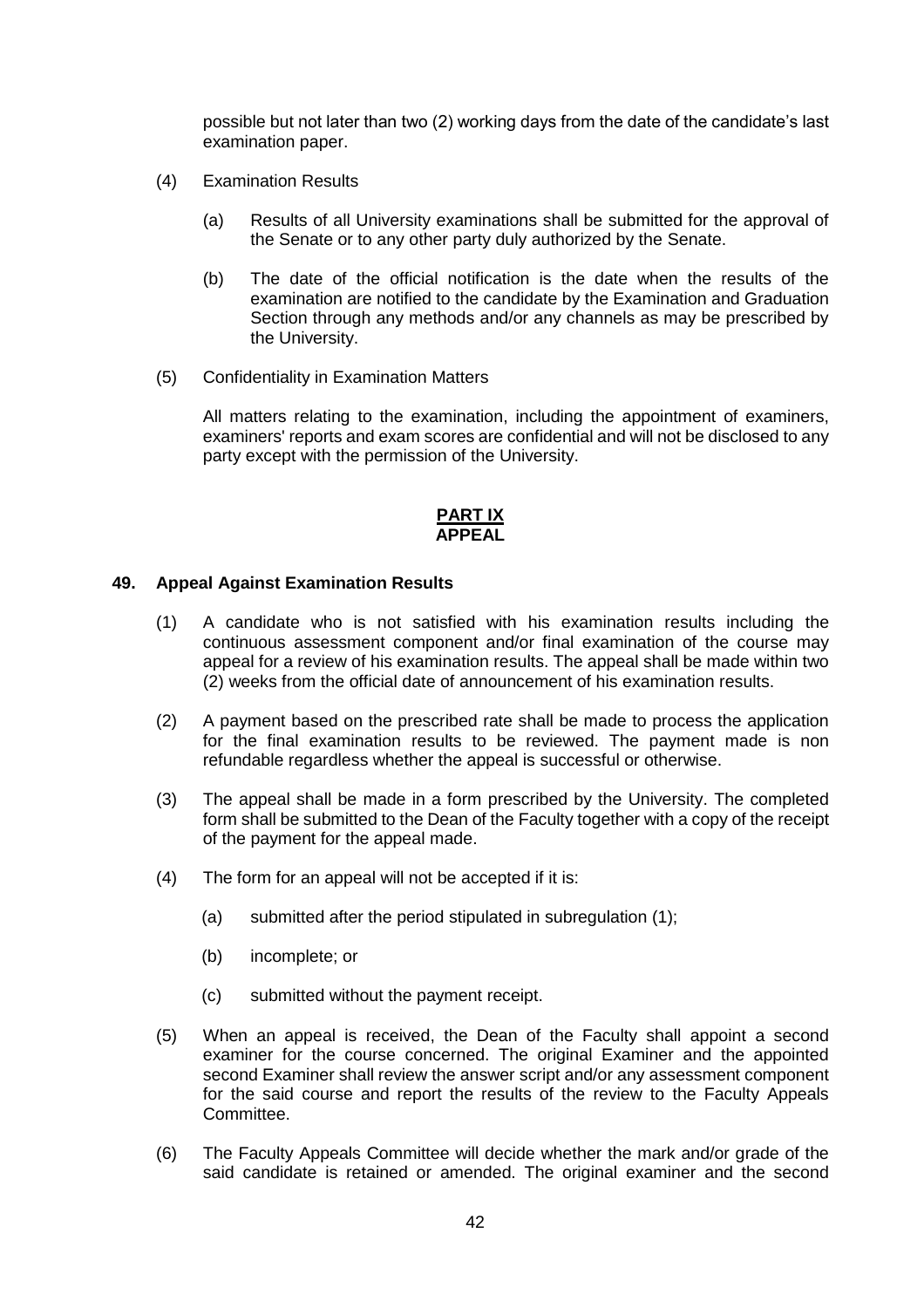examiner concerned may attend the Faculty Appeals Committee's meeting if needed.

(7) The Faculty Appeals Committee shall make recommendations of any amendments of marks and/or grades of the candidate to the Committee of Examiners for their approval.

## **50. Appeal to Review Examination Results of Dissertation**

- (1) A candidate who is not satisfied with the examination results of the dissertation may appeal in writing to Director of Academic Administration and Services Centre within one (1) month from the date of notification of examination results.
- (2) The candidate's appeal will be considered by the Deputy Vice-Chancellor concerned. If the candidate's appeal does not merit consideration, the candidate will be informed that his appeal was rejected. If the candidate's appeal merits consideration, the appeal will be brought to the Special Senate Committee to review the examination results of the dissertation and submit its recommendation to the Senate.
- (3) The Special Senate Committee shall comprise of the Deputy Vice-Chancellor concerned as Chairman and two (2) members of the Senate from the Science and Arts field.

### **51. Appeal to Continue with Studies**

- (1) A candidate who has failed and exited from a course examination may appeal in writing to continue his studies to the Dean of the Faculty concerned within one (1) semester from the date of notification of his examination results. The candidate's appeal will not be considered if the candidate exceeds the specified period.
- (2) The candidate's appeal will be reviewed and considered by the Faculty Appeals Committee before recommended to the University Appeals Committee.
- (3) Subject to subregulation (1) above, the following appeals will not be reconsidered:
	- (a) a candidate whose appeal has been approved, and failed and exited in the semester in which the candidate was re-admitted; or
	- (b) the candidate's appeal was rejected by the University Appeals Committee.

#### **52. Appeal to Activate Candidature**

- (1) A candidate whose candidature has lapsed due to failure to renew his candidature, may submit an appeal to the Dean of the Faculty to continue his studies. The appeal shall be made in accordance with the procedure as prescribed by the University.
- (2) Approval to activate the candidature may only be given if the lapsed candidature does not exceed two (2) semesters at any one time, subject to the remaining duration of candidature. A candidate whose appeal is approved has to pay a fine at the rate prescribed by the University.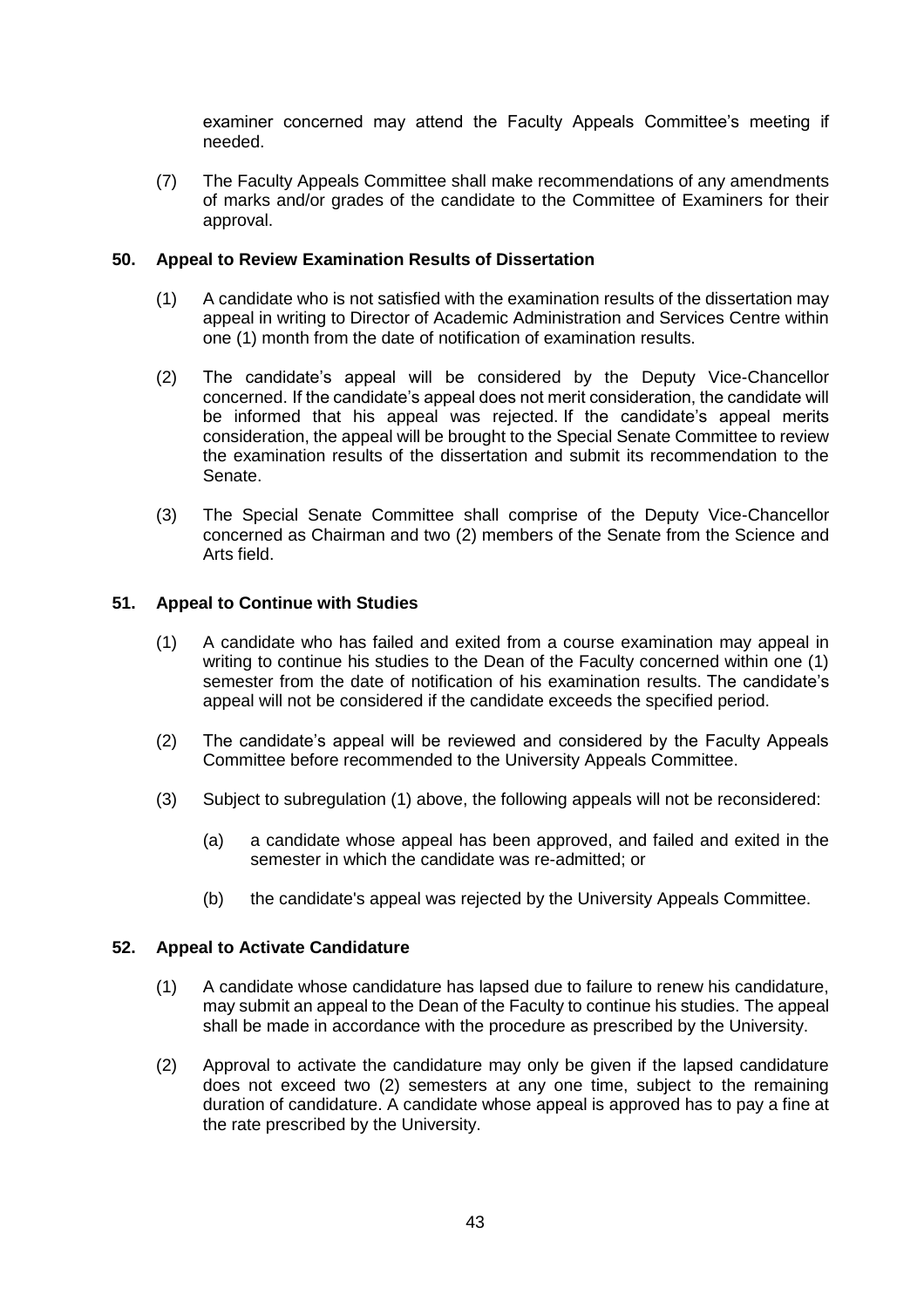### **53. Appeal to Extend Maximum Duration of Candidature**

- (1) A candidate whose maximum candidature duration is about to expire but still requires time to complete the dissertation and other graduation requirements, may submit an appeal to extend the maximum duration of his candidature to the Dean of the Faculty. The appeal shall be made in the last semester before his candidature lapses and shall be made in accordance with the procedure as prescribed by the University.
- (2) Extension of the maximum duration of candidature may be given for one (1) semester only at a time. Notwithstanding the provisions of this subregulation, the maximum extension duration that may be approved for a candidate shall not exceed three (3) semesters. The candidate's status after the expiry of maximum extension duration is "Failed and Exit".

### **54. Membership of the Faculty Appeals Committee**

- (1) The Faculty level Appeals Committee comprises of:
	- (a) Dean of the Faculty as Chairman;
	- (b) Faculty's Deputy Dean of Postgraduate;
	- (c) Head of Department concerned;
	- (d) Programme Coordinator concerned; and
	- (e) Full-time teacher appointed by the Faculty.
- (2) If the Dean of the Faculty for any reason is unable to perform his duties as Chairman of the Faculty Appeals Committee, the Faculty's Deputy Dean of Postgraduate may perform the duties of the Dean as Chairman of the Appeals Committee at the said Faculty level.
- (3) Quorum of the Faculty Appeals Committee meeting shall comprise of Chairman and two (2) members.

#### **55. Powers of the Faculty Appeals Committee**

- (1) The Faculty Appeals Committee shall consider and approve the matters below:
	- (a) appeal from a candidate who obtained unsatisfactory status for his Progress Report for two (2) consecutive semesters, and
	- (b) appeal from a candidate who has failed twice (2) in his Candidature Defence presentation.
- (2) The Faculty Appeals Committee shall consider and recommend to the Committee of Examiners of any amendments on marks and/or course grade for approval.
- (3) The Faculty Appeals Committee shall consider and recommend to the University Appeals Committee as below:
	- (a) appeal from a candidate that has failed and exited studies according to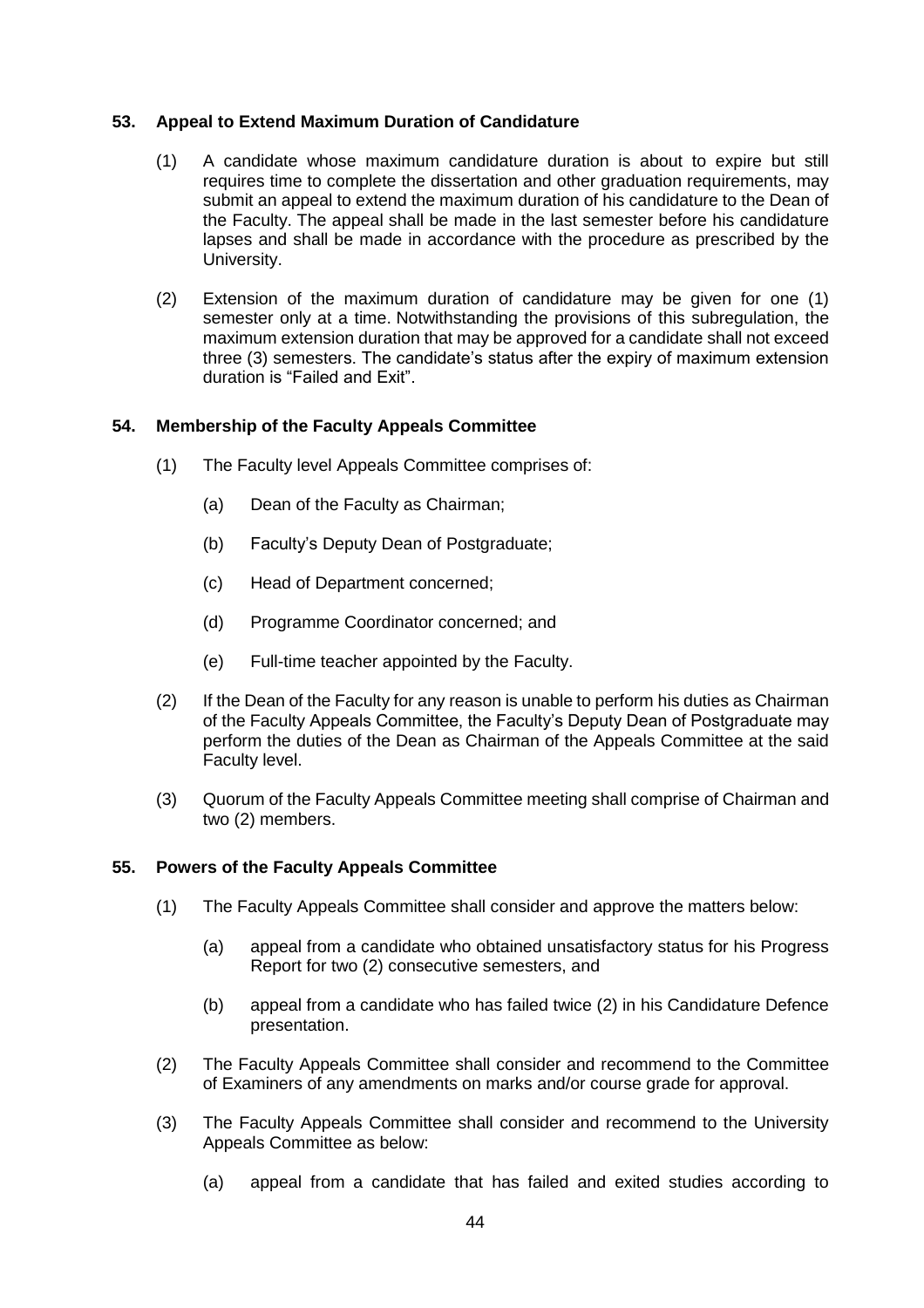regulations 44(1)(a) until (c) and 44(1)(g) based on academic achievement except for subregulation 44(1)(f) which is directed to the Special Senate Committee;

- (b) appeal by a candidate whose extension period has lapsed after his maximum candidature duration ended, and
- (c) appeal by a candidate whose study was terminated for failure to complete his candidature within a duration of two (2) consecutive semesters.

### **PART X READMISSION TO THE DEGREE PROGRAMME OF STUDY**

## **56. Readmission to the Degree Programme of Study**

- (1) A candidate who has withdrawn from his programme of study may apply for consideration for readmission to the previous degree programme of study or any other higher degree programme of study in the University.
- (2) A candidate who pursued the Master's Degree programme of study by Research and by Mixed Mode whose candidature was terminated for the following reasons, may apply to be considered for readmission for his programme of study subject to the condition that the candidate enrolls to different research topic and supervised by a different supervisor and does not use any data from the previous research:
	- (a) has failed in all forms of assessment including the examination;
	- (b) his candidature lapsed due to failure to renew the candidature; or
	- (c) has exceeded the maximum duration of candidature.
- (3) A candidate who pursued a Master's Degree programme of study by Coursework or by Clinical that was terminated for the following reasons may apply to be considered for readmission to a degree programme of study subject to the condition that he has to pursue a different programme of study:
	- (a) studies was terminated due to failure in the examination;
	- (b) his candidature has lapsed due to failure to renew the candidature; or
	- (c) has exceeded the maximum duration of candidature.

### **PART XI GRADUATION**

## **57. Programme of Study by Research**

A candidate shall fulfil the following requirements for the purpose of graduation for a programme of study by Research:

(1) has achieved sufficient academic merit and has passed in the examination of his dissertation and *viva voce* (if any) and/or other designated test;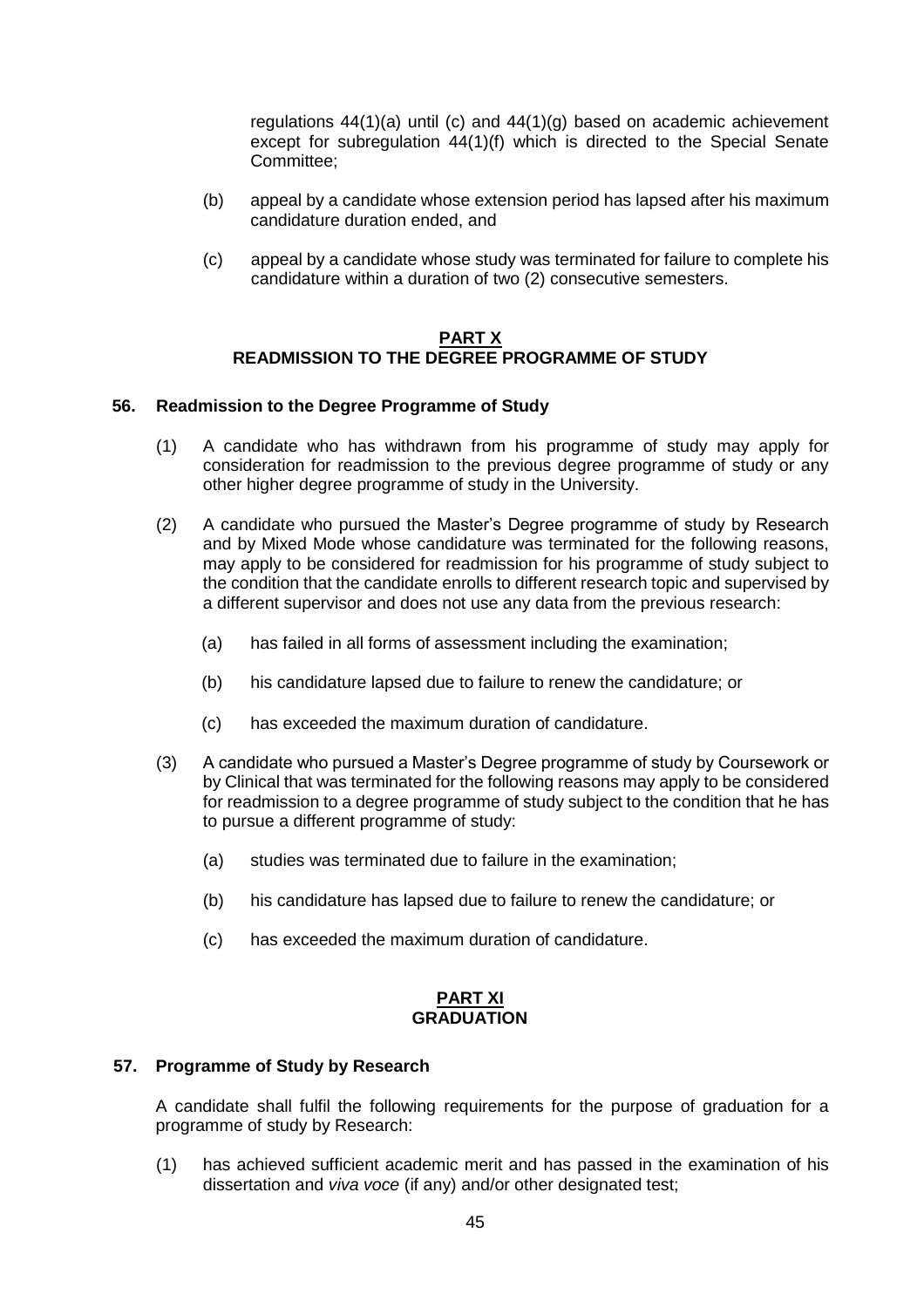- (2) has fulfilled other requirements determined by the Faculty where the candidate is pursuing his programme of study;
- (3) has fulfilled the language requirements as prescribed; and
- (4) has fulfilled the other requirements approved by the Senate from time to time.

#### **58. Programme of Study by Coursework and Mixed Mode**

A candidate shall fulfil the following requirements that has been stipulated for a programme of study by Coursework and Mixed Mode:

- (1) Fulfil the requirements of the course component, that is:
	- (a) achieves a final CGPA of 3.00 and above;
	- (b) completes the number of credits as prescribed for his Master's degree;
	- (c) fulfils the Faculty requirements, if any, where he is registered for his Master's programme;
	- (d) fulfils the language requirements as prescribed; and
	- (e) fulfils the other requirements approved by the Senate from time to time.
- (2) For a programme of study by coursework, the number of credits required for the purpose of graduation is at least 2/3 of the total number of credits for his programme of study and shall be obtained from courses carried out by this University except for University collaborative programmes and professional programmes governed by the respective professional body concerned.
- (3) For programme of study by mixed mode, the candidate shall fulfil requirements of the research component, as prescribed in Regulation 57.

#### **59. Programme of Study by Clinical**

A candidate shall met the following requirements for the purpose of graduation for a programme of study by Clinical:

- (1) passes the prescribed Examination for the Master's Degree programme by Clinical concerned;
- (2) fulfils other requirements set by the Faculty, if any, for the Master's Degree programme by Clinical concerned;
- (3) fulfils the language requirements, if any, as prescribed; and
- (4) fulfils other requirements approved by Senate from time to time.

#### **60. Conferment of Master's Degree (With Distinction)**

(1) Programme of Study by Reseach and by Mixed Mode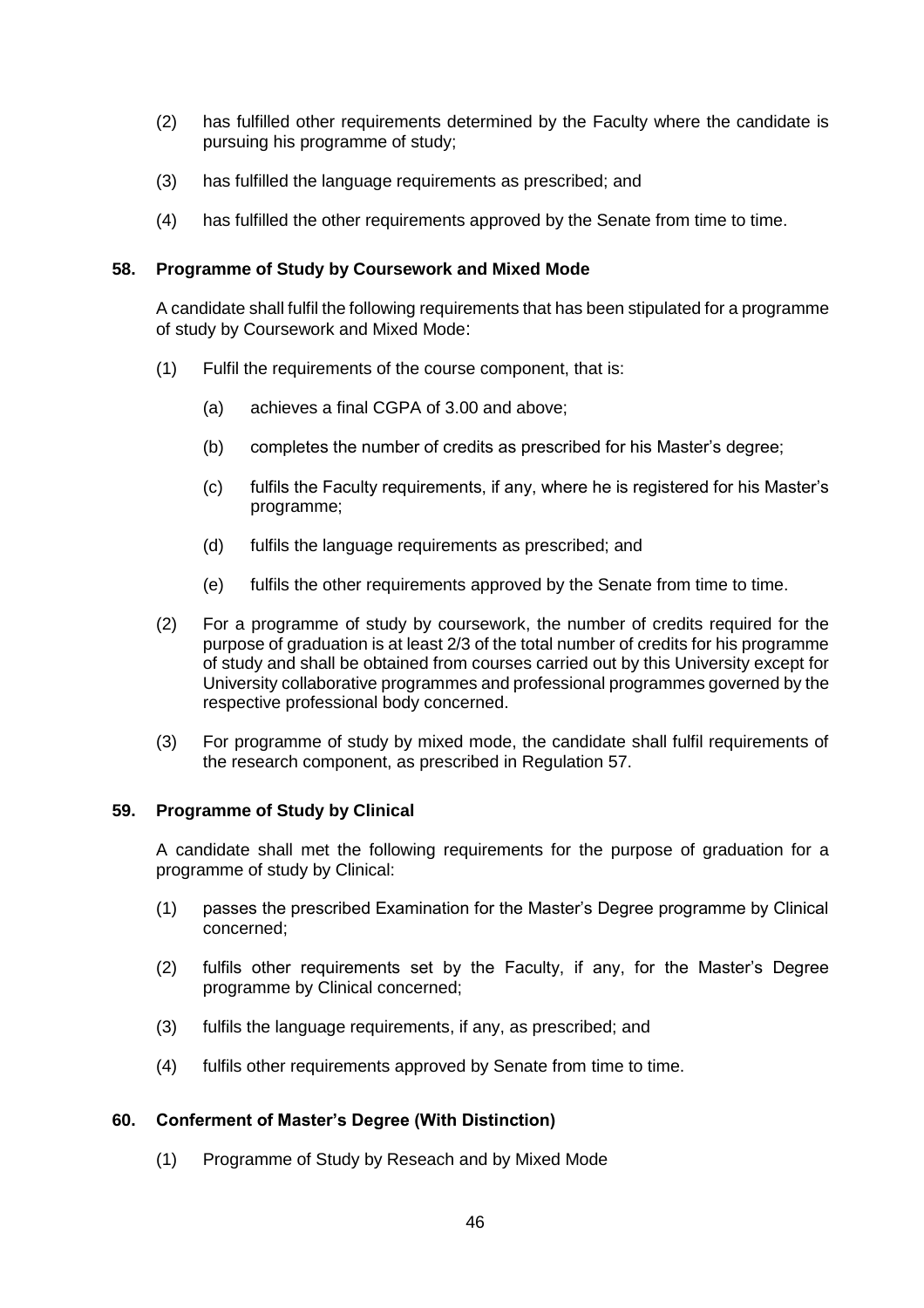A candidate who has met the requirements for graduation as provided in Regulations 57 and 58 may be awarded a Master's Degree (With Distinction) if he:

- (a) has achieved a final CGPA of 3.70 and above;
- (b) has never failed any courses;
- (c) has never repeated any courses throughout his programme of study;
- (d) the dissertation is recommended as Excellent by the Committee of Examiners based on the examiners report;
- (e) the dissertation and course component has been completed and submitted by the candidate for examination not exceeding five (5) semesters from the date of the candidate's initial registration; and
- (f) the dissertation is his first submission for examination; and
- (g) fulfils all other requirements determined by the Faculty from time to time.
- (2) Programme of Study by Coursework

A candidate who has met the requirements for graduation as provided in Regulation 58 may be awarded the Master's Degree (With Distinction) if he:

- (a) has achieved a final CGPA of 3.70 and above;
- (b) has never failed any courses;
- (c) has never repeated any courses throughout his programme of study;
- (d) has completed his programme of study for the course component within a duration not exceeding four (4) Semesters from the date of the candidate's initial registration except for a candidate for a Master of Business Administration programme and a Master of Architecture programme within a duration not exceeding five (5) semesters;
- (3) Programme of Study by Clinical
	- (a) A candidate of the Faculty of Dentistry who has met the requirements for graduation as provided in Regulation 59 may be awarded a Master's Degree (With Distinction) if he:
		- (i) has achieved grade A+ for all Core Courses in the professional examination;
		- (ii) has never failed any courses;
		- (iii) has never repeated any courses throughout the duration of the Master's programme of study;
		- (iv) has completed the programme of study within a period not exceeding four (4) years from the candidate's initial registration.
	- (b) A candidate from the Faculty of Medicine who has met the requirements for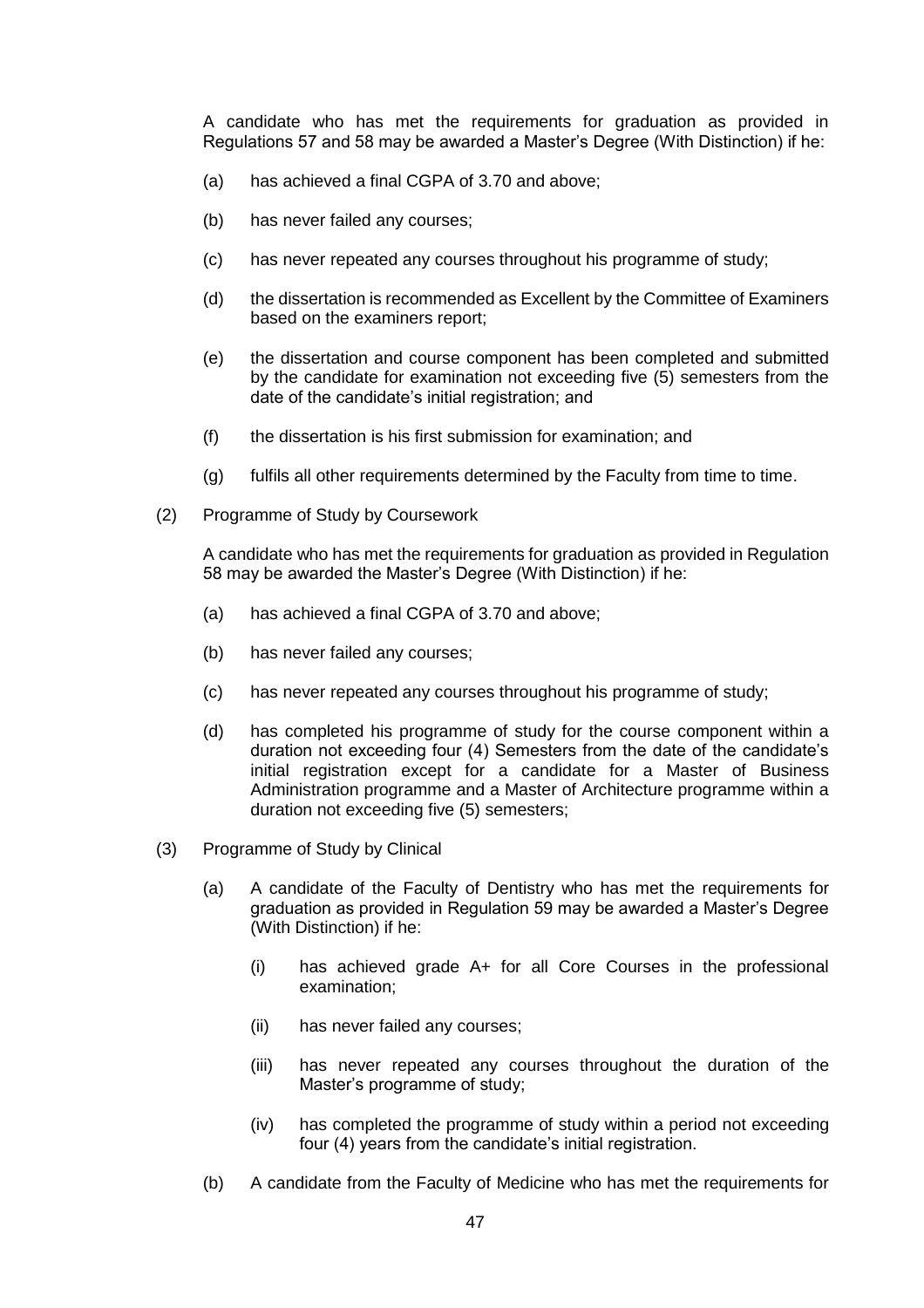graduation as provided in Regulation 59 may be awarded a Master's Degree (With Distinction) as has been approved by the Senate and stated in the Postgraduate Handbook of the Faculty of Medicine.

### **61. Aegrotat Award**

Notwithstanding Regulations 57, 58 and 59 above, in a situation where a candidate is unable to complete his programme of study due to medical reasons or has passed away may be considered to be given an Aegrotat Award. The award shall be managed as set out in Schedule 3 to this Regulation.

#### **PART XII GENERAL**

#### **62. Non-graduating Candidate**

The Dean of the Faculty is given the authority to enrol any person as a non-graduating candidate subject to the following requirements:

- (1) not more than one calendar year if the candidate is conducting a research or not more than one academic session if the candidate is taking courses; and
- (2) the total number of courses that may be taken by the non-graduating candidate cannot be more than two-thirds of the total maximum number of credit assigned to a candidate pursuing a programme of study in any one semester.

#### **63. Mobility Programme Candidate**

The Dean of the Faculty is given the authority to accept any person as a mobility programme candidate subject to the following requirements:

- (1) not more than one calendar year if he conducts research, or not more than one academic session if he is taking courses.
- (2) may register any courses and may sit for the University final examination. The examination results will be given to the candidate or may be sent directly to his university or institution.

#### **64. Auditing Courses**

- (1) The Dean of the Faculty is given the authority to allow a candidate to audit courses subject to the following requirements:
	- (a) obtaining the approval of the teacher in charge of the course, and
	- (b) not more than one academic session.
- (2) The teacher will verify that the candidate has fulfilled the criteria determined by the Faculty for a programme of study by Clinical or the minimum requirement of eighty percent (80%) attendance for a programme of study by research, by mixed mode and by coursework for the candidate to be eligible to be awarded a grade R for the audited course and recorded in the academic transcript.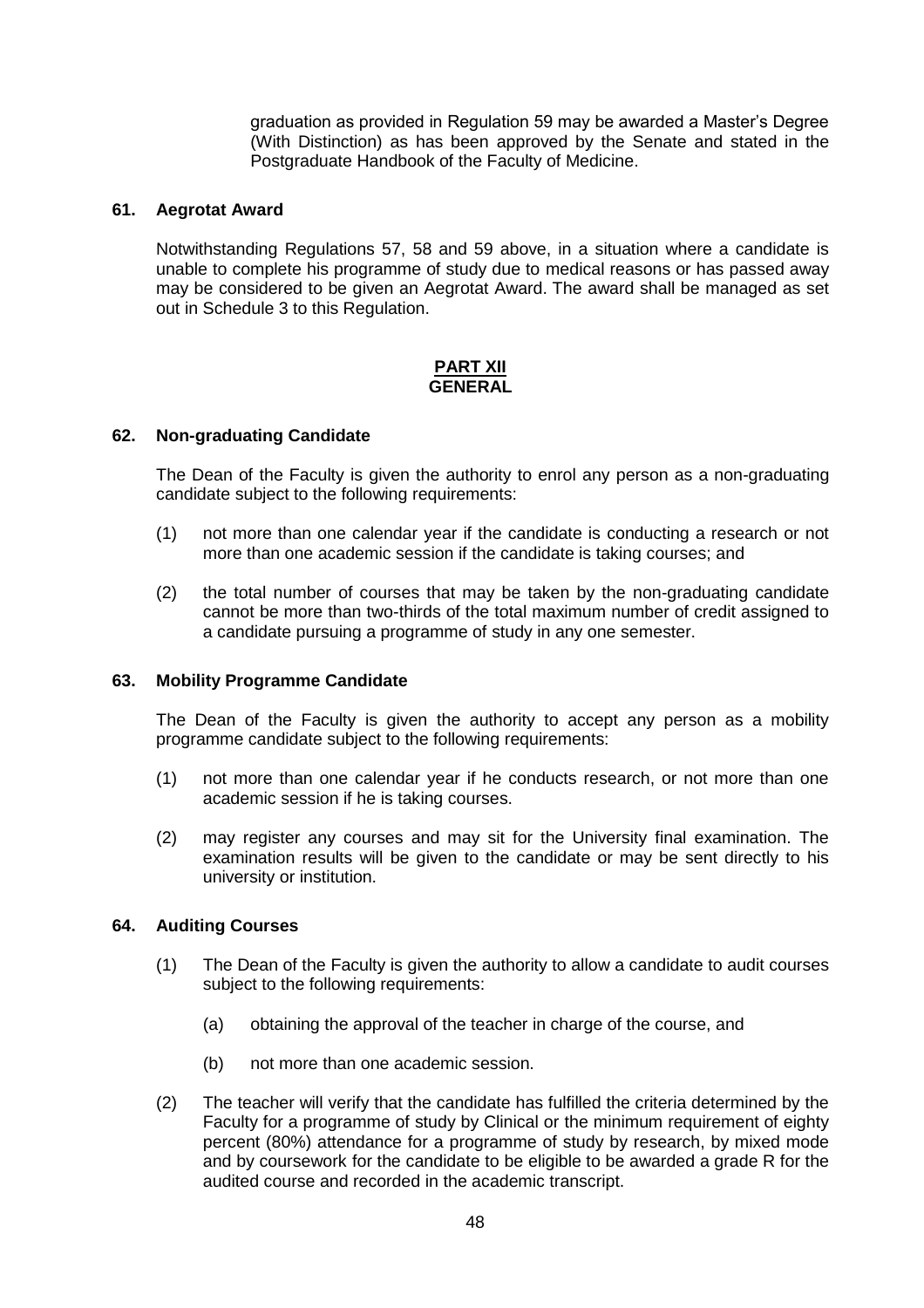(3) It is not compulsory for the candidate to sit for the examination of the course.

### **65. Authority of the Senate**

The Senate has the authority to make, repeal or amend any regulations governing the Degree programme of study as provided under these Regulations. Any new regulations, repeal or amendment to the said regulations shall be announced to the candidate before the commencement of the candidate's academic session.

### **66. Exemption from Application**

Notwithstanding anything that is stated in these Regulations, the Senate has the right to exempt the application of these Regulations or any provisions of these Regulations to any Degree programme of study of the University.

#### **67. Compliance to the Universities and University Colleges Act 1971, the Constitution of University of Malaya, Statutes, Rules and Regulations of the University**

Every candidate is subject to the Universities and University Colleges Act 1971, the Constitution of the University of Malaya, other statute, rules and regulations currently applicable in the University including the University of Malaya (Discipline of Students) Rules 1999.

### **68. Repeal**

Subject to Regulation 1(3), University of Malaya (Master's Degree) Regulations 2014 and University of Malaya (Asia-Europe Institute Master's Degree) Regulations 2011 are hereby repealed.

Made on 19<sup>th</sup> June 2019 by the Senate of the University of Malaya.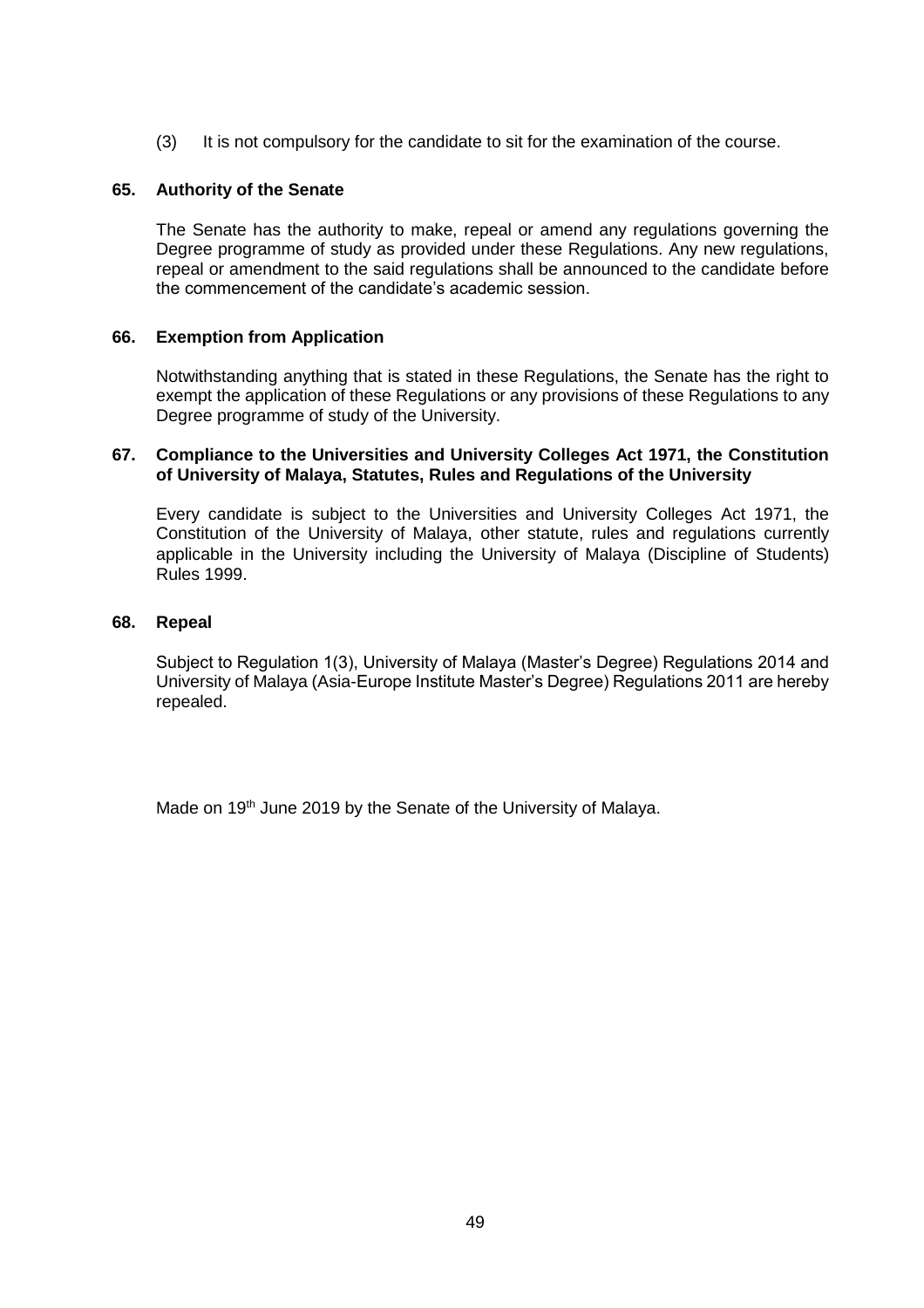## **ENTRY REQUIREMENT AND ENGLISH LANGUAGE COMPETENCY REQUIREMENT FOR ADMISSION TO MASTERS DEGREE PROGRAMME**

## **1. ENTRY REQUIREMENT**

- (1) The minimum entry requirement for an academic programme is as follows:
	- (a) Programme by Research/by Mixed Mode and by Coursework
		- (i) Bachelor's degree with a CGPA not less than 3.00;

#### Or

- (ii) Bachelor's degree with a CGPA between 2.70 to 2.99 and fulfil at least one (1) criteria as follows:
	- (A) graduate of University of Malaya;
	- (B) Has at least one (1) year of working experience in the related field;
	- (C) has produced publications in the related fields;
	- (D) is a scholarship recipient;
	- (E) a government agency staff;
	- (F) passed the interview conducted by the Faculty; or
	- (G) passed the special assessment by the Faculty.

#### Or

- (iii) Bachelor's degree with a CGPA of 2.50 to 2.69 and fulfil at least one (1) criteria (for UM graduate applicant) or two (2) criteria (for non UM graduate applicant) as listed:
	- (A) has at least one (1) year of working experience in the related field;
	- (B) has produced publications in the related fields;
	- (C) is a scholarship recipient;
	- (D) a government agency staff;
	- (E) passed the interview conducted by the Faculty; or
	- (F) passed the special assessment by the Faculty.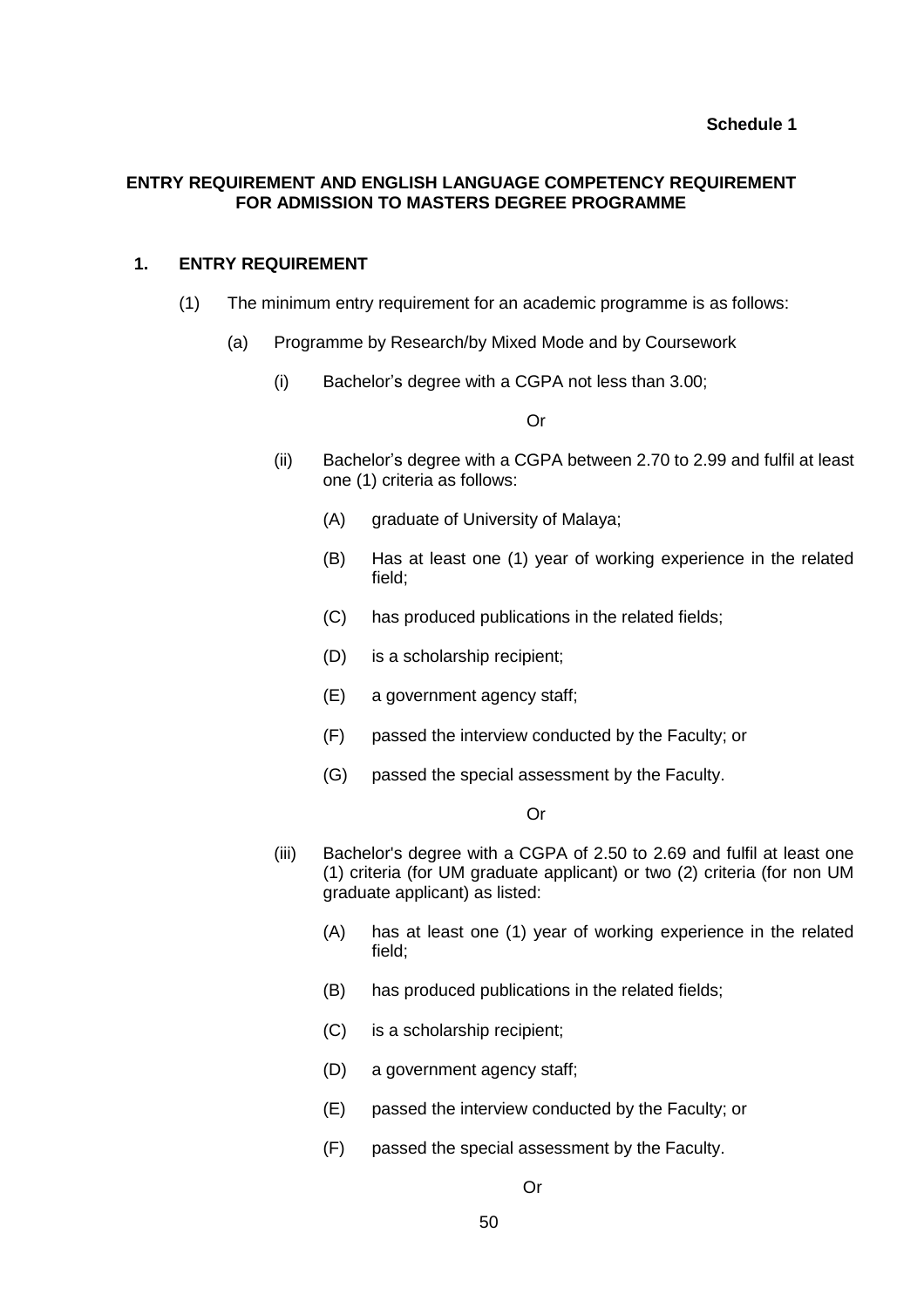- (iv) Bachelor's degree with a CGPA of 2.00 to 2.49 and meets at least one (1) of the following criteria (for UM graduate applicant) or two (2) criteria (for non UM graduate applicant) listed below:
	- (A) has related working experience in the related field not less than five (5) years;
	- (B) published at least one (1) publication in a refereed journal in the related field;
	- (C) Passed the interview conducted by the Faculty (compulsory for non UM graduate applicant); or
	- (D) Passed the Faculty's special assessment.

Or

(v) professional qualification from a recognised professional body.

Or

(vi) other qualification approved by Senate from time to time.

Or

- (vii) APEL (A) qualification (only for programme by Mixed Mode and Coursework)
- (b) Programme by Clinical
	- (i) Bachelor of Medicine and Bachelor of Surgery (for programme in the Faculty of Medicine) or Bachelor of Dental Surgery (for programme in Faculty of Dentistry);

Or

(ii) professional qualification from a recognised professional body;

Or

- (iii) other qualification approved by the Senate from time to time.
- (2) Subject to the requirement to fulfil the minimum requirement as stated in subregulation (1) above, the applicant shall also fulfil the special requirements determined by the Faculty for each Master's Degree programme of study concerned.

#### **2. ENGLISH LANGUAGE COMPETENCY REQUIREMENTS**

(1) A non-citizen applicant who obtained his degree from a university or institution of higher learning which does not use English Language as the medium of instruction for the relevant degree who wishes to follow a degree programme of study and/or write his dissertation in the English Language shall fulfil the English Language competency requirement determined by the University as in the paragraphs below: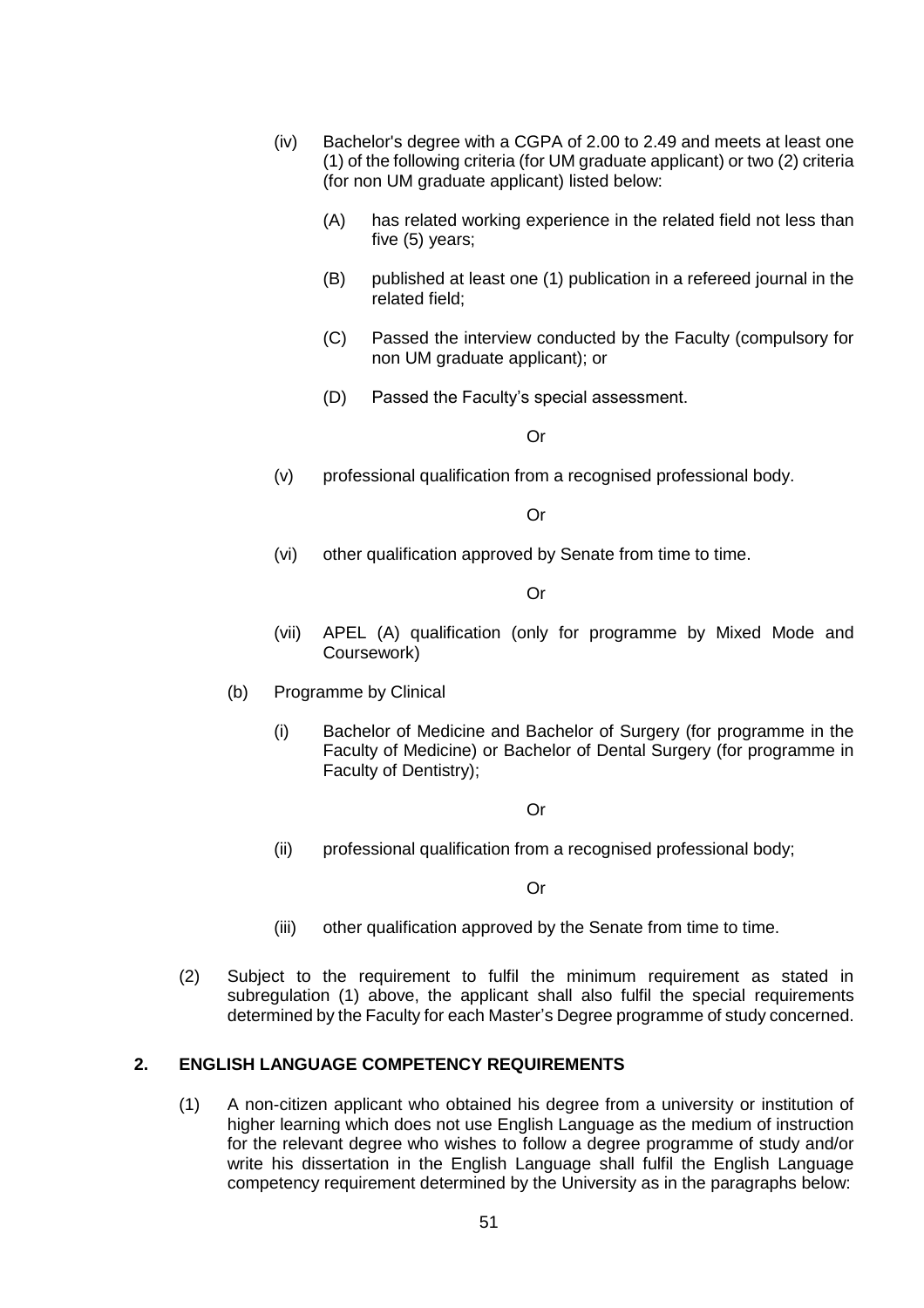- (a) A non-citizen applicant who wishes to follow a Master's Degree Programme (other than specific programme at the Faculty of Languages and Linguistics and all programmes in the Faculty of Medicine) shall obtain at least the result below in one of the English Language competency examination as stated below:
	- (i) a minimum score of 550 for paper-based total (PBT), a score of 213 for the computer-based total (CBT) or a score of 80 for the internet-based total (IBT) for the Test of English as a Foreign Language (TOEFL);
	- (ii) a minimum score of band 5.5 on the International English Language Testing System (IELTS) (Academic);
	- (iii) score according to the respective standard programmes if it is higher than (i) and (ii).
	- (iv) for any standard programme which states that the TOEFL or IELTS (Academic) score is lower than the minimum score of the University, these programmes should follow the minimum score set by the University;
	- (v) Pearson Test of Academic English (PTE Academic) with a minimum score of 42;
	- (vi) minimum Grade C for the English Language subject General Certificate of Education (A-Level);
	- (vii) minimum Grade C for the Cambridge English: First (FCE);
	- (viii) minimum Grade C for Cambridge English: Advance (CAE);
	- (ix) minimum Grade C for Cambridge English: Proficiency (CPE); or
	- (x) minimum band 4 Malaysian University English Test (MUET).

#### OR

- **(b)** For non-citizen applicants who wishes to follow a Master's Degree programme as stated below at the Faculty of Languages and Linguistics and Master's Degree at the Faculty of Medicine shall obtain the result as follows:
	- (i) Master of English Language Studies programme and Master of Arts (Linguistics) programme
		- (A) a minimum score of 550 on the paper-based total (PBT), a score of 213 for the computer-based total (CBT) or a score of 80 for the internet-based total (IBT) for the Test of English as a Foreign Language (TOEFL); or
		- (B) a minimum score of band 6.0 on the International English Language Testing System (IELTS) (Academic).
	- (ii) Faculty of Medicine Master's Degree Programme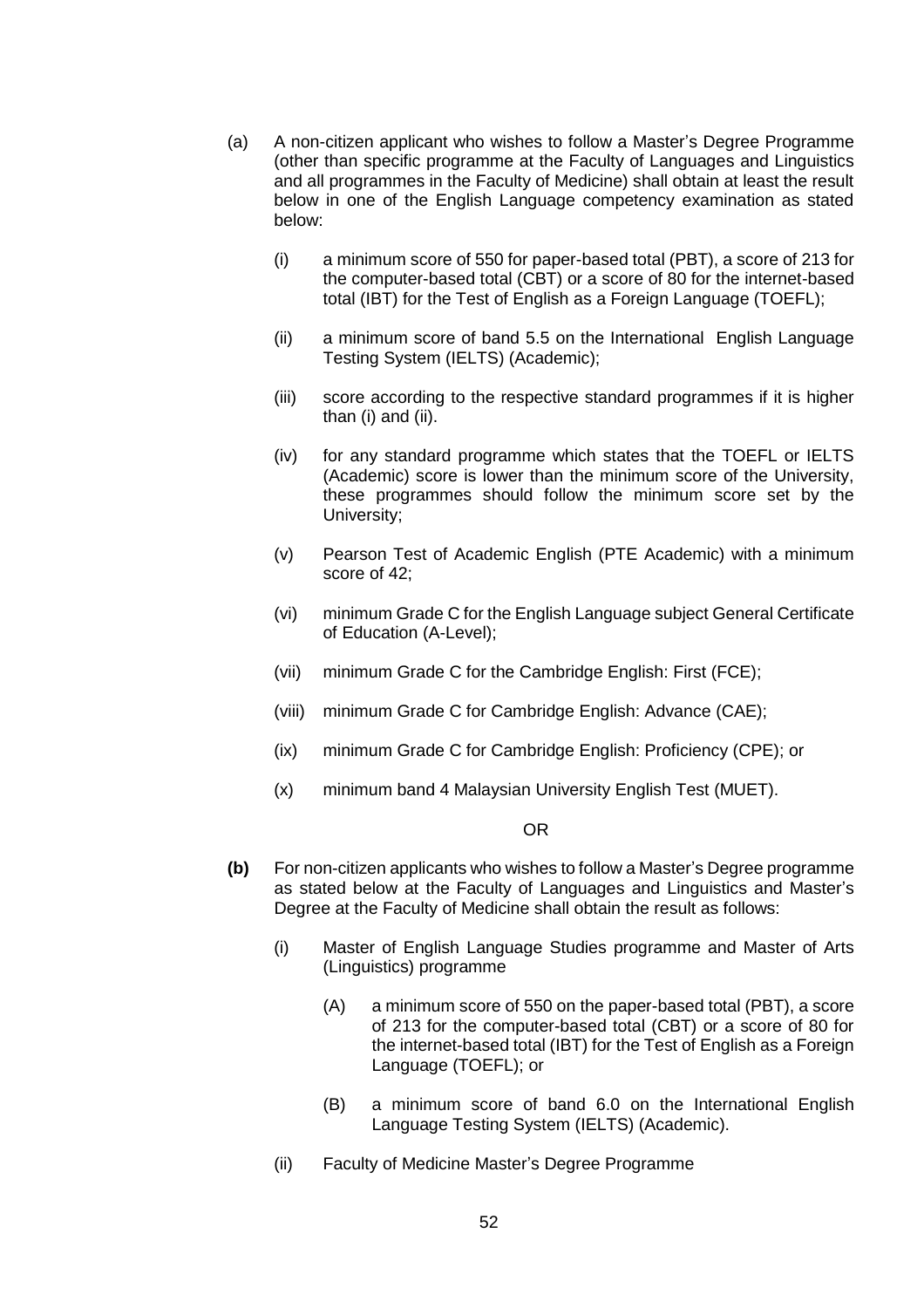- (A) a minimum score of 600 on the paper-based total (PBT), a score of 250 for the computer-based total (CBT) or a score of 1000 for the internet-based total (IBT) on the Test of English as a Foreign Language (TOEFL); or
- (B) a minimum score of band 6.0 for the International English Language Testing System (IELTS) (Academic).
- (2) Notwithstanding anything mentioned above, subject to the approval of the Senate and based on the requirements of the Master's Degree programme, the Faculty may consider other qualification/competency in English Language apart from what is stated in paragraph 1 above.
- (3) A non-citizen applicant with the background as stated below is exempted from the English Language requirement:
	- (a) from a Country where the National Language is the English Language;
	- (b) to use the academic qualification from an institution which uses English Language fully as their medium of instruction; or
	- (c) has studies in Malaysia and plans to further his study at a higher level subject to the requirement in (b).
- (4) A non-citizen applicant pursuing a programme of study and/or writing a dissertation in a language other than English Language, that is, *Bahasa Malaysia* and Arabic, which is related to his field of research prior to graduation is required to:
	- (a) obtain a minimum score of 500 or a score according to the respective standard programme for TOEFL; or
	- (b) get at least a band 5.0 or a band according to the programme standard respectively for IELTS (Academic); or
	- (c) a candidate who wishes to change his dissertation writing from *Bahasa Malaysia* or Arabic Language to English Language shall fulfil requirement (2)(1)(a) or (b) before he can be conferred a degree.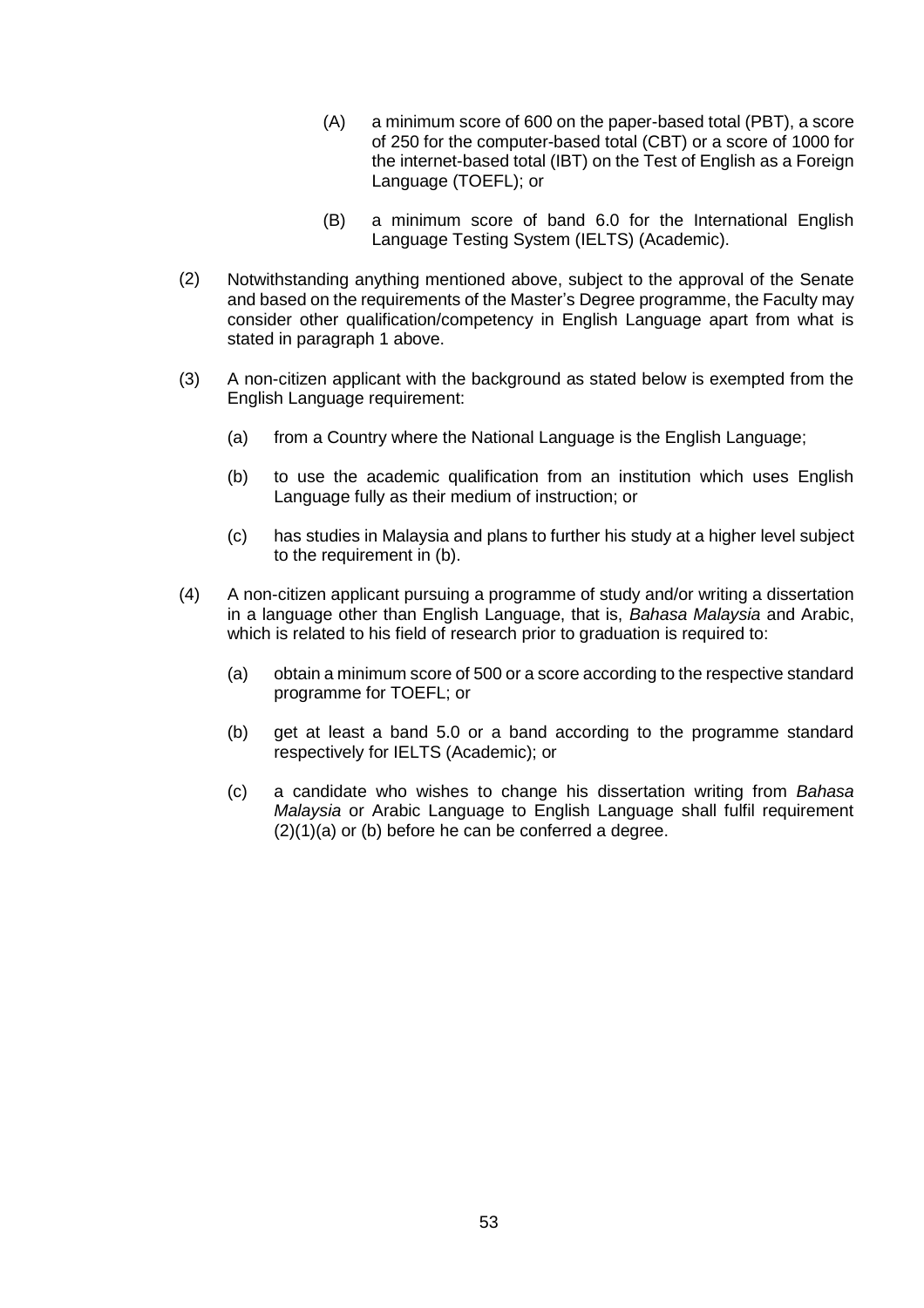### **Schedule 2**

# **GENERAL EXAMINATION INSTRUCTIONS**

# **1. INSTRUCTIONS TO CANDIDATES**

## **(1) EXAMINATION TIMETABLE**

Candidates need to observe and take note of:

- (a) Date, time and place for the examination of each course as stated in the Examination Timetable:
- (b) The examination schedule commences as follows:

| MORNING SESSION (1) | $: 8:30(0830)$ AM  |
|---------------------|--------------------|
| MORNING SESSION (2) | $: 11:30(1130)$ AM |
| EVENING SESSION (3) | $: 3:00(1500)$ PM  |
| NIGHT SESSION (4)   | $: 8:15(2015)$ PM  |

(c) Any amendments to the Examination Timetable (if any) will be posted around the examination hall/Faculty.

### **(2) IDENTITY CARD/PASSPORT AND STUDENT REGISTRATION CARD**

Candidates must bring along their Identity Card/Passport and Student Registration Card. Candidates who do not bring their Identity Card/Passport and Student Registration Card will not be allowed to sit for the examination until their eligibility to take the examination can be verified.

## **(3) PROHIBITIONS**

#### **Candidates are NOT ALLOWED:**

- (a) to bring into the examination hall or take out of the examination hall any books, papers, brochures, pictures or any documents or other items unless the goods/materials are allowed to be taken out by the Examiner/Chief Invigilator/Invigilator;
- (b) to bring into the examination hall bags, handbags, calculators and watches that makes sound or can be programmed, calculator gloves, pencil cases. For security reasons, valuables like wallets and purses can be brought into the examination hall but placed under each candidate's examination table;
- (c) to bring any electronic equipment or communication equipment including music players (mp3 players and iPods), electronic dictionaries, mobile phones, and personal digital assistant (PDA). If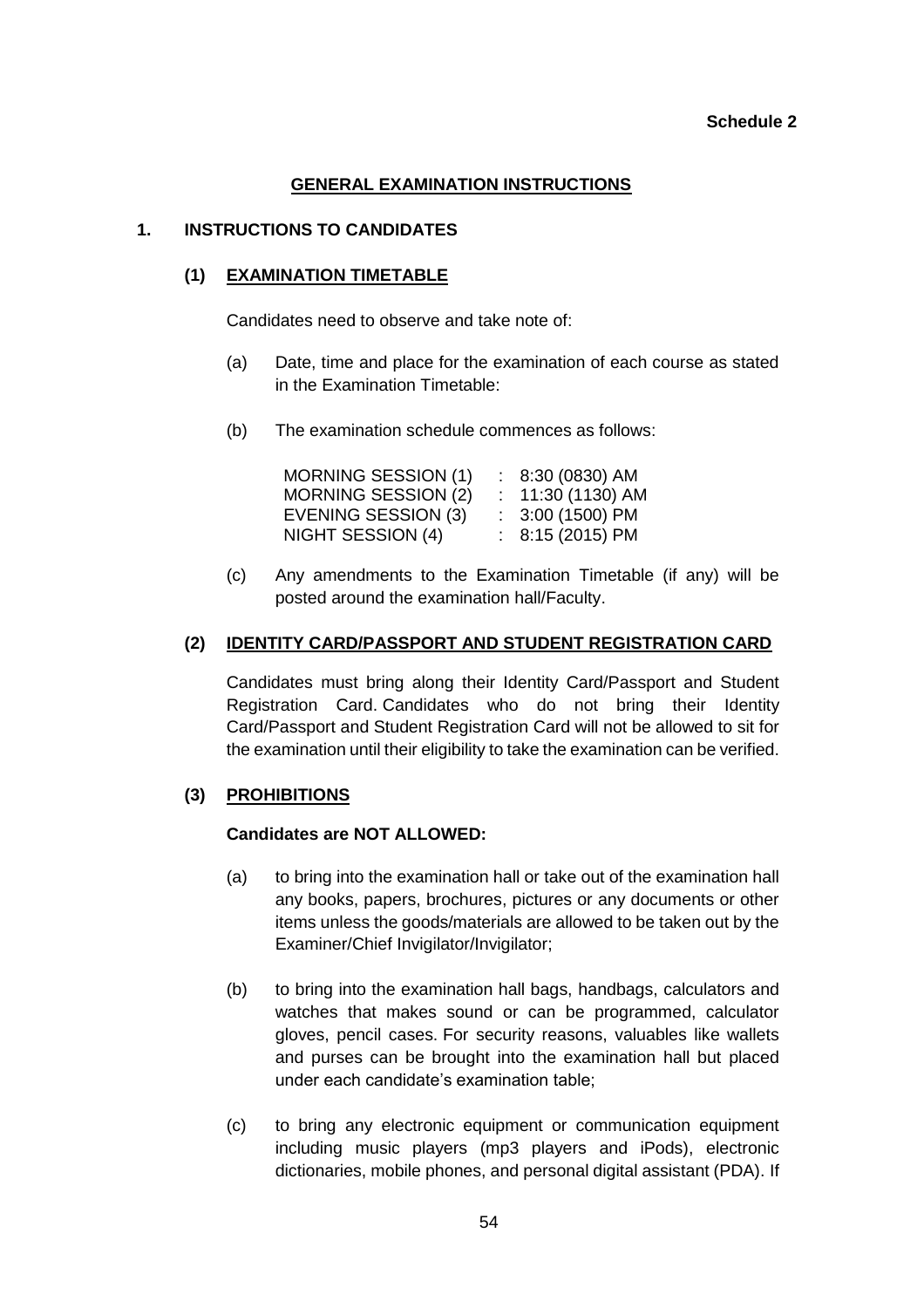there are candidates who take into the examination hall these equipment, the candidates are required to turn off and put it under the examination table. The University will not be responsible for lost/damaged items placed outside the examination hall;

- (d) to enter the examination hall until the Chief Invigilator has made the announcement to enter. Candidates are responsible for sitting in the spaces provided for each candidate's examination paper;
- (e) to wear any clothing that covers the face, immodest and inappropriate clothing in the circumstances, slippers, hats, shorts and gloves (except medical students during clinical and in the laboratory) in the examination hall;
- (f) to enter the examination hall 30 minutes after the examination begins. Candidates who are late but not later than the time limit of 30 minutes will not be given extra time for the said examination papers;
- (g) to leave the examination hall within the first 30 minutes after the examination begins. Candidates cannot leave the examination hall 15 minutes before the examination ends;
- (h) to smoke and eat in the examination hall during the examination. However, candidates can bring in drinking water/mineral water in small transparent bottles and shall be placed under the examination table. Other types of beverages are not allowed at all.

### **(4) INSTRUCTIONS WHEN INSIDE THE EXAMINATION HALL**

- (a) When candidates are inside the examination hall, the candidates **CANNOT**-
	- (i) receive any books, papers, brochures or pictures or any other documents from anyone, except goods/materials allowed by the Examiner/Chief Invigilator/Invigilator.
	- (ii) communicate with one another in any way during the examination. If candidates want to speak to the Chief Invigilator/Invigilator, candidate must raise their hands;
	- (iii) leave the examination hall to go to the toilet or for any specific reasons without the permission of the Chief Invigilator/Invigilator. If candidates want to go to the toilet, the candidates must raise their hands.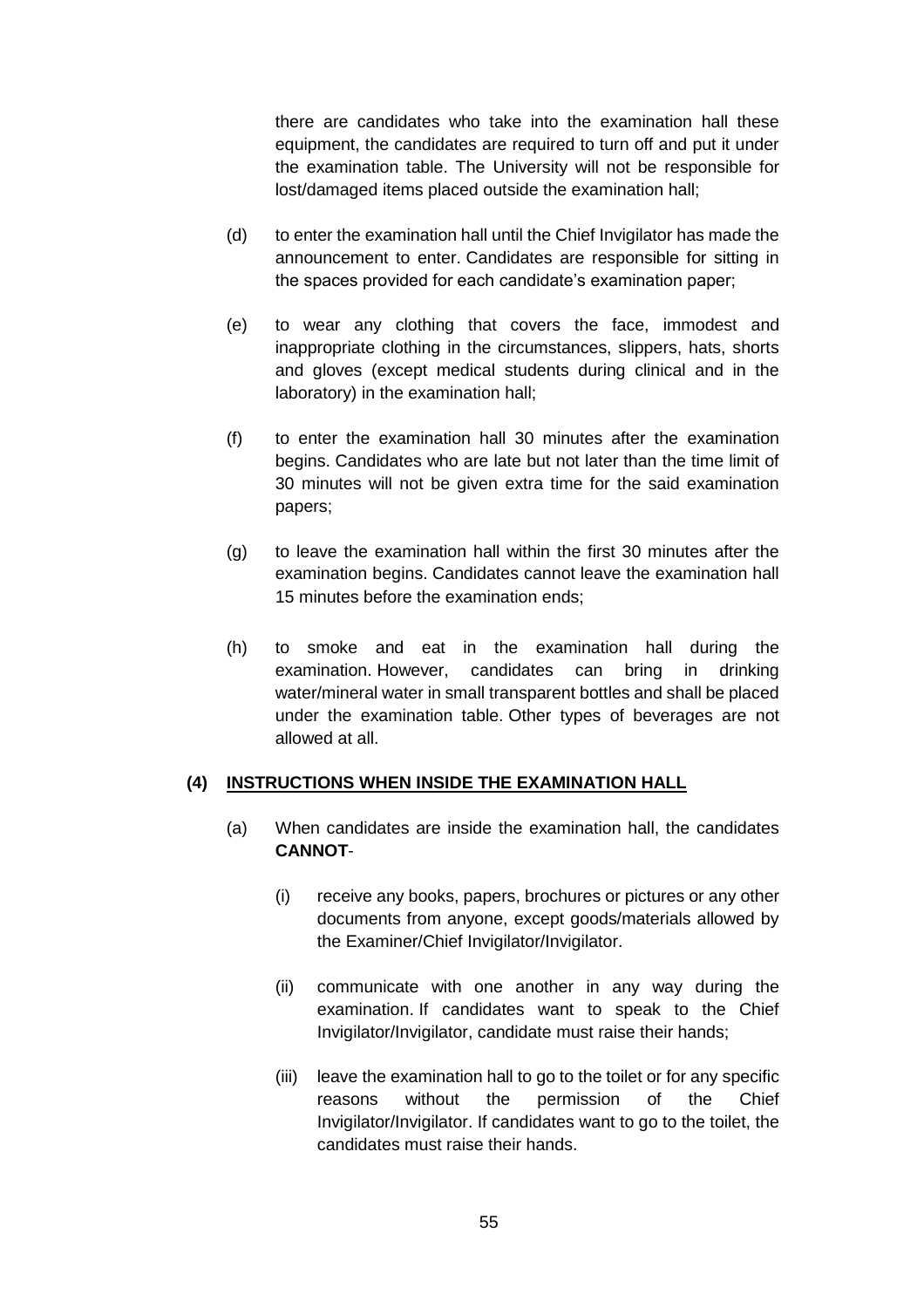- (b) Once seated, the **CANDIDATES MUST-**
	- (i) fill in the details in the Attendance Slips and put it together with the Identity Card/Passport/Student Registration Card on the right hand corner of the table to be collected by the Invigilators. Candidates are reminded to take back their respective Identity Card/Passport/Student Registration Card and Slips To Sit for the Examination after each examination;
	- (ii) write only the registration number of the students and number of questions on the answer booklet. **CANDIDATES ARE PROHIBITED FROM WRITING THEIR NAMES OR ANY NOTES TO THE EXAMINERS ON THE ANSWER BOOKLET**; and
	- (iii) comply with all instructions listed on the front page of the question paper and answer booklet. All outlines of answers must be made in the answer booklet. Candidates are not allowed to tear/separate any part of the answer booklet.

## **(5) DIRECTIONS AFTER THE END OF EXAMINATION**

- (a) The Chief Invigilator/Invigilator will announce the end of each examination. After the announcement is made, **CANDIDATES MUST-**
	- (i) stop writing;
	- (ii) bind additional answer booklet and any additional answer scripts (if any) to the main answer booklet; and
	- (iii) place the answer booklet on the top right hand corner of the table to allow the invigilators to collect the answer booklet.
- (b) All answer booklets, whether used or not, must be left in the examination hall. Candidates are not allowed to take any books/papers out of the examination hall.
- (c) Multiple-choice question (MCQ) papers cannot be taken out of the examination hall (subject to permission from the lecturer for the course concerned only).

# **2. SUSPENSION OR REVOCATION OF EXAMINATION**

(1) If the Vice-Chancellor has reasons to believe that the state or the contents of any examination question or content of any examination question papers may have been known prior to the date and time of the actual exam by any person other than the examiners or the Committee of Examiners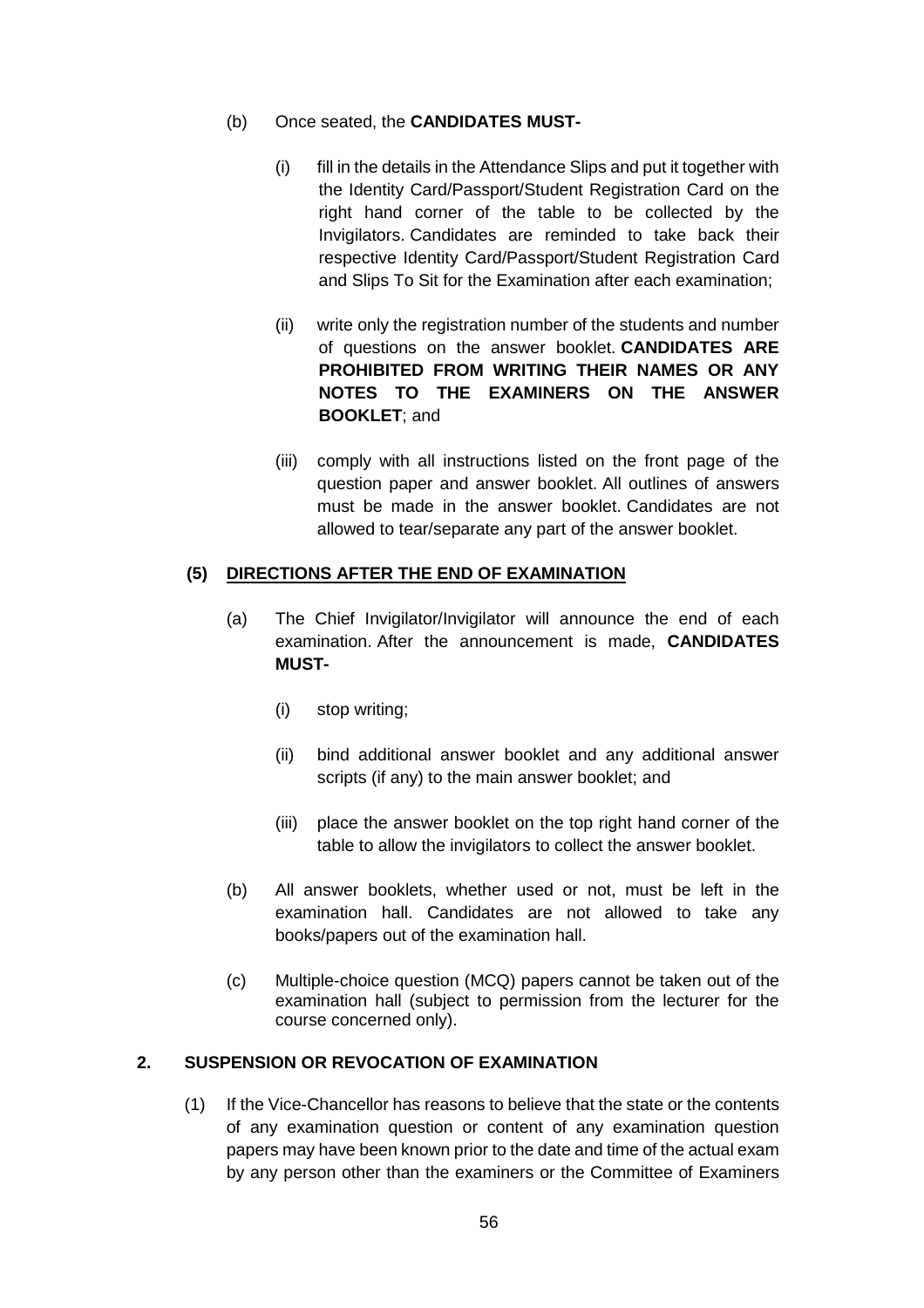concerned or the Registrar or any person authorized by the Registrar, the Vice-Chancellor may order the suspension of the examination or cancellation of the examination question papers and give instruction to prepare new question papers.

(2) If a situation arises where the Chief Invigilator feels, requires the cancellation or postponement of an examination, he shall stop the examination and, has to quickly collect all the answer sheets that have been written and report the matter to the Vice-Chancellor.

# **3. COMPLAINTS ABOUT EXAMINATION**

- (1) If, in the opinion of the Chief Invigilator/Invigilator, during the examination, a situation arises which makes the examination unfair to any candidate, he shall report the matter to the Vice-Chancellor.
- (2) Any candidate, teacher or any staff of the University can complain to the Vice-Chancellor that the examination had been carried out incorrectly.
- (3) Where a matter has been reported to the Vice-Chancellor in accordance with paragraph (1) and (2) above, the Vice-Chancellor can take an action as he thinks fit, and if he orders that another examination should be held, that examination shall be considered as the examination as prescribed under any Rule or Regulation that governs the relevant course.
- (4) Any complaint by any teacher of the University that the examination had been carried out incorrectly or that the provisions of any Rules or Regulations related has not been observed, must be made to the Vice-Chancellor and the Vice-Chancellor shall investigate the complaint and report the results of its investigations to the Senate. The Senate may then take such action as it deems appropriate.

# **4. DISCIPLINARY ACTION FOR NON COMPLIANCE OF GENERAL EXAMINATION INSTRUCTIONS**

Disciplinary action will be taken against candidates who violate any of the instructions set out in the General Examination Instructions or additional instructions in force from time to time.